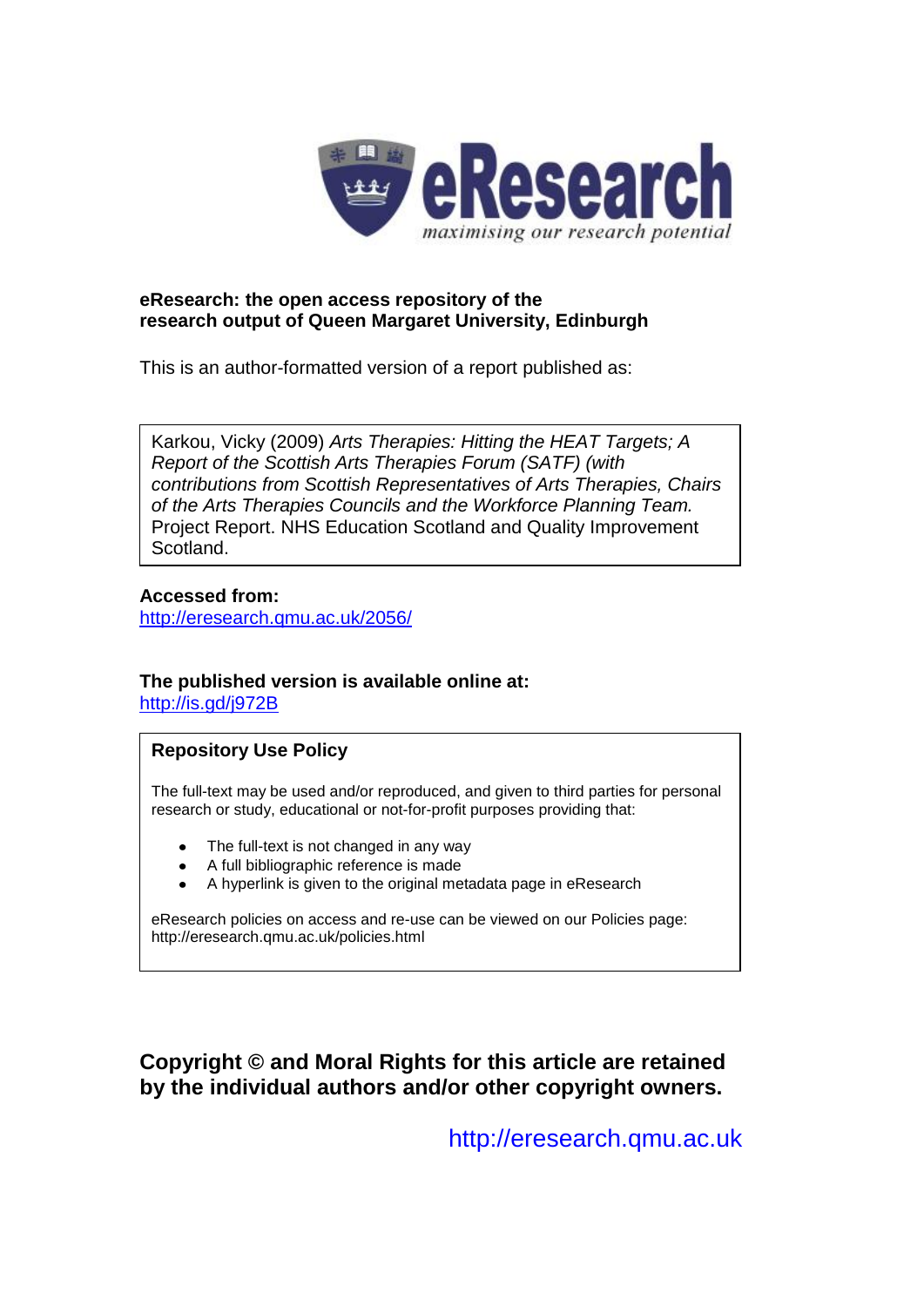# Arts Therapies

Art, Dance Movement, Drama and Music Therapy

# Hitting The HEAT Targets



Dr Vicky Karkou, Senior Lecturer, Queen Margaret University Edinburgh, Scotland for **The Scottish Arts Therapies Forum 2010** 











Supported by the following Professional Bodies

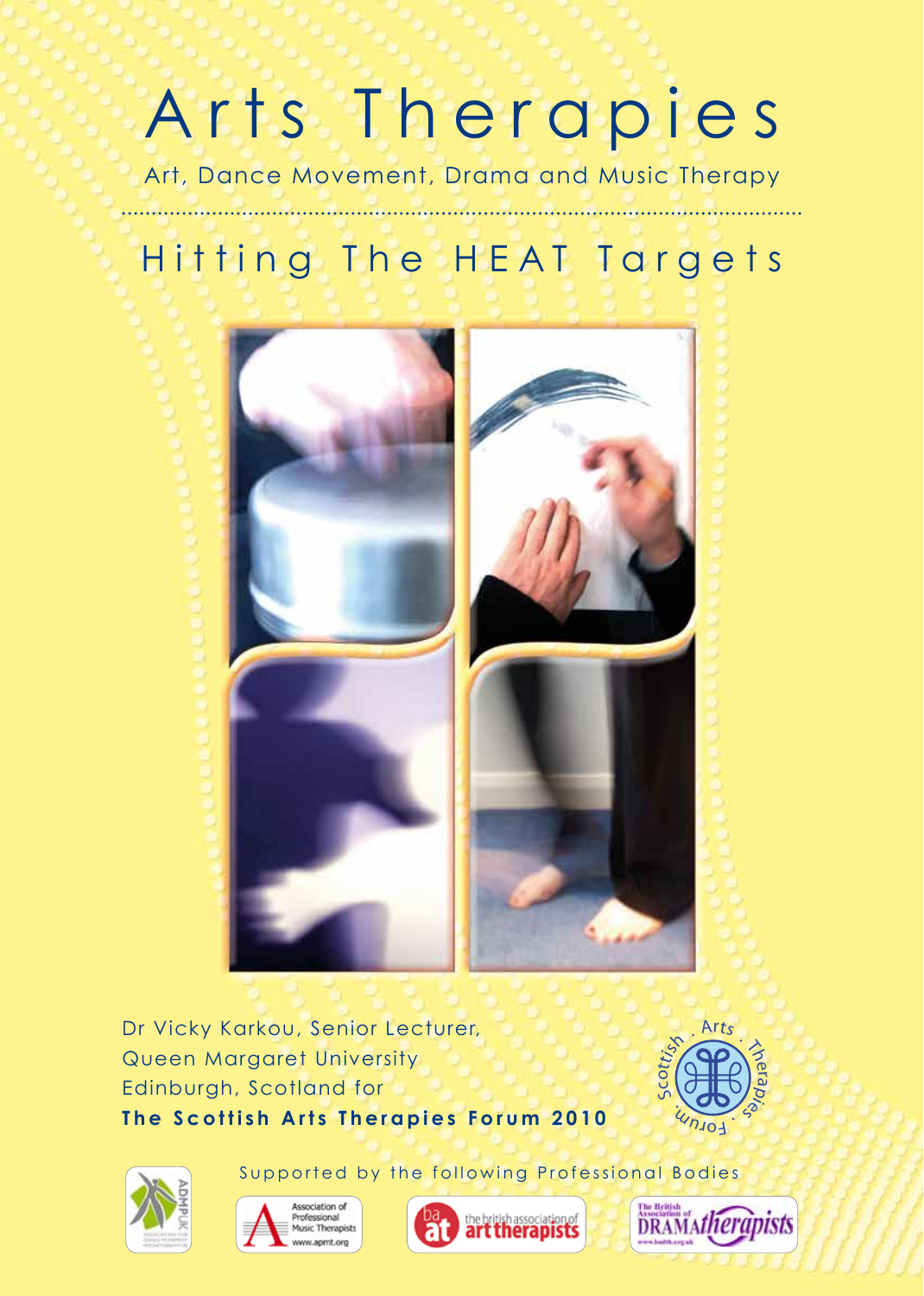# **Opening Statements**

As AHP Programme Director at NHS Education for Scotland I am pleased to have supported the Arts Therapists in using the NES Skills Maximisation Toolkit to help consider where and how arts therapists could be making a more effective contribution to the provision of services for people experiencing mental health difficulties. The Skills Maximisation Toolkit was prepared to help AHPs to maximise their contribution to the patient journey. The limited availability of arts therapies to people accessing mental health services in Scotland and the particularly rare opportunity for early referral to the services is a clear example where there is much greater scope for AHP involvement than is currently provided by NHS Boards across Scotland.

I hope this report and the ongoing link with the arts therapists across Scotland helps to support the development of the wide ranging benefits that access the art, dance, drama and music therapy can offer.

Best wishes Helen McFarlane, AHP Director at NHS Education for Scotland (NES)

NHS Quality Improvement Scotland supports NHS practitioners to improve the quality of patient care. This is an ongoing and continuous cycle of providing advice and guidance on effective clinical practice, and supporting practice development through sharing and promoting best practice.

As a result of this, NHS QIS has developed national practice development networks for AHPs. The Arts Therapies Practice Development Network is one of these networks and Dr Vicky Karkou has been the Chair. We were pleased to support this Practice Development Network to hold a day event for the Arts Therapists to meet, network and share best practice through the excellent presentations and seminars held. This report references these presentations in Appendix 2 as abstracts.

We all know that practice development is about being clinically effective and improving our practice for the benefit of those using our services. This report has an ambitious aim to raise the profile and practice of the Arts Therapies and for future recognition in untapped potential.

#### Claire Tester Practice Development Professional Officer for AHPs NHS Quality Improvement Scotland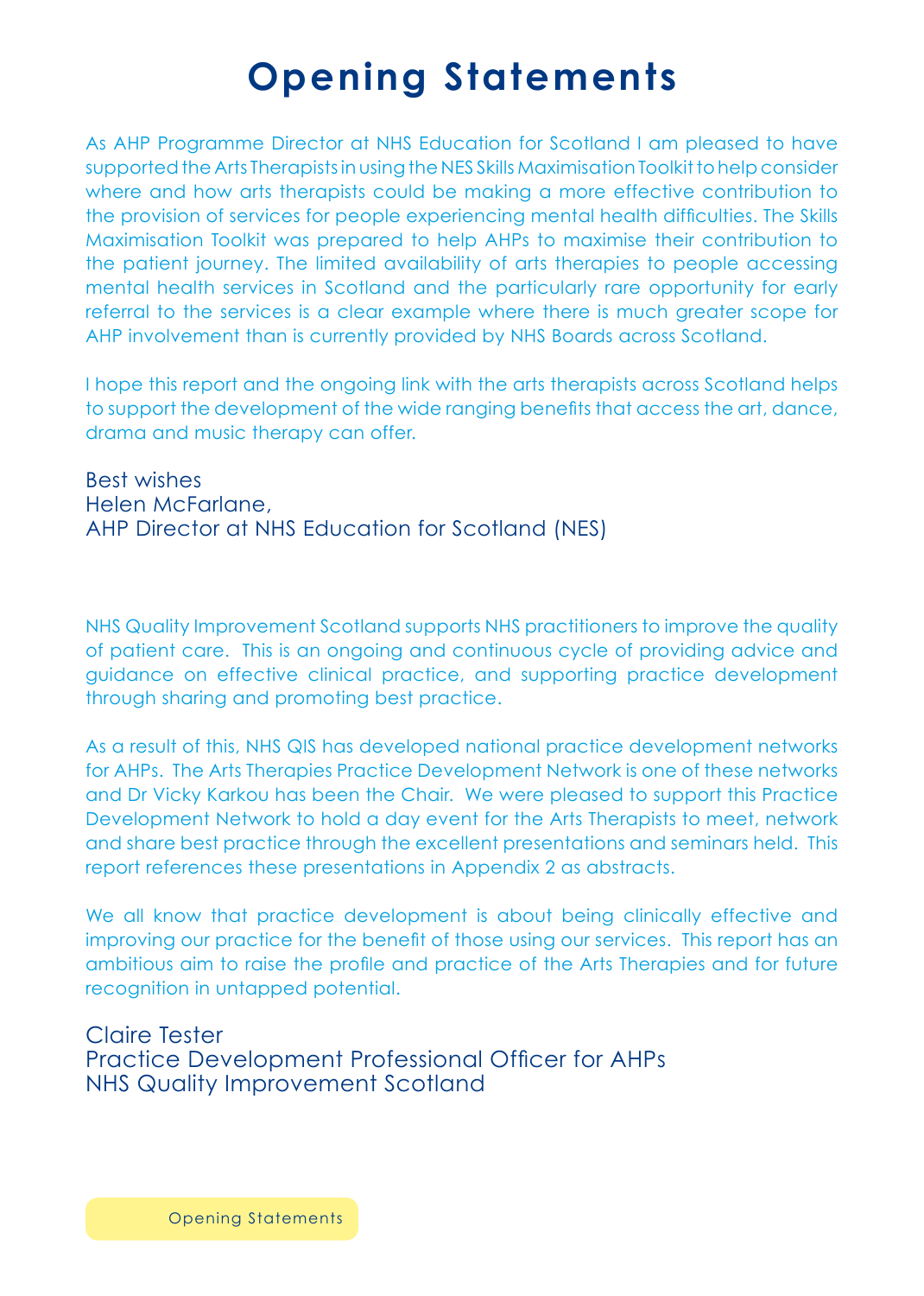# **Contents**

|                    |                                                                                                                                                                                                                               | Executive Summary 2008 and 2008 and 2008 and 2008 and 2008 and 2008 and 2008 and 2008 and 2008 and 2008 and 20                                                                                                                           |  |  |  |  |  |
|--------------------|-------------------------------------------------------------------------------------------------------------------------------------------------------------------------------------------------------------------------------|------------------------------------------------------------------------------------------------------------------------------------------------------------------------------------------------------------------------------------------|--|--|--|--|--|
| 1                  | The Report 22 methods of the Report 22 methods of the Report 22 methods of the Report 22 methods of the Report 22 methods of the Report 22 methods of the Report 22 methods of the Report 22 methods of the Report 22 methods |                                                                                                                                                                                                                                          |  |  |  |  |  |
|                    | 1.1                                                                                                                                                                                                                           | Scope of the Report 2                                                                                                                                                                                                                    |  |  |  |  |  |
|                    | 1.2                                                                                                                                                                                                                           | How the Report was Put Together 2000 and 2000 and 2000 and 2000 and 2000 and 2000 and 2000 and 2000 and 2000 and 2000 and 2000 and 2000 and 2000 and 2000 and 2000 and 2000 and 2000 and 2000 and 2000 and 2000 and 2000 and 2           |  |  |  |  |  |
|                    | 1.3                                                                                                                                                                                                                           |                                                                                                                                                                                                                                          |  |  |  |  |  |
| $\mathbf{2}$       |                                                                                                                                                                                                                               |                                                                                                                                                                                                                                          |  |  |  |  |  |
|                    | 2.1                                                                                                                                                                                                                           | A Brief History 5                                                                                                                                                                                                                        |  |  |  |  |  |
|                    | 2.2                                                                                                                                                                                                                           | Current Areas of Work 64 and 200 million and 200 million and 200 million and 200 million and 200 million and 20                                                                                                                          |  |  |  |  |  |
| $\mathbf{3}$       |                                                                                                                                                                                                                               |                                                                                                                                                                                                                                          |  |  |  |  |  |
|                    | 3.1                                                                                                                                                                                                                           |                                                                                                                                                                                                                                          |  |  |  |  |  |
|                    | 3.2                                                                                                                                                                                                                           | HEAT Targets as they Relate to Mental Health <b>[47]</b> The Mental Health <b>[48]</b> The Mental Mental Mental Mental Mental Mental Mental Mental Mental Mental Mental Mental Mental Mental Mental Mental Mental Mental Mental Mental M |  |  |  |  |  |
| 4                  |                                                                                                                                                                                                                               | The National Picture and Patients Perspectives of Arts Therapies 2008 2012                                                                                                                                                               |  |  |  |  |  |
|                    | 4.1                                                                                                                                                                                                                           | Some National Statistics for Arts Therapies                                                                                                                                                                                              |  |  |  |  |  |
|                    | 4.2                                                                                                                                                                                                                           |                                                                                                                                                                                                                                          |  |  |  |  |  |
| 5                  |                                                                                                                                                                                                                               |                                                                                                                                                                                                                                          |  |  |  |  |  |
|                    | 5.1                                                                                                                                                                                                                           | Lack of Awareness 21                                                                                                                                                                                                                     |  |  |  |  |  |
|                    | 5.2                                                                                                                                                                                                                           | Limited Knowledge of Existing Research Evidence 22                                                                                                                                                                                       |  |  |  |  |  |
|                    | 5.3                                                                                                                                                                                                                           |                                                                                                                                                                                                                                          |  |  |  |  |  |
|                    | 5.4                                                                                                                                                                                                                           | Lack of Available Resources 23                                                                                                                                                                                                           |  |  |  |  |  |
| $\boldsymbol{6}$ . | Perceived Benefits from Referring to Arts Therapies <b>Manual Action 24</b> 24                                                                                                                                                |                                                                                                                                                                                                                                          |  |  |  |  |  |
|                    | 6.1                                                                                                                                                                                                                           | Patients 24                                                                                                                                                                                                                              |  |  |  |  |  |
|                    | 6.2                                                                                                                                                                                                                           |                                                                                                                                                                                                                                          |  |  |  |  |  |
|                    | 6.3                                                                                                                                                                                                                           |                                                                                                                                                                                                                                          |  |  |  |  |  |
|                    | 6.4                                                                                                                                                                                                                           | The Arts Therapies 27                                                                                                                                                                                                                    |  |  |  |  |  |
| 7                  | Taking Action 28 28                                                                                                                                                                                                           |                                                                                                                                                                                                                                          |  |  |  |  |  |
|                    | 7.1                                                                                                                                                                                                                           | Ringing the Changes 28                                                                                                                                                                                                                   |  |  |  |  |  |
|                    | 7.2                                                                                                                                                                                                                           |                                                                                                                                                                                                                                          |  |  |  |  |  |
|                    | 7.3                                                                                                                                                                                                                           | A Vision of the Future 29                                                                                                                                                                                                                |  |  |  |  |  |
|                    | 7.4                                                                                                                                                                                                                           |                                                                                                                                                                                                                                          |  |  |  |  |  |
|                    |                                                                                                                                                                                                                               | <u>References 31 and 2008 and 2008 and 2008 and 2008 and 2008 and 2008 and 2008 and 2008 and 2008 and 2008 and 20</u>                                                                                                                    |  |  |  |  |  |
|                    |                                                                                                                                                                                                                               |                                                                                                                                                                                                                                          |  |  |  |  |  |
|                    |                                                                                                                                                                                                                               | Appendices 32 and 20 and 20 and 20 and 20 and 20 and 20 and 20 and 20 and 20 and 20 and 20 and 20 and 20 and 20                                                                                                                          |  |  |  |  |  |
|                    |                                                                                                                                                                                                                               |                                                                                                                                                                                                                                          |  |  |  |  |  |
|                    | 2: Participants and Abstracts from Day 2 of the Event (Conference) 2. 2: Participants and Abstracts from Day 2 of the Event (Conference)                                                                                      |                                                                                                                                                                                                                                          |  |  |  |  |  |
|                    |                                                                                                                                                                                                                               |                                                                                                                                                                                                                                          |  |  |  |  |  |
|                    | 45 4: Examples of Research Studies from the Scottish Research Register                                                                                                                                                        |                                                                                                                                                                                                                                          |  |  |  |  |  |
|                    |                                                                                                                                                                                                                               |                                                                                                                                                                                                                                          |  |  |  |  |  |
|                    |                                                                                                                                                                                                                               |                                                                                                                                                                                                                                          |  |  |  |  |  |

**Contents**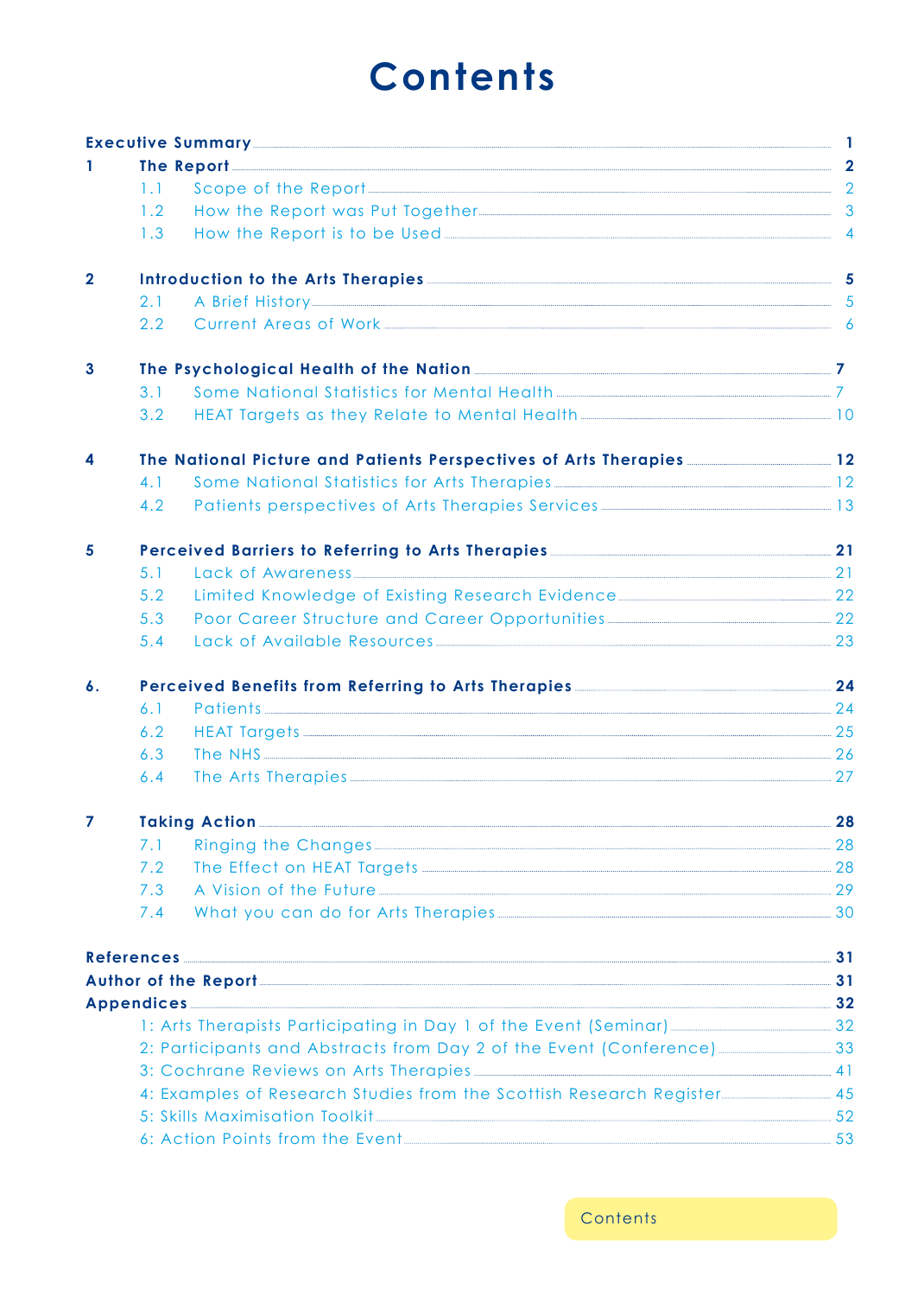## **Executive Summary**

This report has been produced as a result of a two-day event (13 and 14 March 2009) at Surgeon's Hall attended by a team of Arts Therapists from across Scotland, the chairs of the professional associations for Arts Therapies, representatives from the NHS Quality Improvement Scotland (NHS QIS), and from NHS Education Scotland (NES). The purpose of the event was to understand the positive effect on the patient journey of an early referral to Arts Therapies (which are Art Therapy, Dance Movement Psychotherapy, Dramatherapy and Music Therapy). The event also aimed to name benefits for patients, the NHS and Arts Therapists themselves. The potential contribution of Arts Therapies to Health Improvement, Efficiency Access and Treatment (HEAT) was highlighted throughout this event.

Arts Therapists work within a wide range of health care settings including child health, mental health, learning disabilities, and palliative care. This report specifically explores the potential role for Arts Therapies in supporting mental health and highlights their input to the psychological and social wellbeing of a wide range of client groups.

Arts Therapists and other professionals attending the event agreed that at the Primary Care level there has been a relatively low level of referrals to Arts Therapies. Referrals were seen as a result of local relationships and in this respect following a very ad hoc pattern. They were also seen as being made at a late stage in a patient's treatment, when other options had failed.

In this report arguments are also put forward for the potential contribution that the inclusion of the Arts Therapies at early stages of the referral process can have upon the HEAT Targets. The particular HEAT targets discussed relate to the input of the Arts Therapies towards the requirement to reduce the prescription of drugs, the need to influence re-admission rates and the necessity to address early diagnosis and treatment of dementia.

Key barriers that prevent Arts Therapies from being fully utilised were also discussed such as the lack of awareness amongst professionals and the general public about the field of Arts Therapies, the limited knowledge of existing research evidence regarding effectiveness, poor career structure and career opportunities, lack of sufficient resources.

Perceived benefits to all parties were also explored. For the patient for example, positive outcomes could be achieved through receiving a psychological intervention that may suit them better than verbal interventions and, at times, carry less stigma; for the Service there are benefits in terms of achieving their (HEAT) targets, for example, reducing medication and re-admission rates.

As a result of the event, Arts Therapists committed to engage in a number of new initiatives that can support new ways in which services are interpreted and understood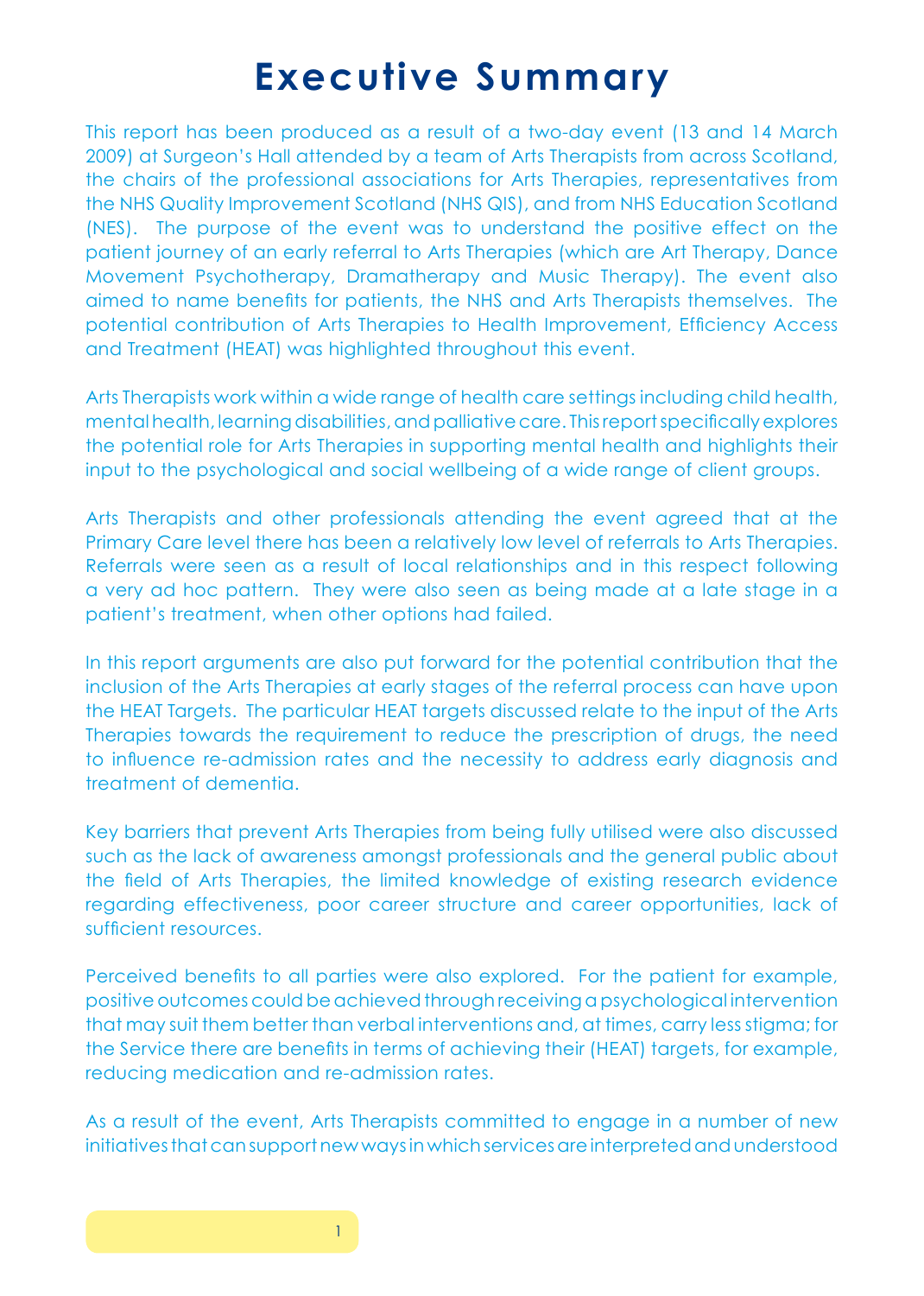by professionals working in Primary Care. Changes that will be implemented over coming weeks and months will be wide ranging and will use a number of strategies aiming to support positive changes.

Given the key statistics available for the contacts at Primary Care, the prescription of drugs and the hospitalisation of patients experiencing mental illness, it is clear that a wide range of treatment options must be considered. Arts Therapies are as yet an underused resource that could potentially support meeting HEAT Targets in Scotland.

# **1. The Report**

## 1.1 Scope of the Report

The scope of the report is to demonstrate ways in which Arts Therapies can contribute to the health care landscape in Scotland in terms of the patient journey, influencing Health Improvement, Efficiency, Access and Treatment (HEAT) Targets and the positive effects it can have on corresponding financial targets.

By the same token the key influencers within Arts Therapies know that, at the moment, there is a limited service provided and health boards are under utilising Arts Therapies. Action needs to be taken to ensure that, at the very least, patients have the opportunity of being referred to an Arts Therapist at the Primary Care level in the first instance.

#### But action by whom?

This report outlines the findings of a two-day event that took place at Surgeon's Hall in March 2009 and explains the agreed approaches that are to be adopted over the coming months to support Primary Care referrers, patients and Arts Therapists.

It also explains how the levelling of the playing field to include Arts Therapies in terms of potential mental health referrals from Primary Carers can have a positive influence on the HEAT Targets that are so important to clinical leads across Scotland.

Finally, it lays out the next steps to be taken by Arts Therapies and Primary Care referrers to bring the service to an equal footing with more established forms of treatment in the Primary Care arena.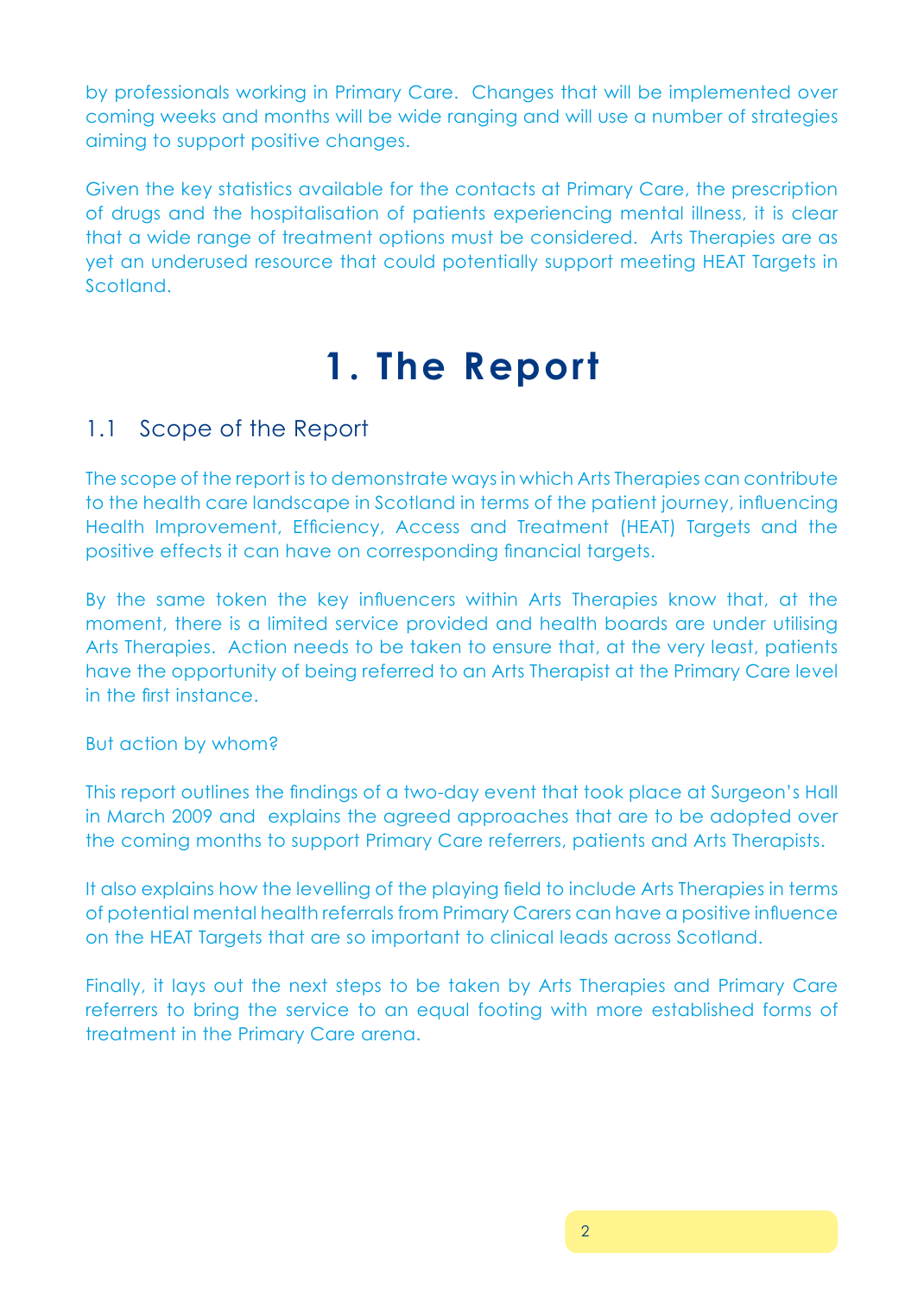## 1.2 How the Report was Put Together

The report is based on a two-day event that was supported by:

- Regional Workforce Planning
- NHS Education Scotland (NES)
- The Practice Development Network: Arts Therapies from NHS Quality Improvement Scotland (NHS QIS)
- Scottish Arts Therapies Forum (SATF)

The first day of the event brought together thirteen Arts Therapists from across Scotland, leading members of the UK Arts Therapies professional associations (BADth, APMT, BAAT, ADMT UK) together with colleagues from Regional Workforce Planning, NES and QIS who worked together in a seminar format following the Skills Maximisation Toolkit (see Appendix 5).

The purpose of the seminar was threefold:

- To help the delegates formulate patient journeys that included the opportunity for Arts Therapies to be referred to at the Primary Care gateway
- To help the delegates articulate the benefits of Arts Therapies in relation to patients, the NHS and to Arts Therapists themselves

• To formulate actions that will make it easier for referrers to access the Arts Therapies service for the benefit of their patients and the positive influence that could be seen on HEAT Targets

During the seminar, delegates were asked to consider typical patient journeys as they are right now, highlighting the treatment a person experiencing mental health issues might receive as they enter the system through the Primary Care gateway. This information was added to key considerations such as the very clear benefits of having a fully integrated Arts Therapies service and the actions that could be taken by Arts Therapies to help bring the service to the forefront of referrers' minds.

The second day of the event consisted of a conference titled: Evaluation in Arts Therapies; Best Practice. The purpose of the conference was also threefold:

• To share good practice on routine evaluation of Arts Therapies interventions and services

• To discuss different types of research evidence relevant to Arts Therapies practices

• To showcase key strategies of generating research evidence in the Arts Therapies including research registers and databases, professional and Cochrane reviews and multiple types of research studies

The QIS Practice Development Network for Arts Therapies aims to support arts therapies to make best use of evidence and promote evidence based practice. The recent QIS Practice Development model was showcased at the event.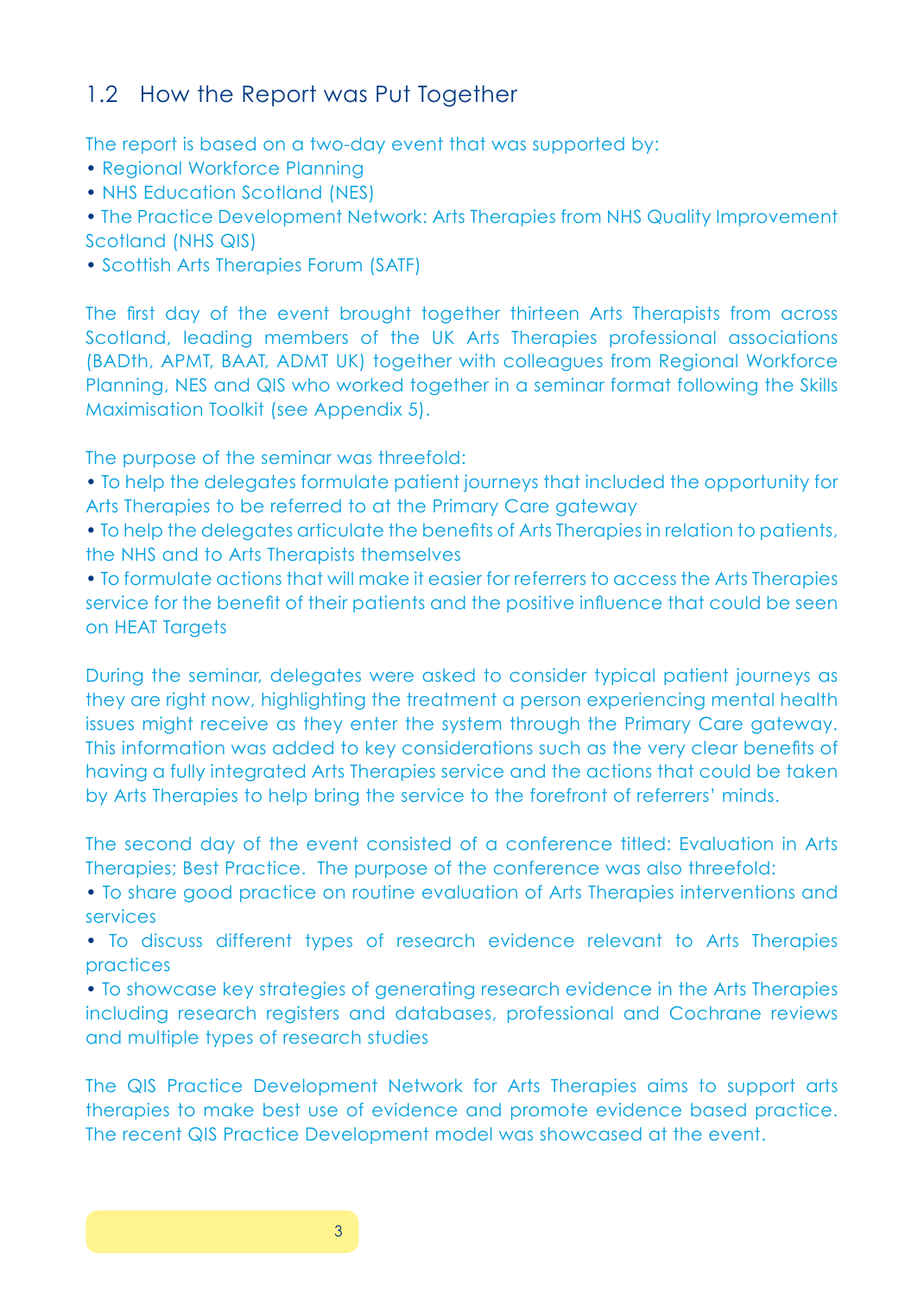Furthermore, speakers from across the UK and from all four Arts Therapies presented examples of research findings on effectiveness, audits of services and routine evaluation practices of clinical practice. The conference was open to arts therapists, students, therapists and health professionals, artists and key stakeholders from the NHS, education, social services and the voluntary sector. Over a hundred people attended this second day, which was opened by Elaine Hunter, the AHP Mental Health Officer for the Scottish Government.

This report has been compiled from the findings of the seminar (day 1) and research evidence on effectiveness and evaluation of practice discussed during the conference (day 2). These have been combined with key statistical analysis to provide the reader with some firm data about the place Arts Therapies could be occupying in the health care landscape. References are made to research evidence generated in Scotland as well as relevant Cochrane reviews available on the effectiveness of Arts Therapies with a range of client groups across countries. Findings from surveys on the views of users of Arts Therapies services are also included.

## 1.3 How the Report is to be Used

This report can be used a number of different ways:

• If you are an Arts Therapist based in Scotland it clarifies the many benefits of the Arts Therapies service for all involved, from patients to the therapists themselves. It also confirms the actions being taken by Arts Therapists to improve the service and to make it more accessible at the Primary Care gateway.

• If you work in Primary Care, this report explains more about Arts Therapies and the benefits both to the patient and to contributing towards achieving HEAT Targets. The report suggests that, at the moment, the Arts Therapies are under utilised and makes a strong recommendation that Arts Therapies need to be considered at a Primary Care level as a treatment option that can support existing treatment plans and care pathways.

• If you are in either a development or support role in the NHS offering advice and guidance to colleagues in Primary Care, this report will provide you with a clearer understanding of the benefits of Arts Therapies for all concerned. It will also provide you with additional background information about Arts Therapies that will deepen your understanding of how the service could be used at the Primary Care level.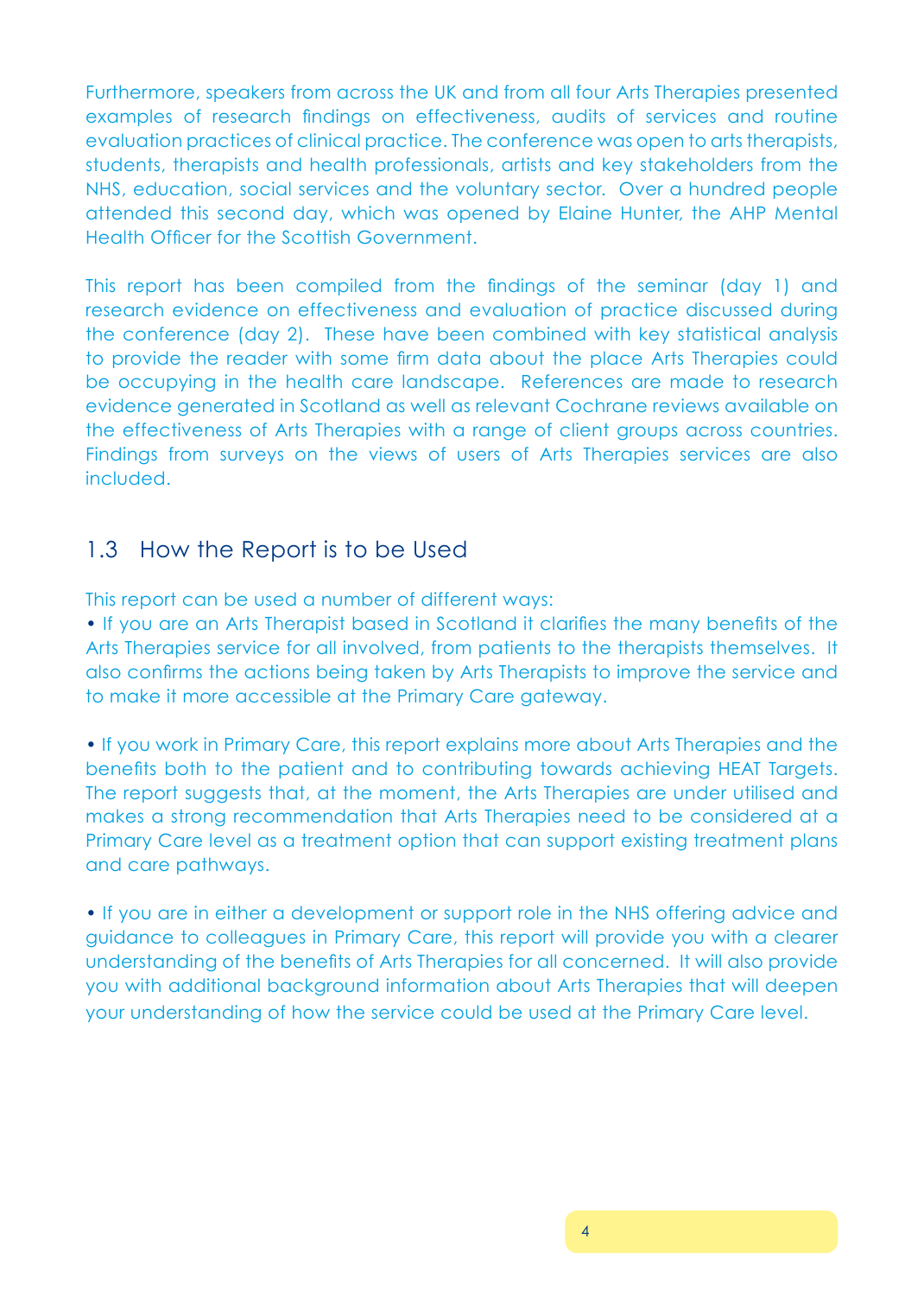# **2 . I n t r o d u c t i o n t o t h e** Arts Therapies

## 2.1 A Brief History

In some ways humankind has always used the arts to make sense of the world around them. From earliest pre-history we have paintings on cave walls and evidence of ritualistic dance and story telling to describe the key events that were being experienced by humans in their own world.

However, in the last century Arts Therapies emerged as four distinct disciplines:

- Art Therapy/Art Psychotherapy
- Dance Movement Therapy/Dance Movement Psychotherapy
- Music Therapy
- Dramatherapy

A number of movements in related areas supported the emergent of Arts Therapies as modern disciplines as summarised by Karkou and Sanderson (2006):

• In the arts: in the beginning of the century there were a number of different movements that emphasised self-expression, valued emotions, made sociological, political and psychological references and introduced new ways to relate to the audience or the spectators.

• In psychotherapy: psychoanalysts and humanistic psychotherapists turned to the arts as means with which to reach deeply hidden thoughts and feelings or as ways in which to reach one's full potential.

• In medicine: physicians started exploring links between engagement with the arts and physiological responses, while psychiatrists engaged in the development of therapeutic communities and alternative ways in which to support the rehabilitation of people with mental health problems.

• In occupational therapy: by the end of the second world war, shifts of care from institutions to the community was another major cultural shift that supported the emergence of Arts Therapies. The new profession of occupational therapy as well as the work of hospital and community artists enabled an open acknowledgement of the potential contribution of the arts towards well-being. Finally,

• In arts education: child-centred principles in particular offered a supportive frame within which a number of the first Arts Therapists started their work from.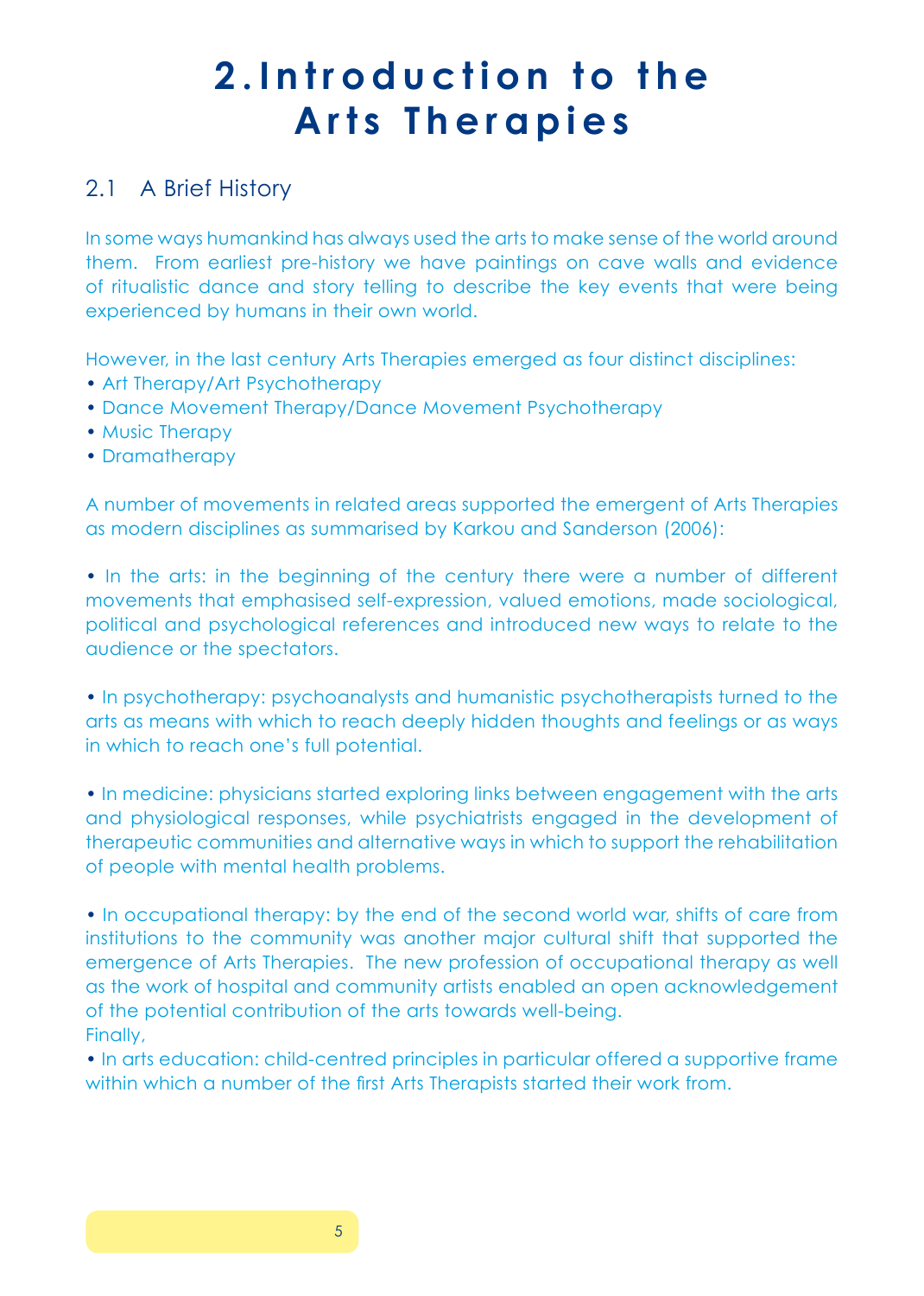## 2.2 Current Areas of Work

Arts Therapies are psychological therapies, the first to be regulated by the Health Professions Council (HPC)<sup>1</sup>. Arts Therapists are employed in the following areas:

• Hospitals: Adult Mental Health services, Child and Adolescent Services, services for Older People with Mental Health problems, services for people with Learning Difficulties, Special Hospitals, Children's Hospitals and Hospices.

• Education: Special and/or Mainstream Schools, Referral Units, Learning Support Services.

• Community-based settings: Social Services, Voluntary and Private organisations, Community Mental Health and Learning Disability Teams.

- Home Office settings such as Prisons, Secure Units and Detention Centres.
- Senior Arts Therapists may also work in private practice.

(Karkou and Sanderson 2006; QAA 2004; Odell-Miller et al 2003)

Practitioners receive their qualifications at a Masters level, and under Agenda for Change are banded in the same banding as psychotherapists and psychologists. However, client/patients often have limited access to these treatment options as illustrated in the next section.

*Dance Movement Psychotherapy is the last discipline to be registered with the Health Professions Council (HPC) under the umbrella of Arts Therapies. The application of the professional association for Dance Movement Psychotherapy UK for regulation of its members with HPC was accepted in 2004. In 2009 the proposal for registration went through public consultation alongside the application from psychotherapists. It is expected that the process of registration will be finalised within 2010-2011.*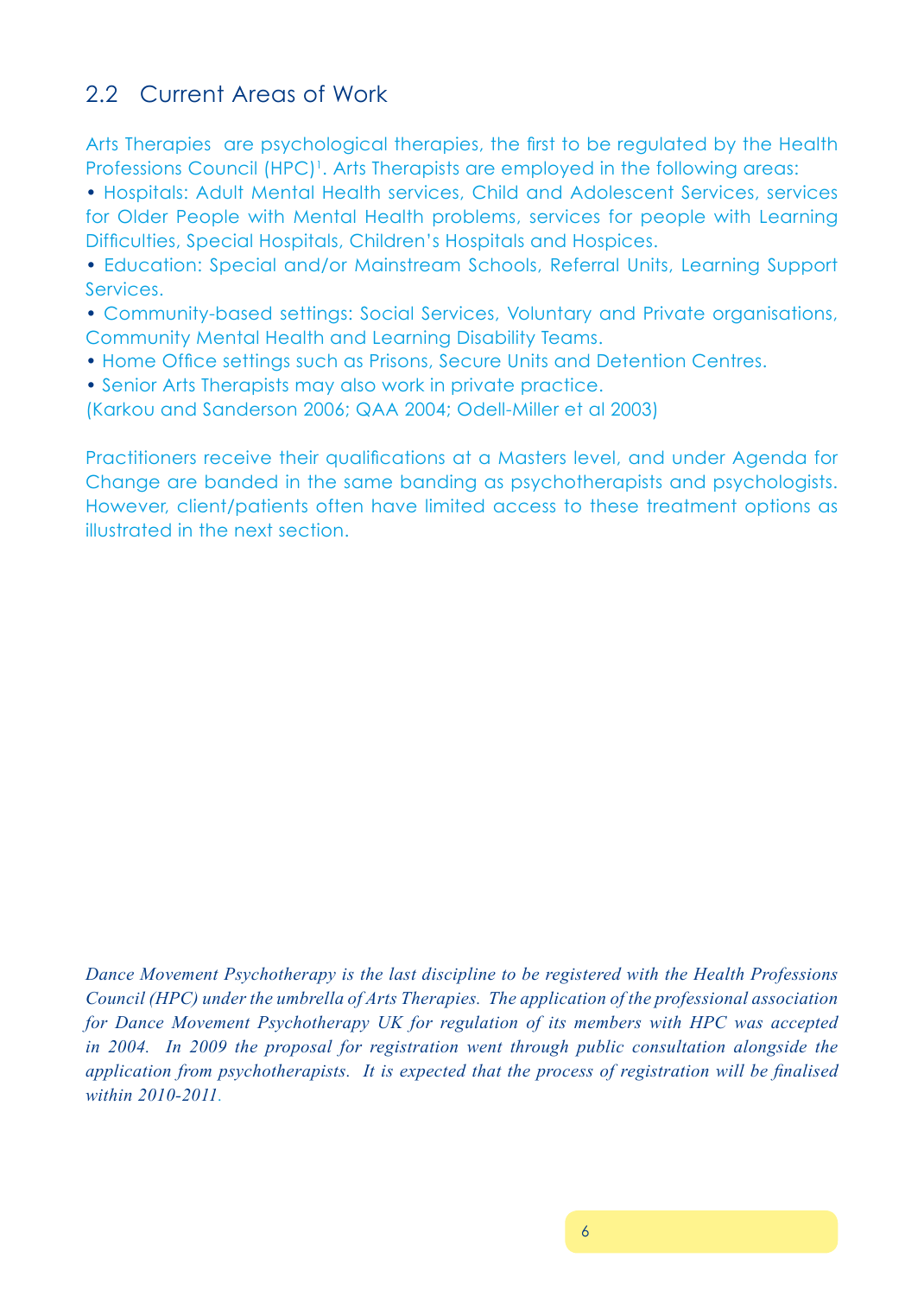# **3. The Psychological Health** of the Nation

## 3.1 Some National Statistics for Mental Health

Recent statistics illustrate the scale of mental health problems in Scotland. For example, according to Information Services Division (ISD) (2009), which is part of NHS Services Scotland, in the year 2006/7 (the last for which statistics were available at the time of writing this report)

• Approximately 24 million contacts with patients who faced mental health issues. The contacts were split across GPs and Practice Nurses

- There were nearly 500,000 Anxiety consultations
- There were over 500,000 Depression consultations

Chart 1 shows the number of anxiety consultations, split by practitioner as an illustration of the size of the problem.



#### Chart 1: Number of Anxiety Consultations Split by Practitioner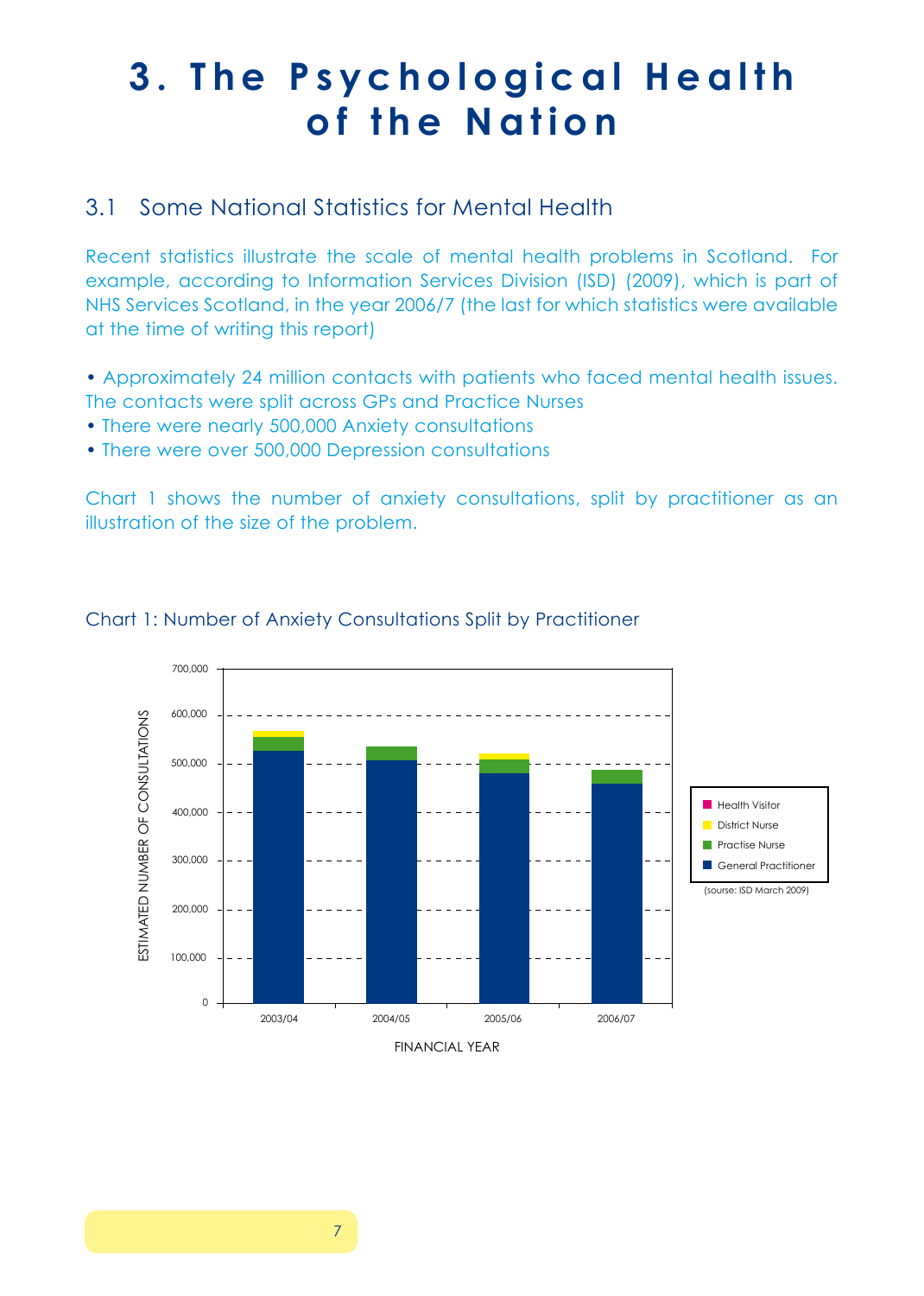There are some even more up to date statistics for hospital admissions. These figures relate to the year ended 31st March 2007. In this period there were:

- 24,294 admissions to hospital for patients on mental health grounds
- 14,184 of these were readmissions

In Table 1, inpatient admissions are shown, followed by re-admission rates broken down by gender split. Chart 2 and 3 highlight that for both men and women readmission rates remain particularly high.

#### Table 1: Inpatient Admission, Readmission and Transfer Rates

|                              | <b>All</b><br><b>Admissions</b> | 1st<br><b>Admissions</b> | Re<br><b>Admissions</b> | <b>Transfers</b> |                                    |
|------------------------------|---------------------------------|--------------------------|-------------------------|------------------|------------------------------------|
| <b>Male Admissions</b>       |                                 |                          |                         |                  | <b>NHS</b>                         |
| <b>All Specialties</b>       | 12344                           | 3349                     | 7007                    | 1445             | Lothian                            |
| <b>General Psychiatry</b>    | 9774                            | 2312                     | 6058                    | 992              |                                    |
| <b>Child Psychiatry</b>      | $\bf{8}$                        | 6                        | $\mathbf{2}$            |                  | <b>Inpatient</b>                   |
| <b>Adolescent Psychiatry</b> | 39                              | 26                       | 9                       | 4                | <b>Admissions</b>                  |
| <b>Forensic Psychiatry</b>   | 225                             | 18                       | 70                      | 133              |                                    |
| Psychiatry of Old Age        | 2298                            | 987                      | 868                     | 316              | Year                               |
|                              |                                 |                          |                         |                  | <b>Ending</b><br><b>31st March</b> |
| <b>Female Admissions</b>     |                                 |                          |                         |                  | 2007                               |
| <b>All Specialties</b>       | 11950                           | 3285                     | 7177                    | 1059             |                                    |
| <b>General Psychiatry</b>    | 8569                            | 1983                     | 5651                    | 670              | (source ISD March 2009)            |
| <b>Child Psychiatry</b>      | 11                              | $\overline{7}$           | $\mathbf{3}$            |                  |                                    |
| <b>Adolescent Psychiatry</b> | 59                              | 32                       | 19                      | 8                |                                    |
| <b>Forensic Psychiatry</b>   | 28                              | $\overline{3}$           | 4                       | 20               |                                    |
| Psychiatry of Old Age        | 3283                            | 1260                     | 1500                    | 361              |                                    |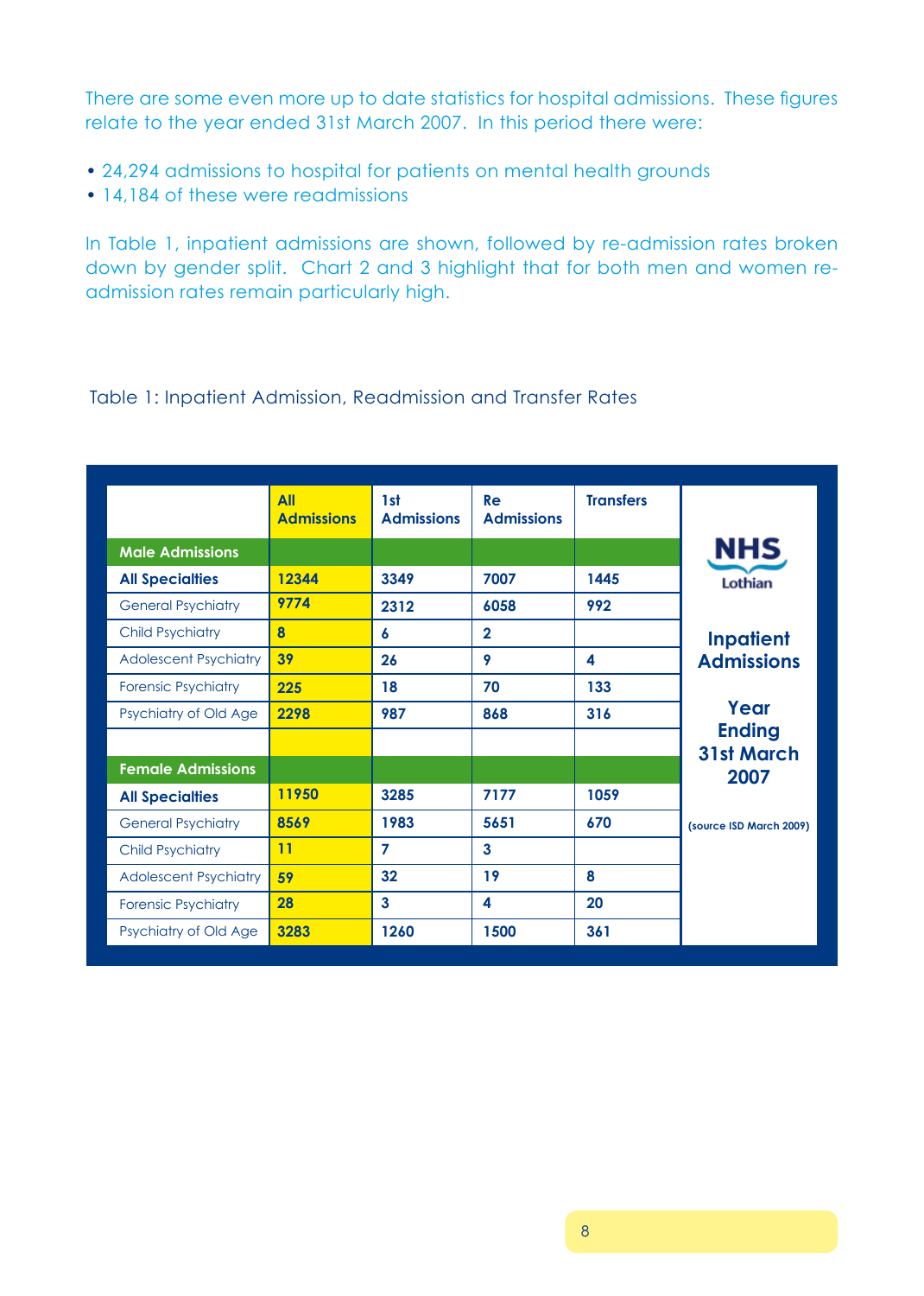



## READMISSION RATES - MALE Chart 3: Readmission Rates – Males Chart 3: Readmission Rates – Males



READMISSION RATES - MALE Readmission Rates – male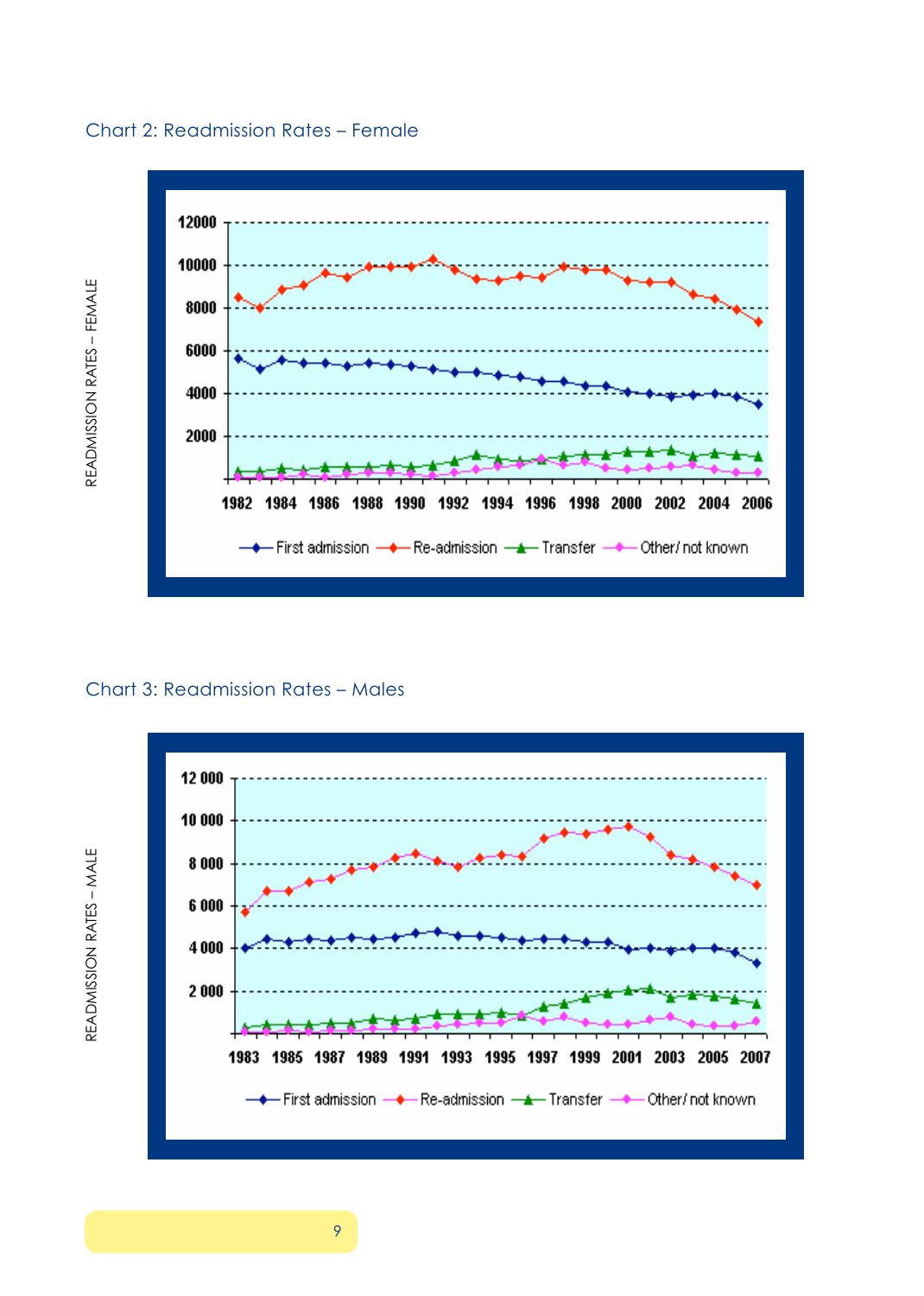In the period to the year end 31st March 2008 there were:

• 3.83 million prescriptions made to patients with mental health problems

anti-depressants and this does not include people who make use of un-prescribed drugs available over the counter and 15 make daily use of prescribed and prescribed and preserve anti-• 9.3% of Scotland's population over the age of 15 make daily use of prescribed

• All in all it costs the tax payer in the region of £40 million to prescribe these drugs available over the counter

enderter and the tax payer in the serigon of the enderginant of the server these the these than the server the server in these than the server in the server in the server in the server in the server in the server in the se figures do not include the anti-depressants available across the counter, such as St John's Wort, that are regularly used by the general public.



## Chart 4: Total Anti-Depressants Prescribed Chart 4: Total Anti-Depressants Prescribed

A recognition that the mental health of the nation needs improvement is reflected in relevant HEAT targets as shown in the following section.

#### **3.2 HEAT Targets as They Relate to Mental Health** 3.2 HEAT Targets as They Relate to Mental Health

Scotland's Health Efficiency and Access Treatment (HEAT) Targets are a key factor in mental din din mental  $\sim$ the drive to improve health care across the nation. The targets particularly relevant to the improvement of mental health are as follows: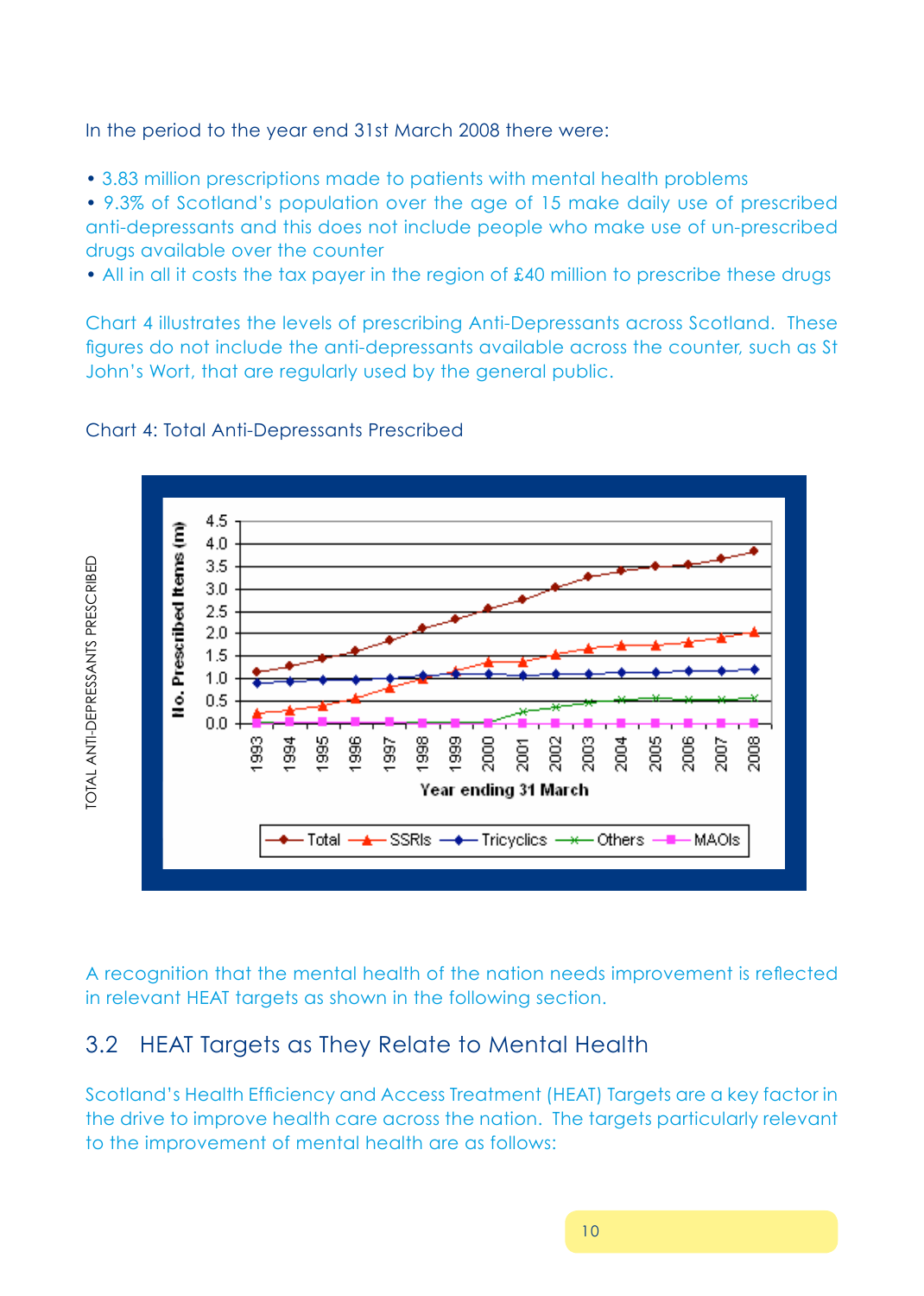#### **Target 2:**

Reduce suicide rate between 2002 and 2013 by 20%, supported by 50% of key frontline staff in mental health and substance misuse services, primary care, and accident and emergency being educated and trained in using suicide assessment tools/suicide prevention training programmes by (2010/2013)

#### **Target 3:**

Reduce the number of readmissions (within one year) for those that have had a hospital admission of over 7 days by 10% (by the end of December 2009)

#### **Target 4:**

Each NHS Board will achieve agreed improvements in the early diagnosis and management of patients with a dementia (March 2011)

Given the intensity of the problem and the recognition that the mental health of the nation needs improvement, it becomes imperative to re-think available treatment options for psychological wellbeing. For example, the new HEAT Targets proposed for 2010-1011 include the following:

By March 2013 no one will wait longer than 18 weeks from referral to treatment for specialist Children and Adolescents Mental Health Services (CAMHS) and a new psychological therapies target will be developed during 2010-11.

As one of these treatment options, it is important to also consider the Arts Therapies and the potential contribution they can make to positively influence national figures and meet existing and new HEAT targets.

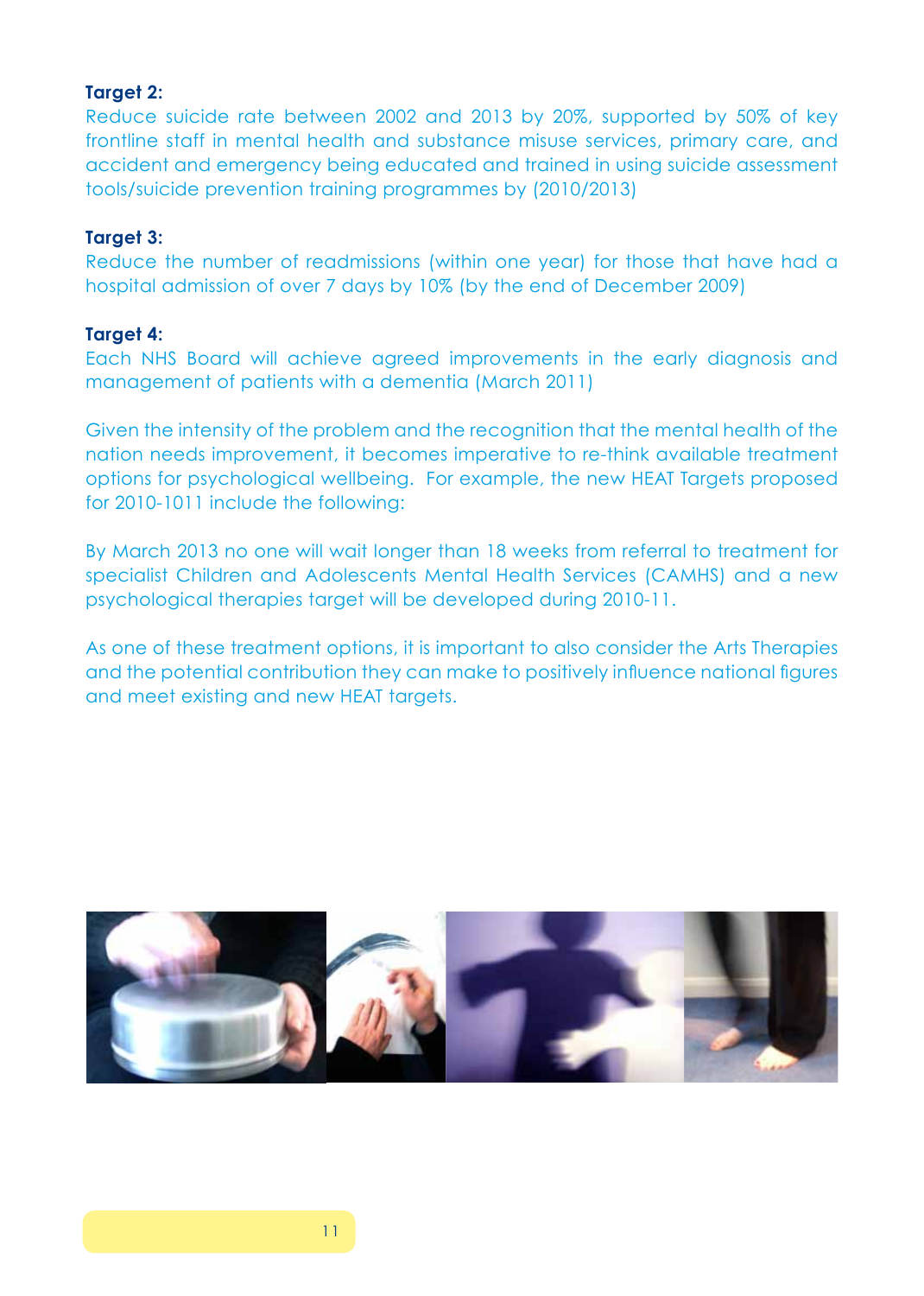# **4. The National Picture and Patient Perspectives of Arts**

## 4.1 Some National Statistics for Arts Therapies

In September 2008, figures from the Information Services Division (ISD) Scotland, indicated figures that there were only 49 Arts Therapists employed by the NHS Scotland (34.9 FTE). Table 2 shows ISD numbers of staff and bandings, employed across NHS Scotland (staff employed solely in health) sourced by the Regional Workforce Planning team.

| <b>Band</b>            | 8 <sub>c</sub> | 8b  | <b>8a</b>               |      | $\boldsymbol{6}$ | <b>Total</b> |
|------------------------|----------------|-----|-------------------------|------|------------------|--------------|
| <b>Number (WTE)</b>    | 1.9            | 2.0 | $\overline{\mathbf{4}}$ | 24.8 | 1.6              | 34.3         |
| <b>Not Assimilated</b> | 0.6            |     |                         |      |                  |              |

The above statistics are based on high level data derived from a national HR system (SWISS). The data does not provide any detail beyond what is reported within the SWISS system. However, we do know that the employment of Arts Therapists from different health boards is ad hoc and their presence within psychological services rare. Consequently, the potential of Arts Therapies to be a true option available to people in need for psychological support remains limited.

Nevertheless, participants in the 2-day event upon which this report is based have argued that although NHS-based Arts Therapists constitute a very small number of the overall workforce, there are a number of ways in which they can contribute to the larger landscape of mental health services. The following patients' perspectives can illustrate further ways in which Arts Therapies can make their contribution to the lives of people in need for psychological support.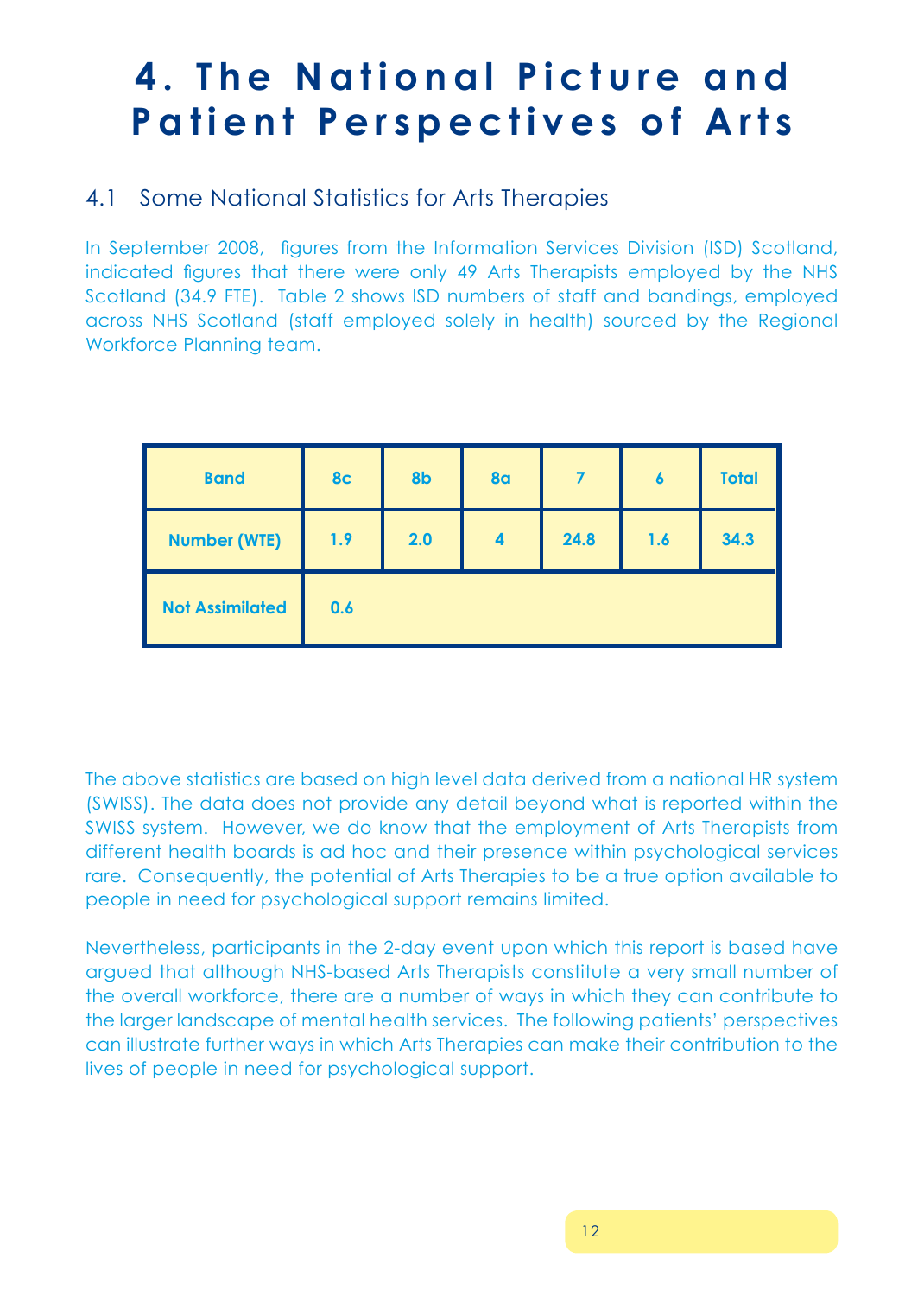## 4.2 Patients' Perspectives of Arts Therapies Services

As part of the preparation for the first day of the event, participants were asked to produce maps of potential patient journeys via Primary Care based on experience from their own work environments. This approach was supported by the Skills Maximisation Toolkit (see Appendix 5), in which seeing referrals to Arts Therapies from a patient perspective aimed to deepen participants understanding and offer particular insights. Diagram 1 below is a fictional, yet representative, journey often experienced by patients who enter the system with mental health issues.



As the diagram shows, there are a number of paths that could be followed, of which Arts Therapies forms one. However, at the moment there is limited provision of Arts Therapies in Secondary Care and Acute Services, while referrals to Arts Therapies at a primary level are seen as rare. Participants in the event felt that, at the very least, Primary Carers need to be aware of Arts Therapies and are able to offer this option to people in need for psychological support and/or treatment.

One of the unique characteristics of Arts Therapies highlighted during this first day of the event was their emphasis upon non-verbal communication which can enable the identification of root causes of problems. Participants highlighted that if Arts Therapies are present at the point of GP access, there is an increased likelihood of prevention, as well as providing an effective early intervention model. The clinical vignette presented in Box 1 shows how the unique non-verbal characteristics of Arts Therapies (Music Therapy in this case) has been used as a treatment option for a child with autistic spectrum disorder.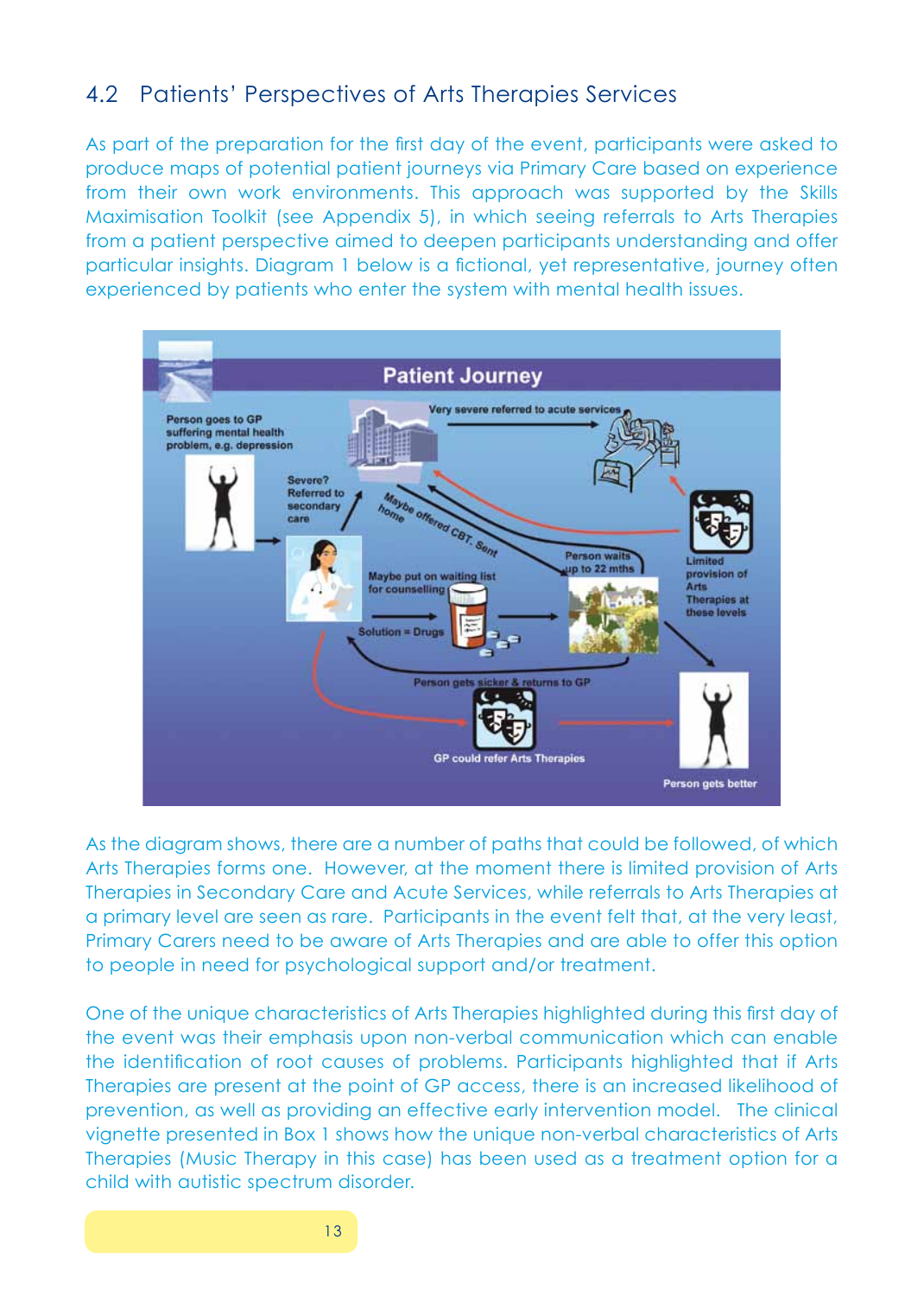## Box 1: Clinical Vignette: Music Therapy – The Case of a Boy with Autistic Spectrum Disorder

An eleven year-old boy on the autistic spectrum was referred to music therapy by his GP following a period of deteriorating behaviour at both home and school. The boy had significant difficulty with his communication skills, which prevented his understanding of both appropriate behaviour and how to express his own needs and wants. The boy often experienced high levels of anxiety, and was given a further diagnosis of obsessive compulsive disorder. The family were very reluctant to administer prescription drugs, and approached the boy's GP about alternative options. The boy's GP, who had previous experience with music therapy, thought a non-verbal approach might best suit the boy's needs.

On referral from the GP, the music therapist found out that the boy and his parents emigrated to the UK when the boy was five, following his diagnosis of Autistic Spectrum Disorder. The family struggled with language and cultural differences, which contributed to their difficulties in managing the boy's autism. By the time the boy reached puberty, his home life was quite chaotic and his parents grew increasingly unable to manage the boy's difficult behaviour, including destruction

of the home, absconding, tantrums, and self-injury. The boy faced a similar situation at his school, which did not have an adequate provision for children on the autistic spectrum.

The boy attended music therapy for ten months at a private clinic in his community, accompanied by his father. The emphasis in the music therapy sessions was on the boy's active participation in creative,



musical activities. The music therapist responded to the boy's musical and nonmusical responses, which created the basis for communication between the boy and the music therapist. In the sessions, the boy was encouraged to develop his communication skills (such as listening and turn-taking) within each musical activity. The therapist also implemented a picture symbol board to aid the boy in his choices of instruments, which enabled him to concentrate on the activity without becoming overwhelmed by his anxieties.

As the therapy progressed, the boy grew more familiar with the structure provided by the picture symbol board and was able to engage in playful and meaningful activities with the therapist. Incidents of obsessive behaviour; such as shouting out lists of items, and tantrums were significantly reduced in the session. The boy's anxiety decreased and he was able to concentrate and respond playfully using the musical instruments, supported by the music therapist. The boy was able to develop his communication skills, which helped him to express himself more appropriately, which contributed to decreased incidents of absconding and self-injury.

(submitted by Janet Halton and Kristine MacDonald 2009)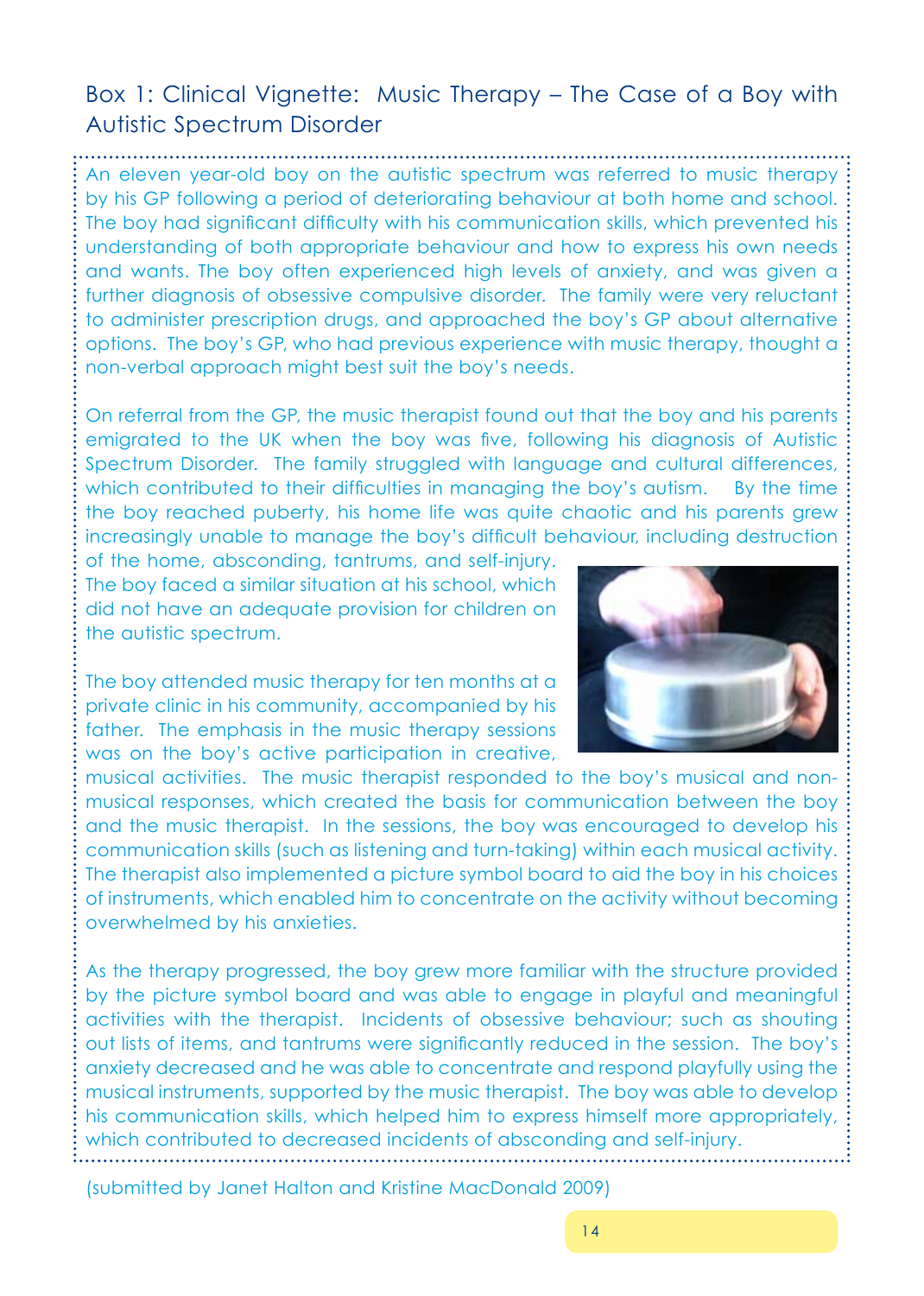As Box 1 shows, music therapy offered a unique intervention that enabled the boy to interact and respond appropriately with another person, a task that is highly significant for children on the autistic spectrum with communication difficulties. However, it is worth noting that referral to Music Therapy was based on the Primary Care practitioner's prior knowledge of the discipline's particular benefits for children with communication difficulties. The decision to make the referral was also influenced by the boy's parents' search for alternatives to prescription medication to address such issues as behaviour and anxiety. It was a concern for the parents that medication might actually contribute to the boy's sensory difficulties already experienced due to his autism.

Throughout the programme of Music Therapy, the Music Therapist worked closely with the multi-disciplinary team concerned with the boy's care, made up of professionals from areas such as education, health, local authority, and the voluntary sector.

In the process of ending the therapy, the Music Therapist also offered support at his school, holding Music Therapy sessions with the boy, both his parents, and his learning assistant to demonstrate some of the interactive techniques that could be implemented in the boy's home and at school.

Arts Therapies in this situation were useful in addressing the behavioural and mental health issues of a boy on the autistic spectrum with communication difficulties.

Arts Therapies can also have an impact on the life of children and adolescents with no special learning needs. The clinical vignette in Box 2 is an example of the journey of an adolescent where Arts Therapies (Dramatherapy in particular) have been involved at the Primary Care stage.

## Box 2: Clinical Vignette: Dramatherapy - The Case of an Adolescent who was Self-Harming

A fourteen year old boy was referred to Dramatherapy, which was part of CAMHS service, due to the level of concern at the escalating cutting of his arms with a razor blade, in addition to his mood oscillation and social withdrawal.

The pupil's self-harming was first reported to his teacher by a peer who had witnessed the boy's scar tissue during a physical education class. The boy's teacher liaised with quidance staff who, in turn, persuaded the boy to attend the school nurse's drop-in clinic. Here a practical discussion took place on risk-reduction in cutting and aftercare. The nurse also gained consent from the pupil and his parents to bring the case to the weekly multi-agency team meeting on vulnerable young people.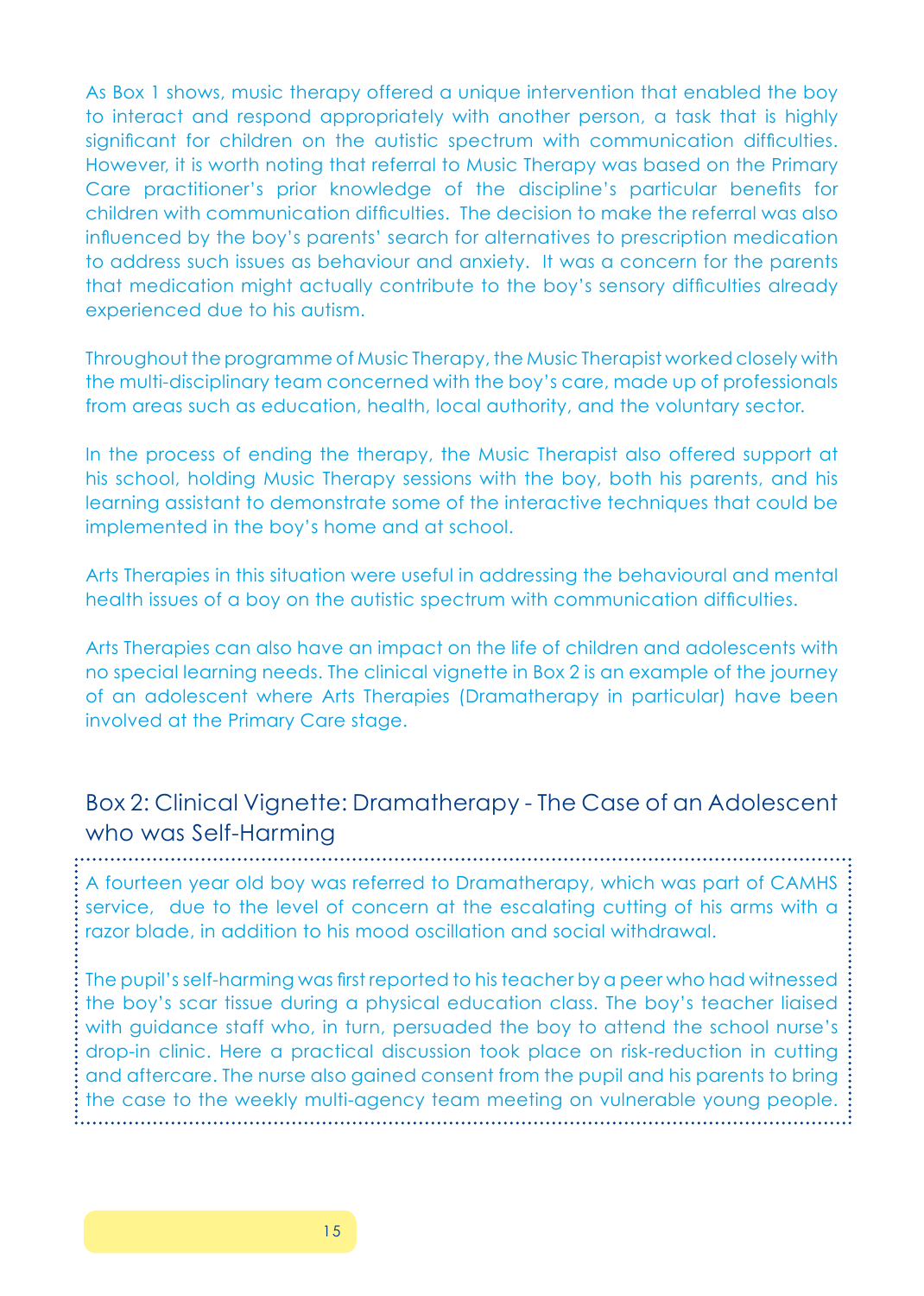Mental health treatment options were discussed and it was decided to offer the boy a Dramatherapy service of ten weekly, one-to-one sessions in the school's health clinic.

A family assessment was followed by a two-part individual assessment with the boy to determine his needs and how Dramatherapy may be of benefit. In the first instance, it was determined that the main trigger for his behaviour was family conflict and the psychological pain that it evoked in him. The boy contracted with the Dramatherapist and during his treatment was able to explore the complex family dynamics that he found himself immersed in, which led to feelings of rage at his perceived abandonment by his parents, and the self-loathing that followed when he internalised the hatred that he felt. Over time, the boy gained insight into his self-harm as a means of releasing pent up feelings when they built up to intolerable levels.

The Dramatherapist guided the boy through the process of referral, assessment, treatment, review and evaluation. Working closely with the school nurse, GP, guidance staff and Child and Adolescent Mental Health Service (CAMHS), both post assessment reports and treatment outcomes were shared with those providing care to the young person. At the end of the ten weeks, the incidents of self-harm had ceased and the boy had



developed alternative coping strategies. In particular, he gained protected time with his mother to express his feelings of distress after family conflict and his fear of this leading to self-harm. By expressing his concern at this early stage, he was able to gain emotional release, relief and control, without having to cut himself.

Throughout the process, the boy was able to remain integrated into school life and his cognitive ability remained high functioning. By collaborating effectively with multiprofessional colleagues across health, education, social care and the voluntary sector, the Dramatherapist was able to help the boy deal with the issues that he was facing without the need for referral to a higher tariff service such as psychiatry. By the end of Dramatherapy, there was a marked reduction in his depressive symptoms. Prescription of drugs was avoided positively influencing the relevant HEAT target on reduction of anti-depressants.

(submitted by Genevieve Smyth 2009)

The referral described in Box 2 came to Dramatherapy through the Primary Care gateway and demonstrates how the Arts Therapies can be integrated into Primary Care pathways. If the boy in question had not been referred by the school nurse, he may have self-referred or referred by his parents. It is also possible that following referral from the school nurse consent could have been withheld and thus therapy could not have been possible. However in this case, the offer of Dramatherapy was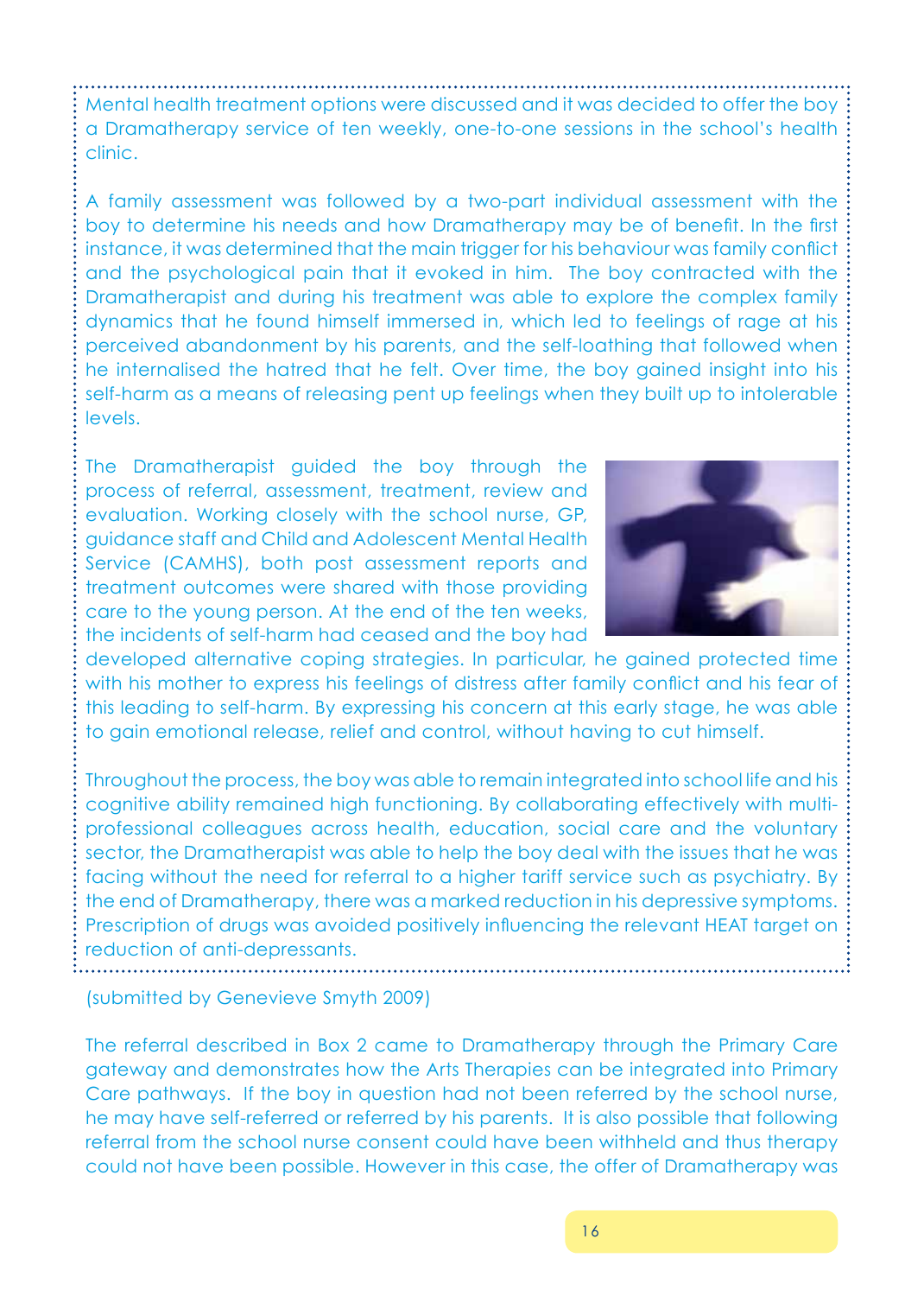accepted and it worked as the psychological treatment of choice for this boy. In addition, his ultimate recovery depended on a timely referral coming from Primary Care, and the early intervention of the Dramatherapist.

The Dramatherapist's extended work beyond direct client contact included offering consultations on the case and related mental health trainings to staff on a multiagency, multi-professional basis. Following the therapy, an onward referral was made to the voluntary sector in response to the boy's need for more robust social inclusion with peers and respite from the family setting, while social work and police continued to monitor the degree of domestic unrest, waiting for an opportunity to offer support as necessary.

For this boy, Arts Therapies provided a positive experience and outcome. However, his experience in accessing Arts Therapies is not the norm as Arts Therapies are often overlooked at the early stage of diagnosis of mental health problems, most often In Box 3, there is another patient story that illustrates this.

## Box 3: Clinical Vignette: Dance Movement Psychotherapy - The Case of a Young Woman who Persistently Felt Low

Over several years, a twenty two year old woman visited her GP with persistent feelings of anxiety, low mood and minor physical ailments.

She was eventually diagnosed with mild to moderate mental health problems and the GP considered the following three choices:

- a) Cognitive Behavioural Therapy for which there is a waiting list
- b) Counselling, again with a waiting list or
- c) the prescription of drugs

As is most usual, and in this case, given the mild to moderate nature of this person's mental health issues, the GP prescribed anti-depressant medication.

In the first instance the medication had a beneficial effect by reducing the anxiety and therefore lifting the woman's mood. The GP provided repeat prescriptions and there seemed to be



no deterioration in the woman's condition for some time. However, the underlying causes of the woman's attendance at the GP had not been considered and there was a significant relapse in her mental health after three months. The relapse included an increase in anxiety and depression with suicidal tendencies. The woman was admitted to Accident and Emergency after attempting to take her life. The woman's Anxiety and Depression was re-diagnosed as acute and she was admitted to an acute unit as a voluntary patient for assessment and a period of stabilisation.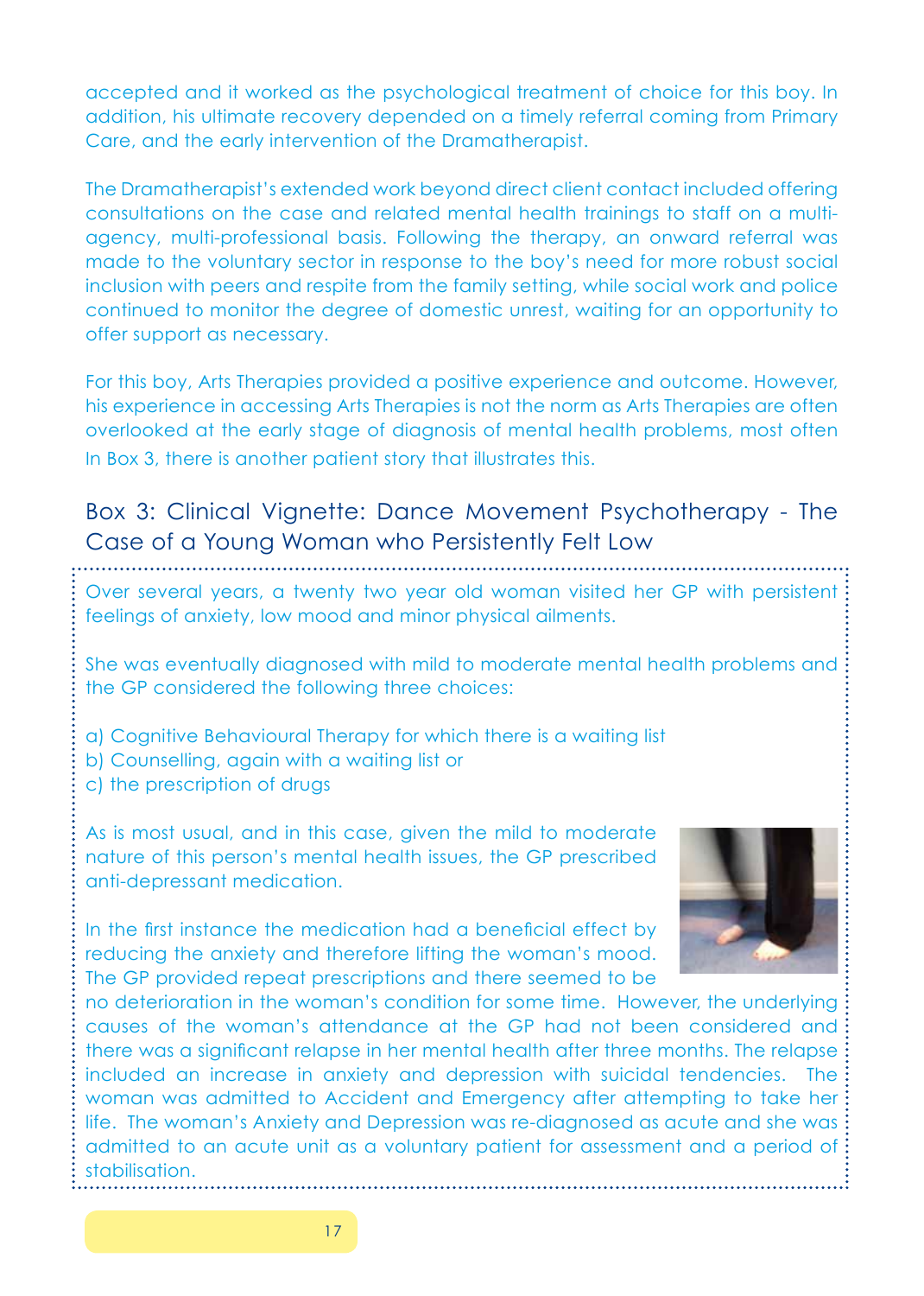While in the Acute Unit the consultant Psychiatrist assessed her condition and, amongst other interventions, suggested she attend Dance Movement Psychotherapy.

The Dance Movement Psychotherapist, who offered a service within the Acute Unit with follow-up treatment through the Day Hospital, was able to provide six months weekly treatment. The Dance Movement Psychotherapist and patient explored the issues that were underlying the anxiety and depression and through a process of verbal and nonverbal intervention, the woman was able to reach a level of stability and emotional awareness that allowed her to function more positively with an increased sense of control and integration. The woman was discharged after six months and there have been no further incidents of attempted suicide, with a progressive reduction in use of medication, closely monitored by the GP.

(submitted by Susan Scarth 2009)

Based on the clinical vignette presented in Box 3, it is possible to think that if referral to Arts Therapies (Dance Movement Psychotherapy in this instance) had been considered earlier in the process, for instance when the woman was repeatedly attending the GP with minor ailments and low level anxiety and depression, the events that led to her admission to the Acute Unit might have been avoided.

Arts Therapists participating at the first day of the event stressed their preference for working as part of multi-disciplinary teams, including GP practices. They also perceived their interventions as particularly suited to addressing family and interrelational dynamics, through group and family work as well as individual treatment, that could often cause many of the mild to moderate mental health issues that GPs are often faced with.

An example of a multi-disciplinary team in operation within which Art Psychotherapy in this case was successfully integrated is presented in Box 4.

## Box 4: Clinical Vignette: Art Therapy - The Case of a Man with an Obsessive Compulsive Disorder

A 47 year old man with Obsessive Compulsive Disorder (OCD) and Depression was referred to a Community Mental Health Team (CMHT) by his General Practitioner (GP). The CMHT consists of Consultant Psychiatrist, Senior House Officer (SHO), Psychologist, Community Psychiatric Nurses and Occupational Therapist and Art Psychotherapist. Background information in the referral from the GP was scant and it was unclear why he was being referred at this particular time.

When he was previously assessed four years ago he was given a behavioural intervention and followed up at Consultant Clinic, however, at the time, he did not engage with the behavioural therapist and only attended a few appointments with the Consultant. This time the man was assessed jointly by the SHO (Junior Doctor)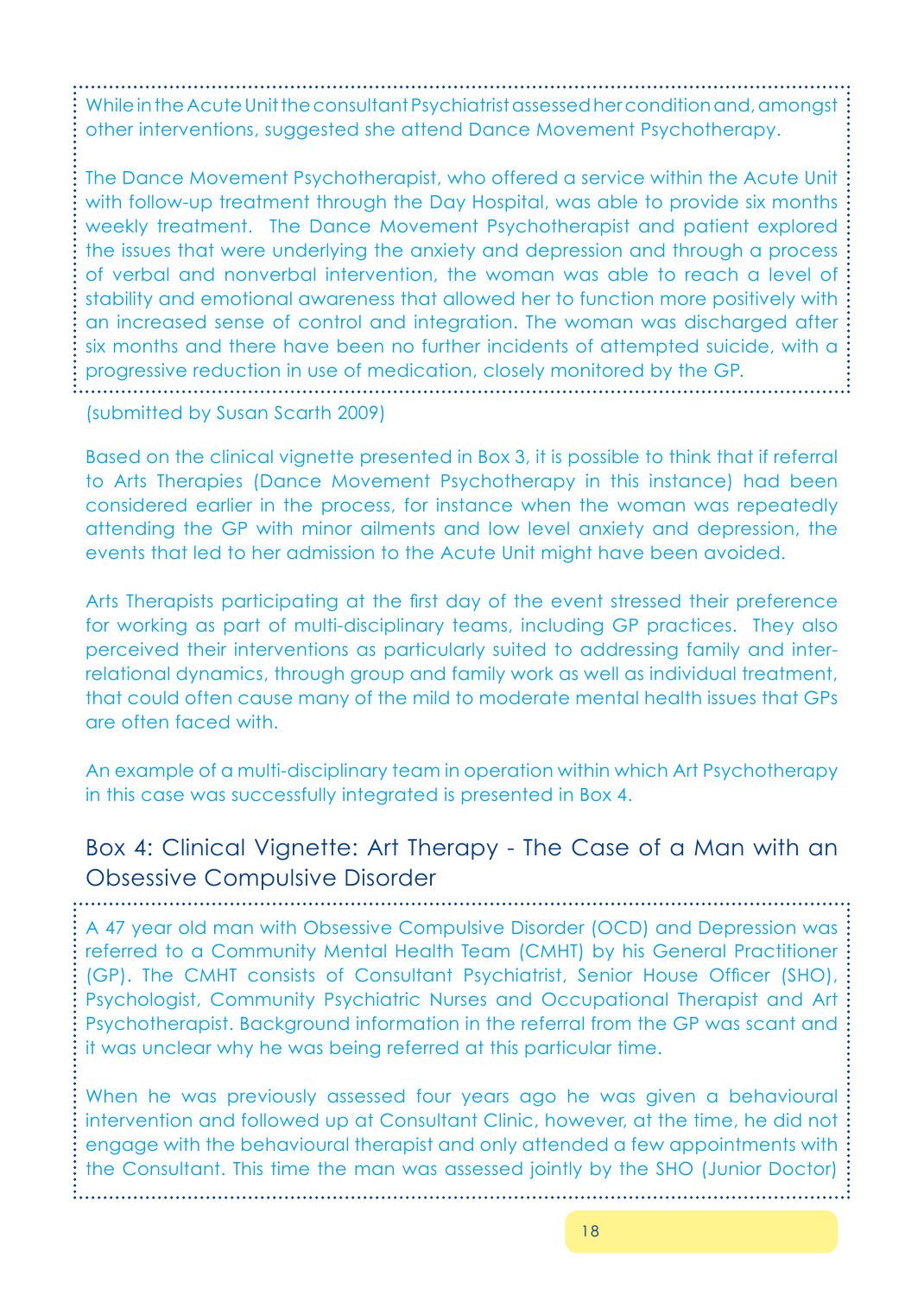and the Art Psychotherapist who was asked to participate to provide insight from a psychodynamic perspective. Following initial assessment the man was discussed with the whole team; the Art Psychotherapist shared her observations of the man's manner of engagement, symbolic communications and capacity for introspection. Based on her observations the Art Psychotherapists view was that this man would be able to tolerate a low level of explorative intervention using a dynamically oriented approach.

At the time of this second referral, he seemed to be under an increased amount of stress and relationships at home were strained. It was agreed that he would be offered follow up with the SHO, to monitor his progress with medication and that he would also be offered a short six week extended assessment/brief intervention with the Art Psychotherapist. He was seen for six sessions over twelve weeks in the Art Psychotherapy studio within the community hospital. He was encouraged to express himself through using art materials.

From these sessions it emerged that he had to wash his hands in a particular way at particular times of the day and had to follow a particular daily routine for fear that otherwise, he or members of his family will die. These features were also evident in how he obsessively arranged materials, was fastidious in the art he made and he cleaned his hands repetitively in the session.



The Art Psychotherapist considered that the patient was communicating something of the intensity of emotion he was feeling which were related to emotions he needed to keep

hidden or controlled. The man was helped to gradually reveal more about his current circumstances and how these were connected with his personal history. It was revealed that when he was a teenager, he had been subjected to physical and emotional abuse by his father and that memories connected to this had been reawakened when his own teenage son reached an age at which the significant episode of abuse occurred to the man. The Art Psychotherapist cautiously explored the man's past taking care not to further escalate the man's Obsessive Compulsive Disorder (OCD) features. Being able to talk about his feelings however brought relief and some easing of his symptoms. The man was reluctant to take the medication he was offered and he decided with the Art Psychotherapist and the SHO that he did not require further input at this time. He was therefore discharged back to his GP.

Through her intervention the Art Psychotherapist was able to establish an effective therapeutic relationship with the referred man and it was possible to explore the precipitating factors and aggravation of his symptoms. The inclusion of Art Psychotherapy within the CMHT provided the option of a psychodynamic oriented assessment procedure combined with an effective short term therapeutic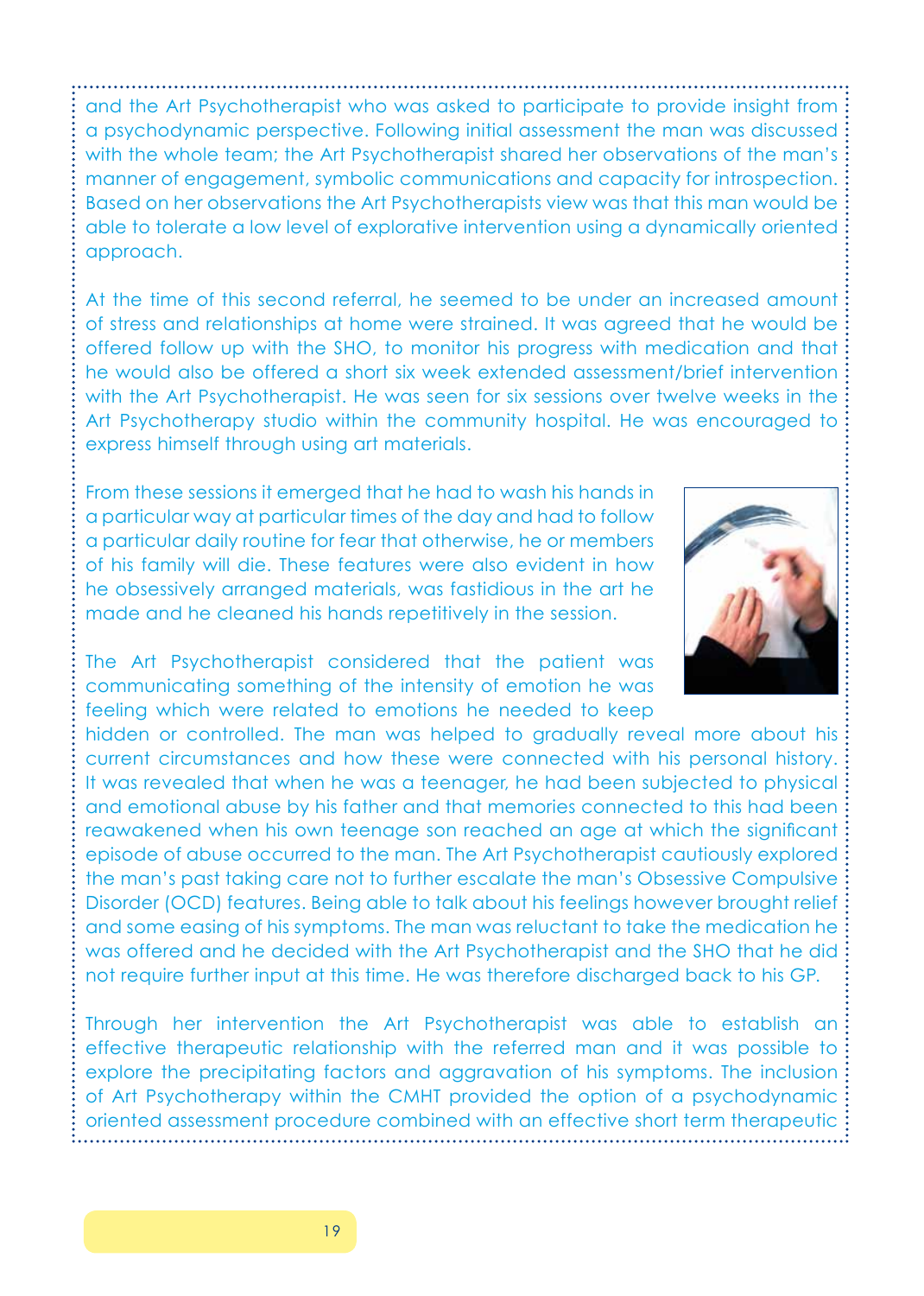. . . . . . . . . . . . . . . . . . . intervention. This enabled the current stress related escalation of the man's symptoms to be identified. The increased self awareness brought relief to the man and understanding to the team regarding how to manage his condition. This resulted in early discharge and withdrawal of anti-depressant medication.

(submitted by Tony Chenery 2009)

In summary, the participants at the first day of the event reported that where there was a close working relationship between Primary Care referrers and Arts Therapies and thus early referral of patients to such services, there were long term benefits and improved mental health and well being for patients. Arguments were also put forward for the possibility of reducing the pharmaceutical costs per patient while also improving the general health and well being of the community through early intervention and prevention programmes.

In contrast, participants saw the opportunity to refer to Arts Therapies at the Primary care level was more often missed for a number of reasons such as lack of awareness, limited knowledge around existing research evidence of effectiveness, poor career structure and career opportunities, and lack of available resources as the following section describes.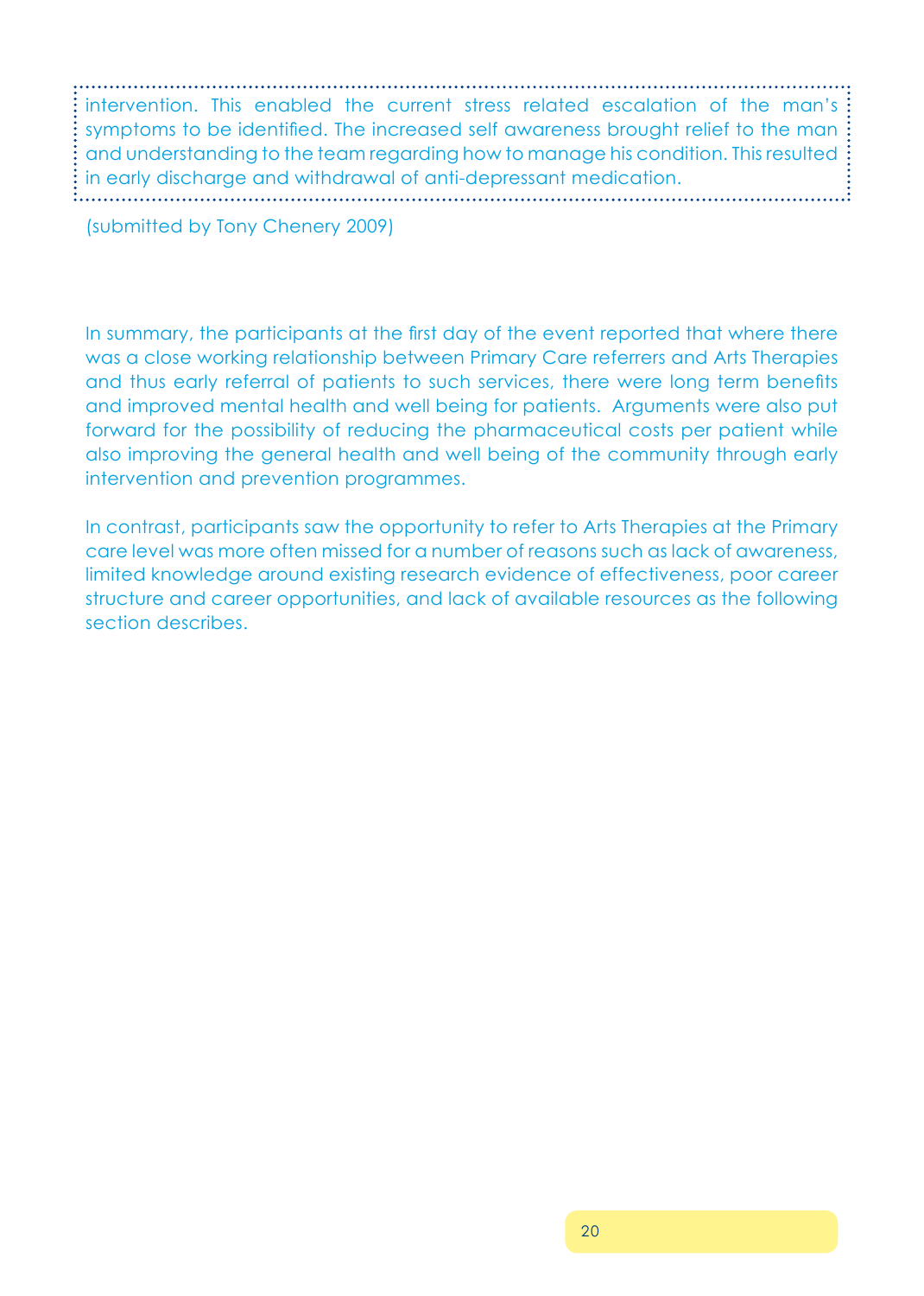# **5 . P e r c e i v e d B a r r i e r s t o Referring to Arts Therapies**

During the first day of the event that informed this report, delegates were asked to list the reasons that they thought Arts Therapies were not generally at the forefront of Primary Care referrers' minds. In this and the following section perceived barriers are presented and ways of removing them are proposed. In some cases, it may simply be that a process of education and explanation is needed to remove the blockage. In other cases there may well be a need for more fundamental reengineering of current practice before the barrier can be overcome.

## 5.1 Lack of Awareness

There seemed to be common agreement amongst all Arts Therapists attending the first day of the event that there was a general lack of awareness about the field and about available services. Lack of awareness extended to professionals not knowing that Arts Therapies are psychological therapies registered with the Health Professions Council, not realising that there were four professional bodies (art, dance movement, drama and music therapy) and even more often having insufficient understanding of their potential contribution and early involvement.

'Lack of Awareness' was seen as a generic term for 'not understanding' and was consequently further broken into more specific gaps in understanding regarding for example:

• Awareness of what each discipline within Arts Therapies does and how a GP can refer to any one of the four disciplines. This further translates into a lack of awareness of the Arts Therapies Modalities

• A systemic confusion about where Arts Therapies sit in the mental health landscape and the fundamental differences between, say Arts Therapies and:

- o Arts in Health
- o Community Arts
- o Arts in Education

• There is also a lack of awareness from the point of view of the public about the potential benefits of Arts Therapies or, indeed, even its existence

• It was also a perception that education at GP level about mental health and the options for treatment in general were limited which further hindered understanding the role of Arts Therapies.

At the organisational level it was felt that Arts Therapies lacked influence at policy making level and therefore policy does not reflect the potential impact that Arts Therapies could have in the mental health landscape. There are too few Arts Therapists at executive or management level in Health Boards and on committees.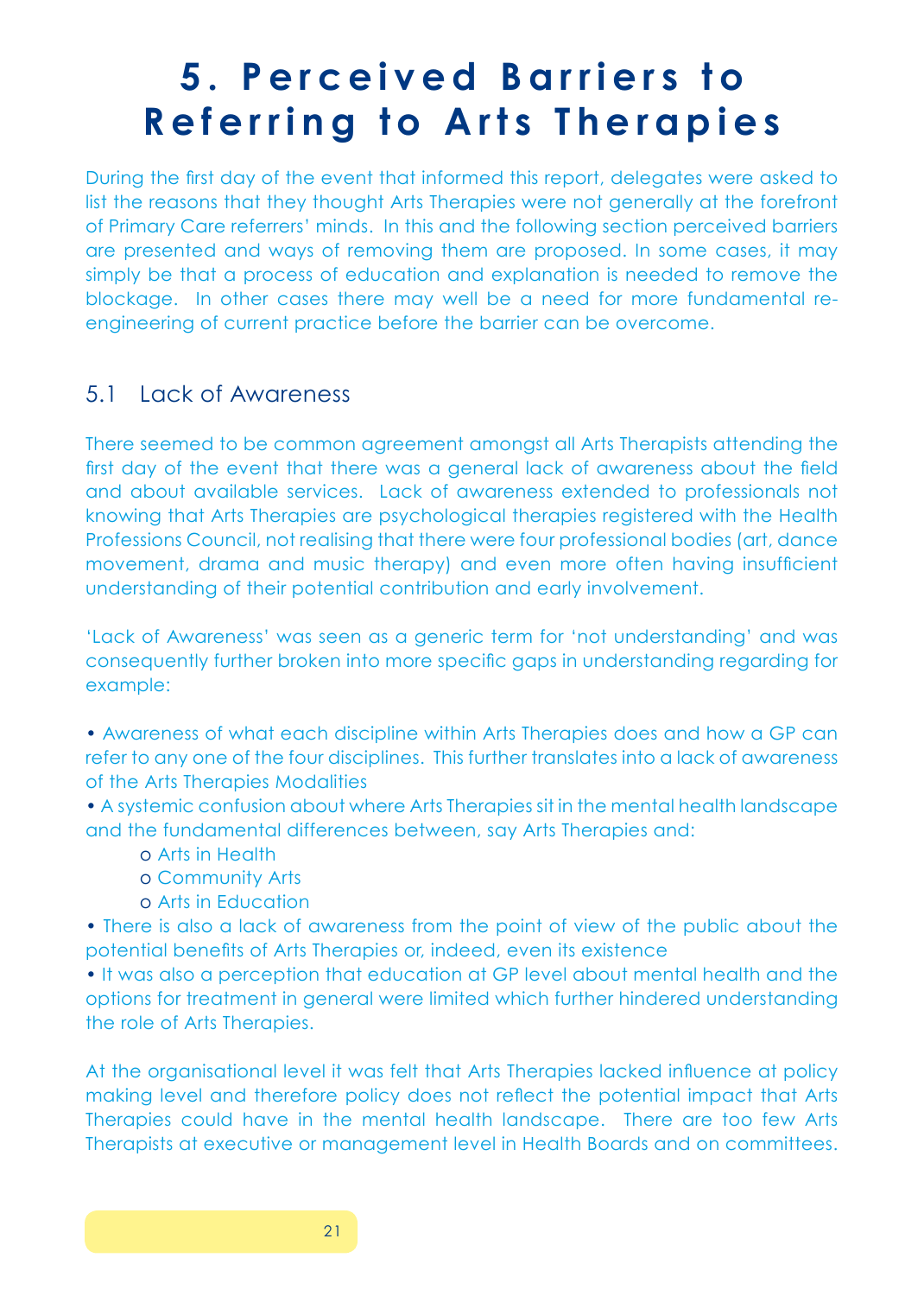At an operational level there are weak connections to GPs and other Primary Care referrers. These weak connections mean that it is difficult for GPs to change their prescribing habits, mainly because they are not aware of the alternatives open to them.

## 5.2 Limited Knowledge of Existing Research Evidence

There was a general perception that there was limited evidence about the effectiveness of Arts Therapies especially when comparisons were made with evidence available for psychotropic medication or Cognitive Behavioural Therapy. It was also felt that there was a lack of evidence about the cost effectiveness of using Arts Therapies against, say, the prescription of drugs.

However, it was generally refuted that there was no evidence of the effectiveness of Arts Therapies. During the second day of the event, invited speakers presented and discussed examples of evaluation and research studies completed in the field and relevant research evidence. Abstracts from the presentations and workshops from this day that are included in the end of this report (see Appendix 2).

During these presentations references were made to the new English guideline on schizophrenia (NICE 2009) that makes clear recommendations of the value of the Arts Therapies as an appropriate intervention for the particular client group. Absence of a similar acknowledgement within the equivalent Scottish SIGN guidelines was noted. There were also discussions on the most recent Cochrane systematic reviews on Arts Therapies for depression, autism, cancer and palliative care, dementia, acquired brain injury and systematic reviews under completion (see Appendix 3).

On the same day the development of the new Scottish Research Register was announced that included more than 20 studies completed in Scotland. Selected studies from the register are presented in Appendix 4, while the whole of the register is posted on the website of the Practice Development Network for Arts Therapies: **http://www.nhshealthquality.org/nhsqis/2636.html.** 

## 5.3 Poor Career Structure and Career Opportunities

This barrier was perceived as affecting Arts Therapies in multiple ways. First of all, in Scotland it was believed that there are too few Arts Therapists to either deliver to larger services or to be visible enough to influence boards.

Furthermore, Arts Therapists attending the first day of the event expected that this lack of posts will be exacerbated over the following few years as, within NHS Lothian for example, 50% of the workforce is within ten years of retirement. One of the reasons for this ageing workforce is the lack of junior posts for Arts Therapists in Scotland.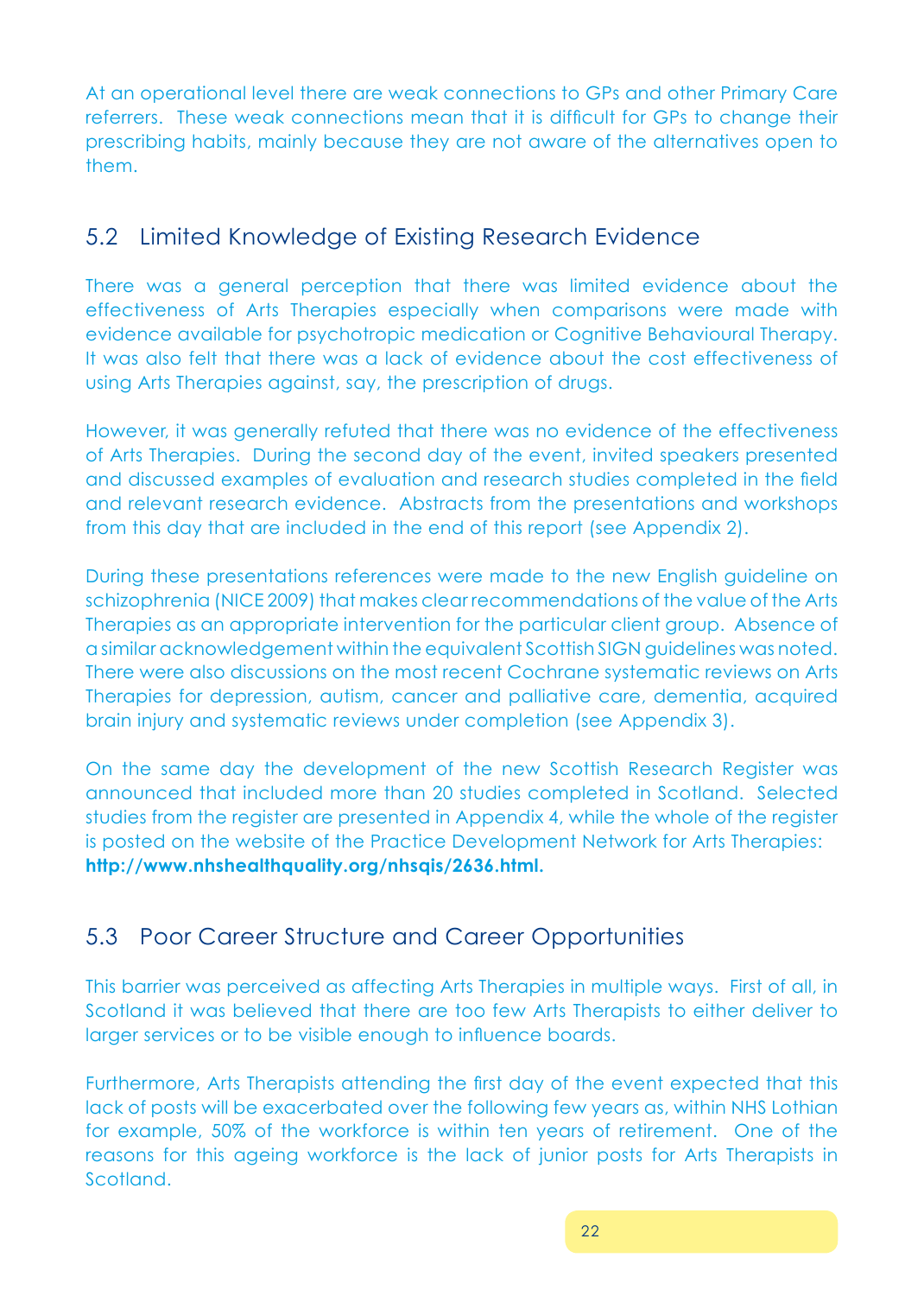With the training of Arts Therapists not being funded and the lack of graduate posts, newly qualified practitioners are often faced with serious difficulties in entering the profession, despite the fact that they are qualified at a Masters level and they often carry additional qualifications in the arts, therapy or other health or caring professions.

Poor employment opportunities also mean that Arts Therapists find it difficult to see an obvious progression through the levels of their profession. The additional knock on effect is that, as previously stated, there are few Arts Therapists in senior positions within the NHS.

### 5.4 Lack of Available Resources

It was felt that there was a general lack of funds directed to Arts Therapies proportional to the potential benefit, especially against HEAT Targets that could be derived from a greater involvement at the Primary Care level.

Delegates also felt that this funding issue was partially due to the first barrier listed above that is lack of awareness, and the second barrier that is limited knowledge of existing research evidence for Arts Therapies. An additional barrier was the lack of evidence to demonstrate the cost effectiveness of involving Arts Therapies in Primary Care as opposed to more well established methods of treating mental illness, for example, the prescription of drugs. The need to engage in this type of research activity was highlighted.

Delegates also believed that there was a lack of physical resource for them to make use of. Tangibles such as sound proofed rooms and equipment were particular issues for some of the Arts Therapies disciplines.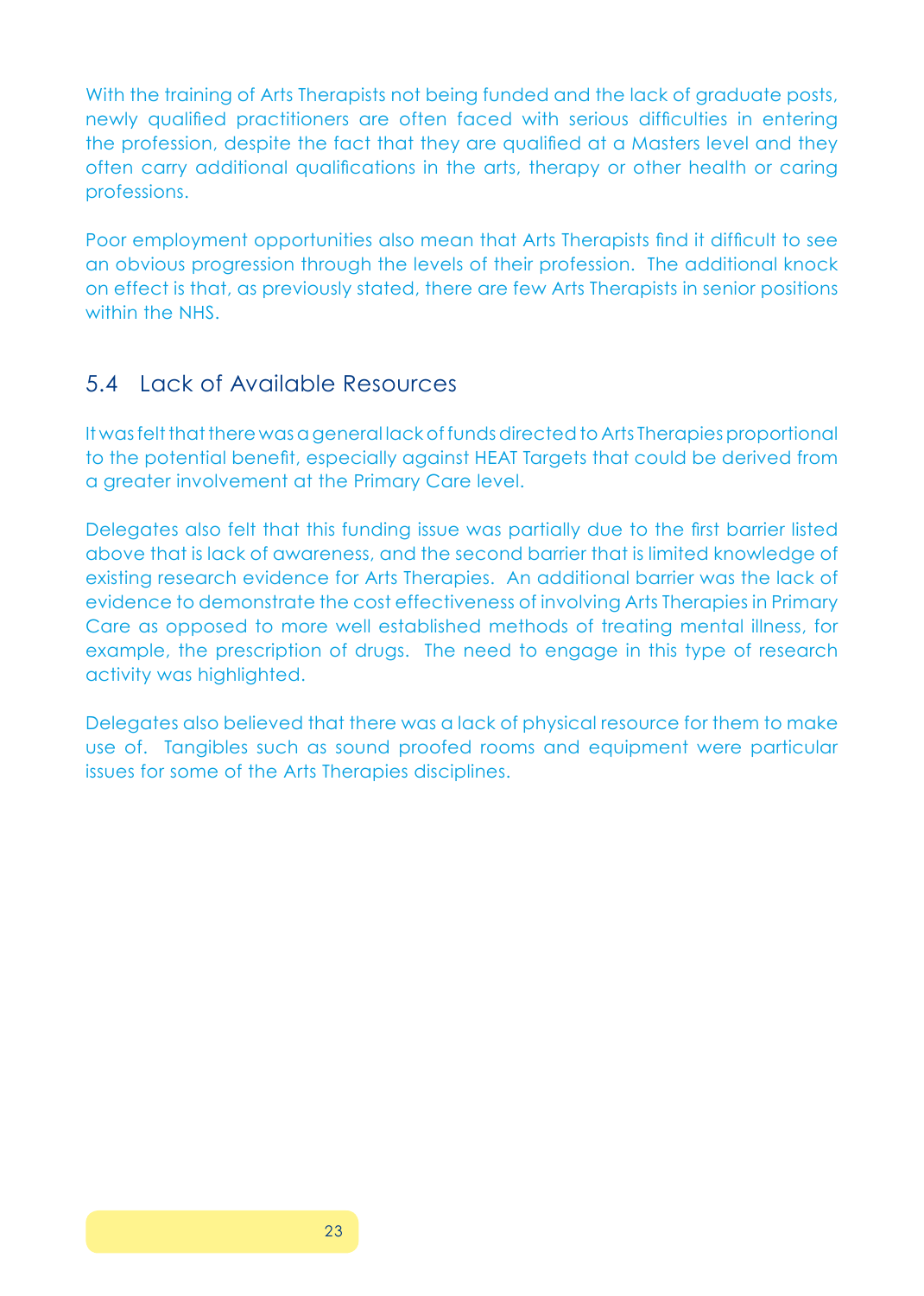# **6 . P e r c e i v e d B e n e f i t s f r o m Referring to Arts Therapies**

As outlined in the section above a number of barriers were reported to the consistent referral of Arts Therapies at the Primary Care level, whether these barriers were real or perceived.

So, how can they be overcome?

The root cause of many of the barriers was seen as relating to a lack of understanding about what Arts Therapies do and the benefits of potentially involving such interventions in early stages of treatment of patients with mental health issues. It was therefore seen as important that such benefits were articulated.

Therefore, during the seminar delegates were asked to list the benefits provided by Arts Therapies to a cross sections of key stake holders:

- Patients
- HEAT Targets
- The NHS
- Arts Therapists

The following is a list of the key benefits articulated on the day.

## 6.1 Patients

A number of local and national surveys that focus on user perspectives regarding services demonstrate positive outcomes for Arts Therapies. For example, in a user survey carried out by Mind (Dudley 2006), over seventy percent of service users found the Arts Therapies helpful and ranked them in the top three treatments of choice (Mind 2002, 2003, 2004). In an extensive UK survey carried out by the Canterbury Tizard Centre and Bernardos findings included that women wanted more access to the Arts Therapies (Williams and Scott 2009). A pilot study completed by the professional associations of Arts Therapies with users of the Arts Therapies within mental health services revealed that Arts Therapies were perceived as particularly helpful, important and beneficial when they engaged with these types of therapeutic interventions for over 3 months and ideally over a year (BAAT 2009). Here are some of the benefits of the use of Arts Therapies for the patients as discussed

in the seminar (day 1):

• By including Arts Therapies as a treatment option patients are provided with a wider choice of therapies to help deal with their mental health problems

• Given there are four professional disciplines within Arts Therapies patients have access to a wide range of media to help them through their mental health issues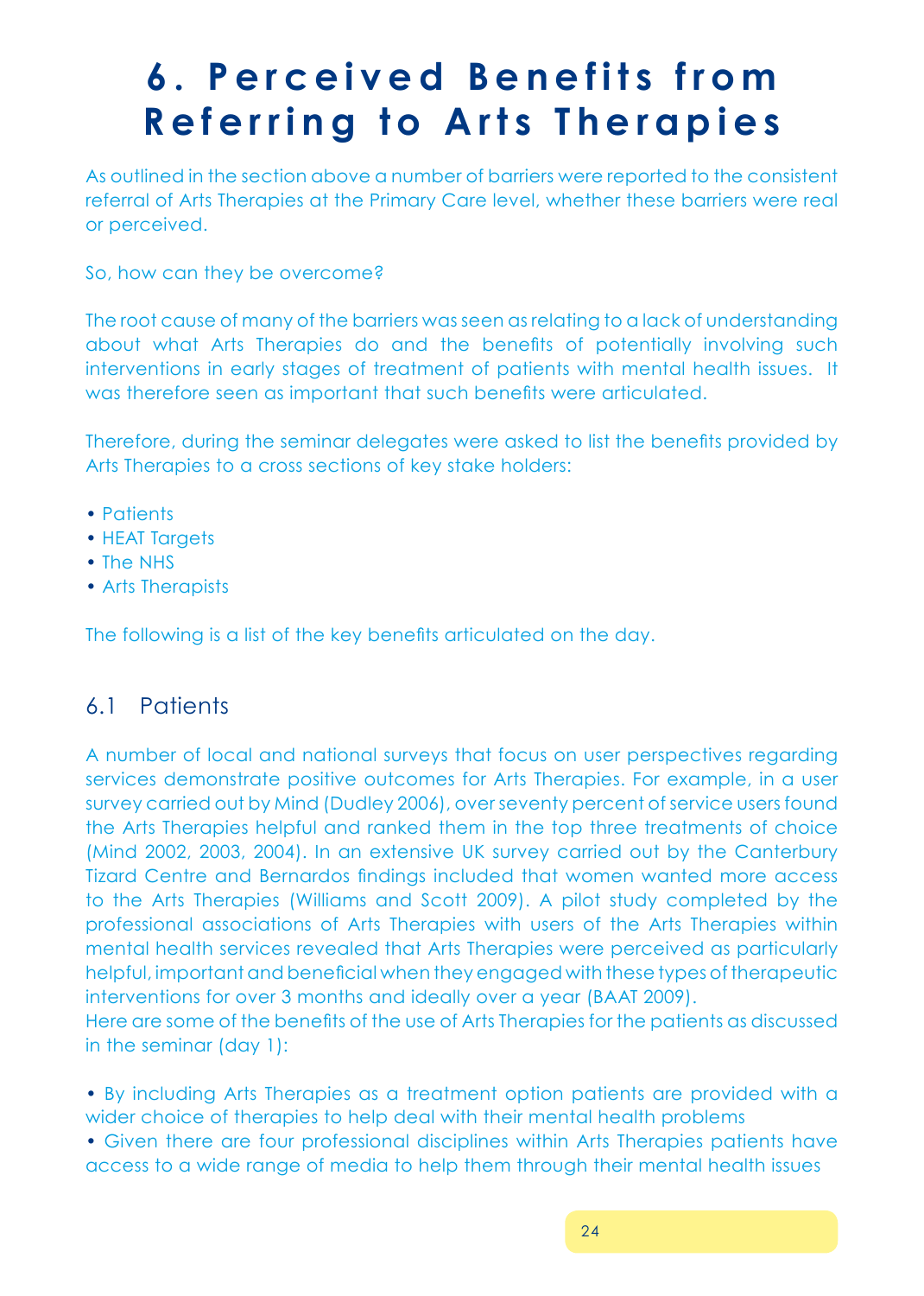• There is evidence of effectiveness with patients, in terms of:

o The continuum of care that is available, from high to low intensity. Arts Therapies has the flexibility to deal with patients at both ends of the spectrum

o Long-term improvements to health and maintenance of well being after treatment has concluded over and above that achieved by, say, the prescription of drugs

• Patients like Arts Therapies as a therapeutic intervention in four important ways:

o Because of the nature of Arts Therapies there is a level of interaction between patient and therapist o Arts Therapies encourage patients to reach towards self actualisation in terms of Maslow's hierarchy of needs. Of course they may need to climb up the pyramid from pretty low down, but the approach taken allows them to continue their climb away from the therapy sessions o There is less stigma attached to visiting an Arts Therapist than there is, for example, having their case managed by the Mental Health Service o The context of where the service is delivered is less restrictive with Arts Therapies. There is often a wide choice of venues available for the delivery of the service

## 6.2 HEAT Targets

The HEAT Targets were seen as key areas of focus for the NHS in Scotland. The HEAT Targets surrounding mental health were particularly relevant to Arts Therapies. Delegates felt that Arts Therapists should play a full part in helping to achieve those targets.

Specifically, delegates argued that there is evidence that:

• Arts Therapies can be used as an alternative to prescribing anti-depressants (target 1), assuming that they are referred early in the patients diagnosis

• Arts Therapies have been used successfully in the treatment and ongoing mental wellbeing of acute mental illness, including patients with suicidal tendencies (target 2). By promoting health and through intervention Arts Therapies can have a positive impact on suicide rates

• Arts Therapies promote the concept of mental wellbeing for the long-term, thus reducing the level of readmissions of mental health patients (target 3), especially when interventions begin during first admission. The delivery of the service in the community also has a bearing on the readmission rates

• Traditional Arts Therapists will be involved in the patient journey after diagnosis as part of the care a patient receives. However, there is evidence that Arts Therapies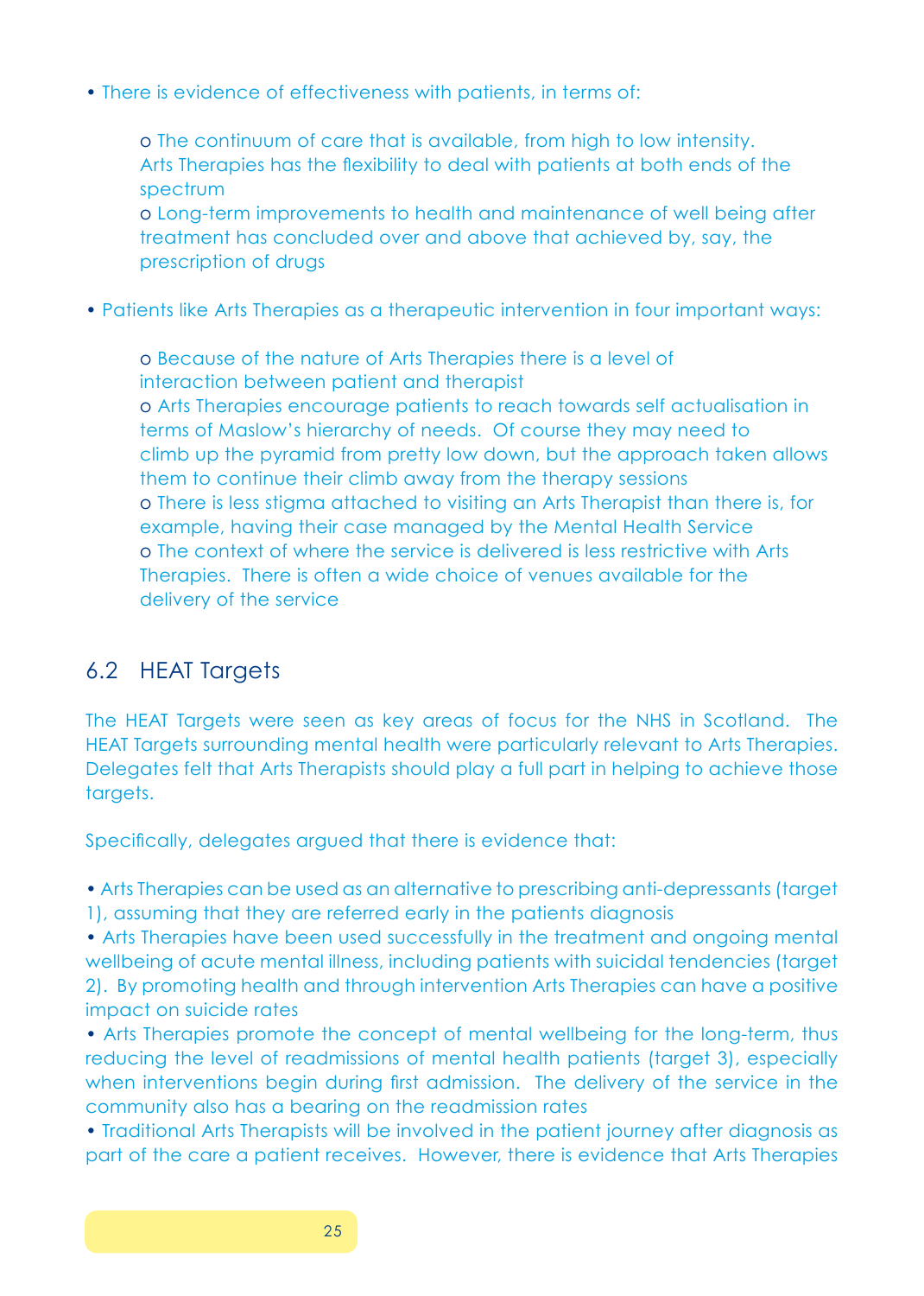does have a role to play in the diagnosis of early stage dementia as part of a multi disciplinary team (target 4).

Furthermore, delegates felt that Arts Therapies can play a central role within Child and Adolescent Mental Health Services (CAMHS) and in the development of new services for psychological therapies. This is in accordance with the proposed new HEAT Target to reduce waiting times for such specialised services and support the development of psychological services.

## 6.3 The NHS

As delegates began to explore the wider benefits of including Arts Therapies in their thinking we were able to categorise the following benefits as specifically relating to the NHS:

• Arts Therapies can help people with communication support needs who are often at high risk of exclusion from accessing other services as routes to communicate their choices for care, with positive effects on Patient Journeys and Care Pathways

• Arts Therapies help promote self-care and empowers patients back to independence and employment

- Lower the costs of prescription drugs
- There is a positive effect on waiting list times as additional treatment avenues are exploited by GPs

• Arts therapies promote health by increasing access for hard to reach groups, such as:

- o Psychotic young people
- o People with personality disorders
- o Addiction

• They can increase treatment and recovery rates by reducing the stigma of mental health issues; patients feel less stigma attending an Arts Therapies session than other forms of treatment

• They can contribute to failing admission to Accident and Emergency in terms of suicide and self-harm cases

- Arts Therapies can enhance the NHS through the injection of creativity
- Arts Therapies have a positive impact on NHS culture, through:
	- o Contribution to teams, supervision and training
	- o Promotion of recovery and wellbeing
	- o Increasing patient choice through multi-disciplinary approach

• They can have positive influence on social change by having wider involvement in the local community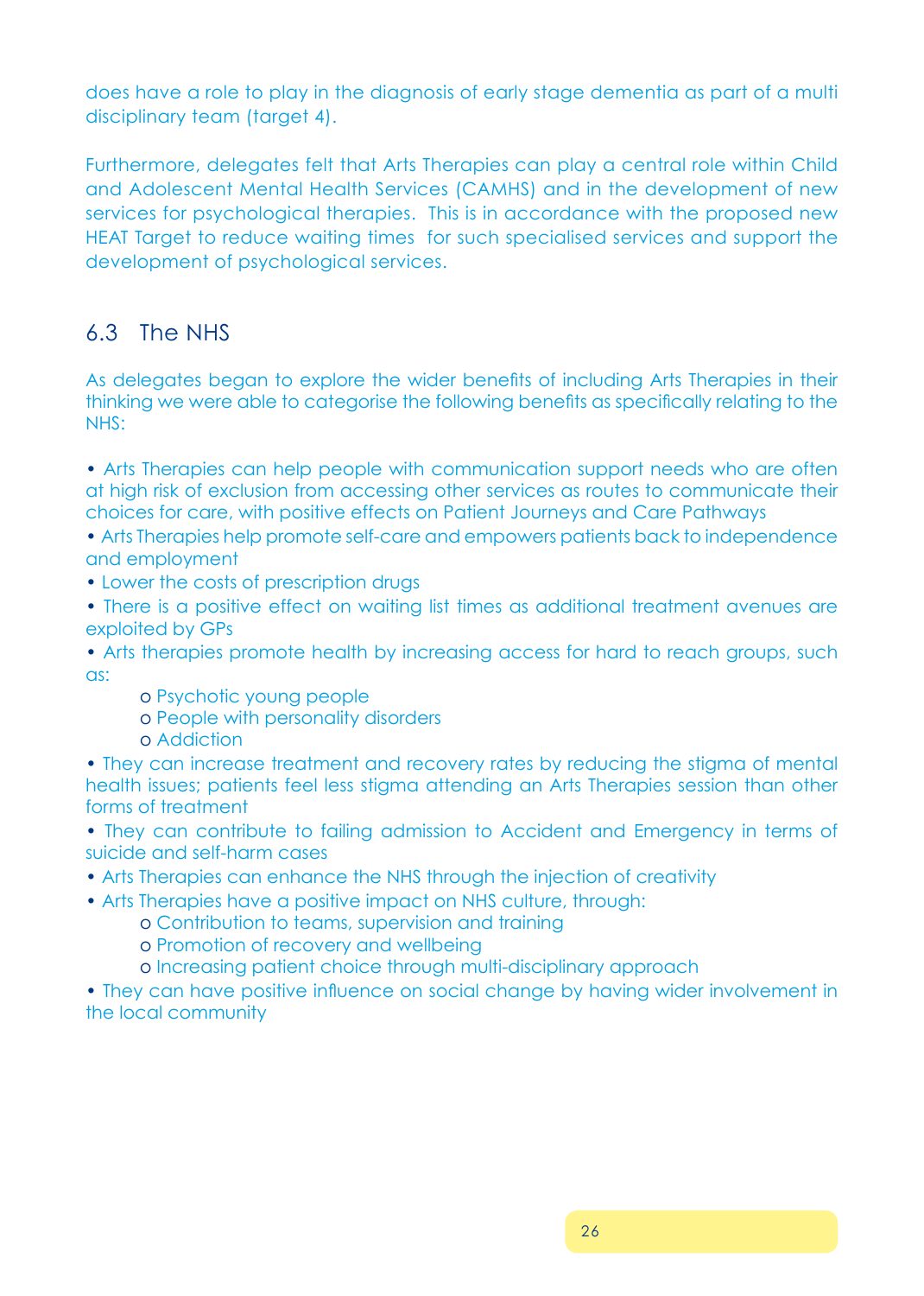## 6.4 The Arts Therapists

As part of the report, the benefits of using the service to the Arts Therapists themselves are included. This has been seen as an important addition when considering an holistic approach to improving the total service provided by Arts Therapists. Such benefits can also offer a clear and accurate picture to new recruits to the service in terms of addressing the perceived 'poor career structure' balanced against the positive impact of being an Arts Therapist.

Here are some of the advantages of increasing referrals to Arts Therapies for the Arts Therapists themselves as described by the delegates of the seminar:

- Becoming an integrated part of the care network
- Professional growth an increased range of educational opportunities
- Enhanced Continuing Professional Development (CPD) opportunities
- Ability to link and/or join services with Social Work and Community Services
- Continuing to build the evidence and research base
- Developing meaningful and effective practices
- Improving professional confidence
- Reduced feelings of being isolated from the mainstream care network
- Increased collaboration between the four professional disciplines
- More employment opportunities for Arts Therapists
- Building enhanced career structures

• More Arts Therapists in governance and management positions leading to the ability

to influence policy, for example, the creation of Arts Therapies units in new hospitals

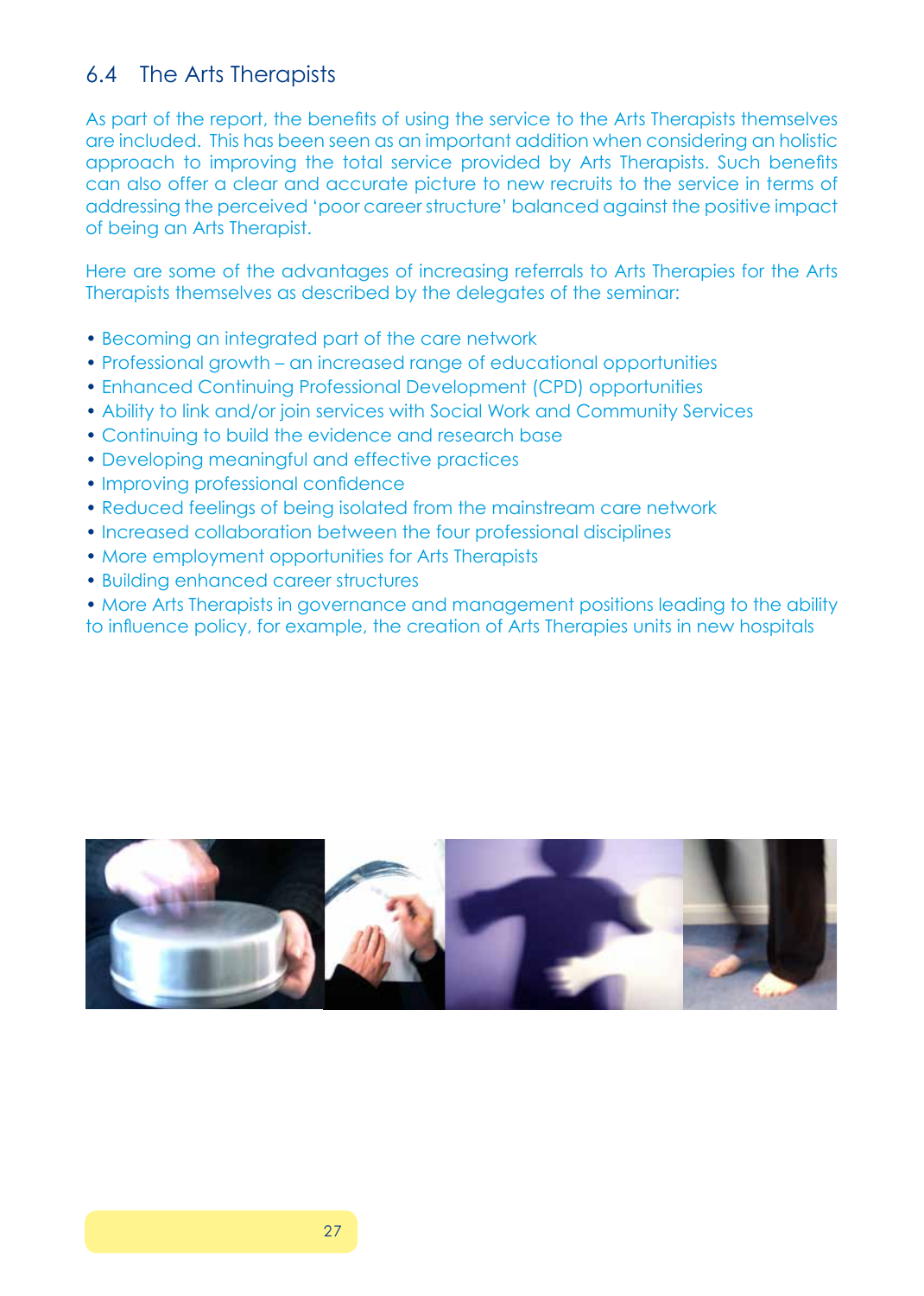# **7. Taking Action**

## 7.1 Ringing the Changes

Arts Therapies are aware of the challenges faced by them as they make their service more accessible for both the NHS and Primary Care referrers.

To this end they have made a commitment to undertake a range of actions to help with the promotion and development of the service.

These actions have been grouped into the key areas of:

- Education and awareness building
- Resource availability
- Career development
- Attitudinal and cultural changes

The actions under each heading can be very direct and operational and others are more strategic in their implementation and are, therefore, more long term.

Because the range of actions, goals and plans are so wide ranging some will be completed as local pilots with a report back scheduled in six months time to share the learning from the test projects, the impact they have made and then to share best practice with a view rolling out the actions across wider geographic areas.

The full list of actions that are to be taken are included in Appendix 6.

If you wish to be involved in a project, or indeed, would like to know more about it we would encourage you to contact the arts therapist associated with this action or contact the author of this report **(VKarkou@qmu.ac.uk)**.

## 7.2 The Effect on HEAT Targets

The two day event included a key focus on aligning the aspirations of the arts therapists with the Health Boards' strategic focus on delivering HEAT Targets. These discussions concluded with some very specific actions that Arts Therapists will undertake to influence HEAT Targets directly in addition to agreed actions reffered to above.

These actions include:

• Target 1: Contribution to the course curricula or training programmes in Medicine, Pharmacy, Nursing and Allied Health Professions; Arts Therapies can be added as alternatives or augmentations to the prescription of drugs in cases of mental illness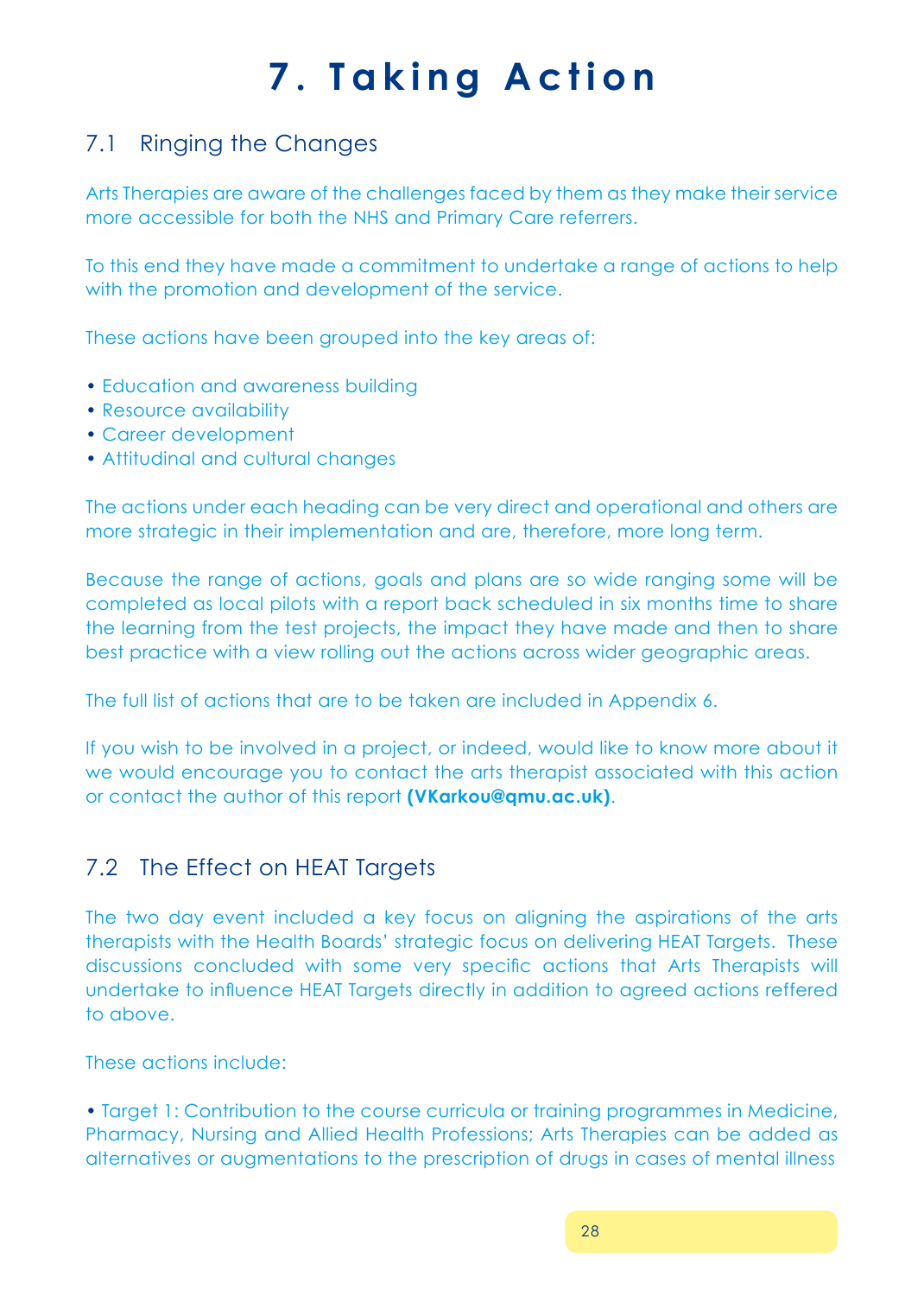• Target 2: Exploration of prevention of mental illness and suicide and engagement in mental health promotion programmes through development and dissemination of relevant Arts Therapies curricula and brief interventions in schools in particular.

• Target 3: Promotion to Secondary Care professionals working in the mental health arena outlining the benefits of Arts Therapies and the fact that they are often delivered in the community, for example, in community and leisure centres.

• Target 4: Arts Therapies will link to the Dementia Centre offering workshops and information sessions at conferences. This is particularly important given the increasing evidence of the positive effects of Arts Therapies on early stage dementia sufferers.

## 7.3 A Vision of the Future

Arts Therapies are deeply rooted at the fundamental level in humankind and the way we have always made sense of the world around us. It is no surprise, then, that over the past sixty years, Arts Therapies have, via the four professional disciplines, developed evidence of effectiveness, working practices and a body of research outlining the positive benefits for stakeholders in the mental health arena.

And yet, somehow, Arts Therapies are somewhat under represented in terms of referrals from Primary Care referrers. Participants in the event reported here regarded this as current reality.

However, Arts Therapists have developed a vision of the future which includes each of the four disciplines as equal partners with the other Allied Health Professions in terms of referrals from the Primary Care gateway.

In order to achieve this, Primary Care professionals will have to have an in-depth understanding of how early referral to Arts Therapies can benefit their patients in terms of the delivery of the service, the need to prescribe less medication, achieve recovery rates and contribute towards early diagnosis of dementia. They can also play a role in reducing waiting times for specialised CAMHS services and contribute towards the development of new multidisciplinary psychological interventions. In other words, Arts Therapies can support Primary Care professionals to achieve against the HEAT Targets.

Arts Therapists participating in the event reported here recognised that their services were not appropriate for everyone. But they did believe that Arts Therapies have a larger contribution to make than they are currently being given the opportunity to do. This report, along with the actions identified during the event, were seen as steps towards this direction.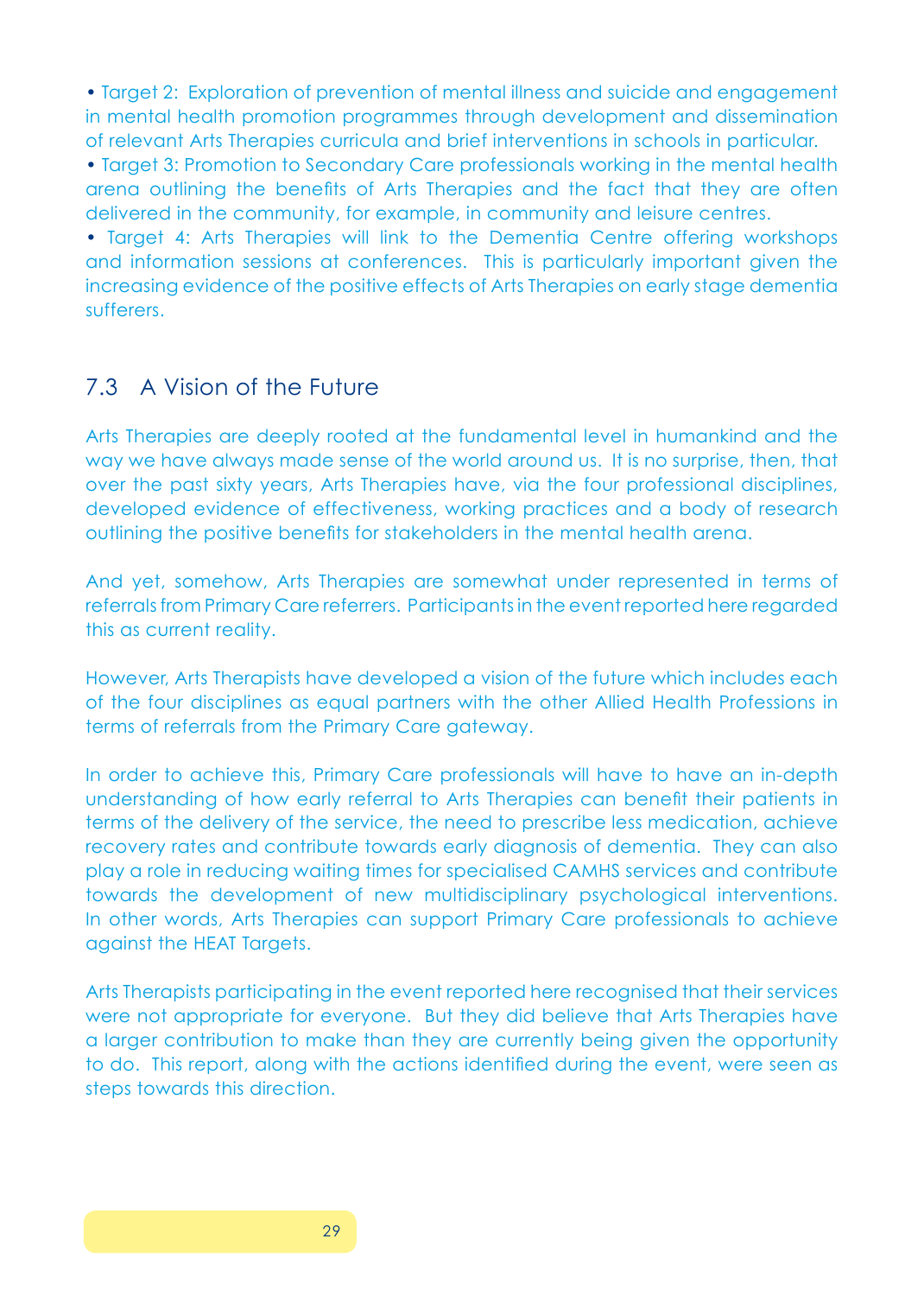## 7.4 What You Can do for Arts Therapies

If you would like to find out more about Arts Therapies, want to get involved in any of the projects mentioned in this report, simply wish to discuss how best to refer patients to Arts Therapies services then you should be in touch, in the first instance with:

Scottish Arts Therapies Forum (SATF) Web: **www.satf.org.uk**  Email: **scottishartstherapies@googlemail.com**

Other Arts Therapies bodies that can offer information about Arts Therapies are:

Association of Dance Movement Psychotherapy (ADMP UK) Web: **www.admt.org.uk**  Email: **queries@admt.org.uk** 

Association of Professional Music Therapists (APMT) Web: **www.apmt.org** Email: **APMToffice@aol.com** 

British Association of Art Therapists (BAAT) Web: **www.baat.org** Email: **info@baat.org**

The registration status of individual practitioners in the registered Arts Therapies (art, music and drama) may be checked on the HPC website or with the relevant professional body.

British Association of Dramatherapists (BADth)

Web: **www.badth.org.uk**

Email: **enquiries@badth.org.uk**





Association of Professional Music Therapists w.apmt.org



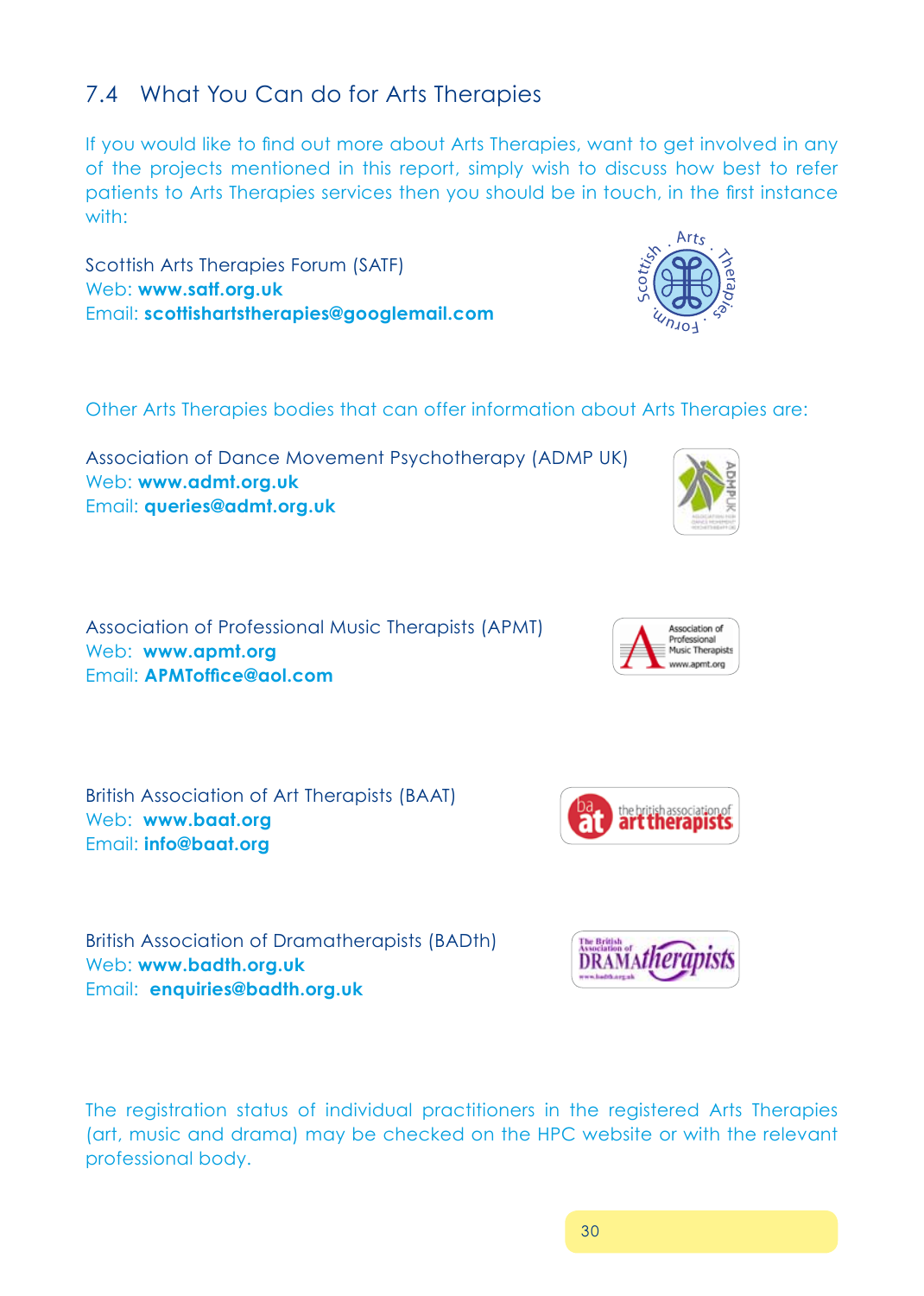## References

BAAT (2009) Arts Therapies within Adult Mental Health Service. Online. Retrieved: 25 June 2009. Available from: **www.baat.org/survey.html**

Dudley, J (2006) Service Users and Carers: Arts Therapies Available in the Trust; South West London and St George's Mental Health NHS Trust. Online. Retrieved 25 06 09. Available: **http://www.swlstg-tr.nhs.uk/service users/arts therapies available in the\_trust.asp**

Karkou V and Sanderson P. (2006) Arts Therapies: A Research-Based Map of the Field. Edinburgh: Elsevier

Odell-Miller, H., Learmonth, M.and Pembrooke, C. The Arts and Arts Therapists. Scoping Paper Commissioned by Nuffield Foundation, 2003.

Quality Assurance Agency (QAA). Benchmark statements: healthcare programme - Arts Therapies. Gloucester: QAA, 2004.

Williams J and Scott S (2009) Service Responses to Women with Mental Health Needs, Mental Health Review Journal, 7, 1, 6-14.

Information Services Division (ISD) (2009) Latest Statistics. Retrieved: March 2009 from: **http://www.isdscotland.org/isd/CCC\_FirstPage.jsp**

## Author of Report

Vicky Karkou, Senior Lecturer, Programme Leader for M.Sc. in Dance Movement Psychotherapy, Queen Margaret University, Edinburgh, Scotland **VKarkou@qmu.ac.uk** 

For the Scottish Arts Therapies Forum (SATF) Web: **www.satf.org.uk** Email: **scottishartstherapies@googlemail.com**



Supported by the Arts Therapies Associations







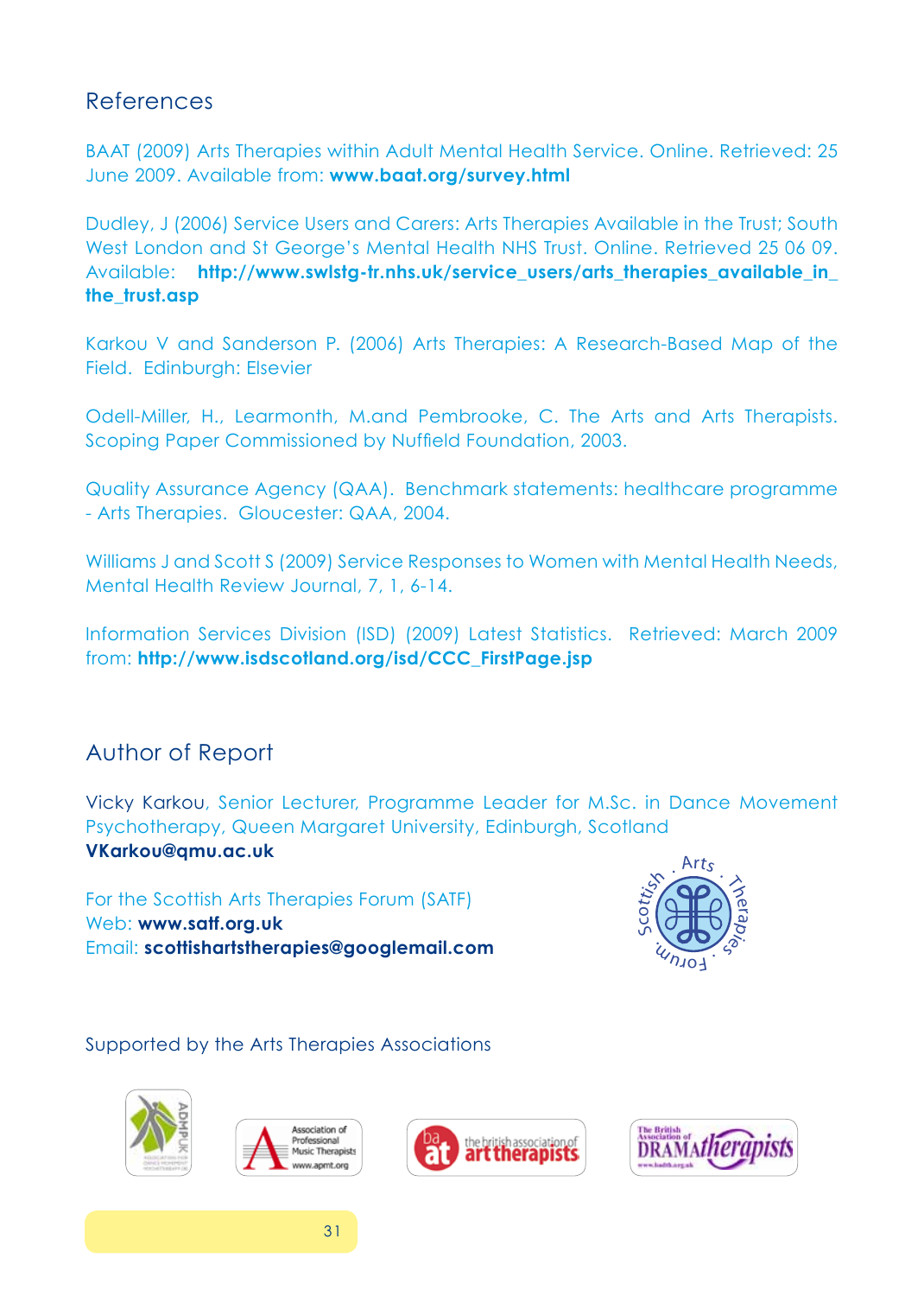## **A p p e n d i c e s**

## **Appendix 1:** Participants in Day 1 of the Event (Seminar)

Dr Vicky Karkou, Senior Lecturer, Queen Margaret University, Edinburgh, Scotland, dance movement psychotherapist, Scottish Arts Therapies Forum (SATF)

Madeline Andersen-Warren, Chair of the British Association of Dramatherapists (BADth), dramatherapist

Stephen Sandford, Chair of the Association of Professional Music Therapists (APMT), music therapist

Geoffery Unkovich, Chair of the Association for Dance Movement Psychotherapy UK (ADMP UK), dance movement psychotherapist (now replaced by Shirley Mawer)

Tony Chenery, Council member of the British Association of for Art Therapy (BAAT), art therapist

Claire Fillingham, APMT Scottish Rep, music therapist

Genevieve Smyth, BADth Scottish Rep, dramatherapist

Susan Scarth, ADMP UK Scottish Rep, dance movement psychotherapist

Kirsty Frankland, Regional Co-ordinator for BAAT, art therapist

Simon Hill, Regional Co-ordinator for BAAT, art therapist

Michelle Gunn, Chair of the Scottish Arts Therapies Forum (SATF), art therapist

Janet Halton, Secretary of the Scottish Forum for Arts Therapies (SATF), music therapist

Simon Willoughby-Booth, Chair of the Managers and Leads Group in the Arts Therapies, NHS Scotland, art therapist

Helen McFarlane, AHP Director at NHS Education for Scotland (NES)

Susan Shandley, AHP Practice Education Officer, NHS Education Scotland (NES)

Jim Cannon, Regional Workforce Planner

Facilitators: Derigo Consulting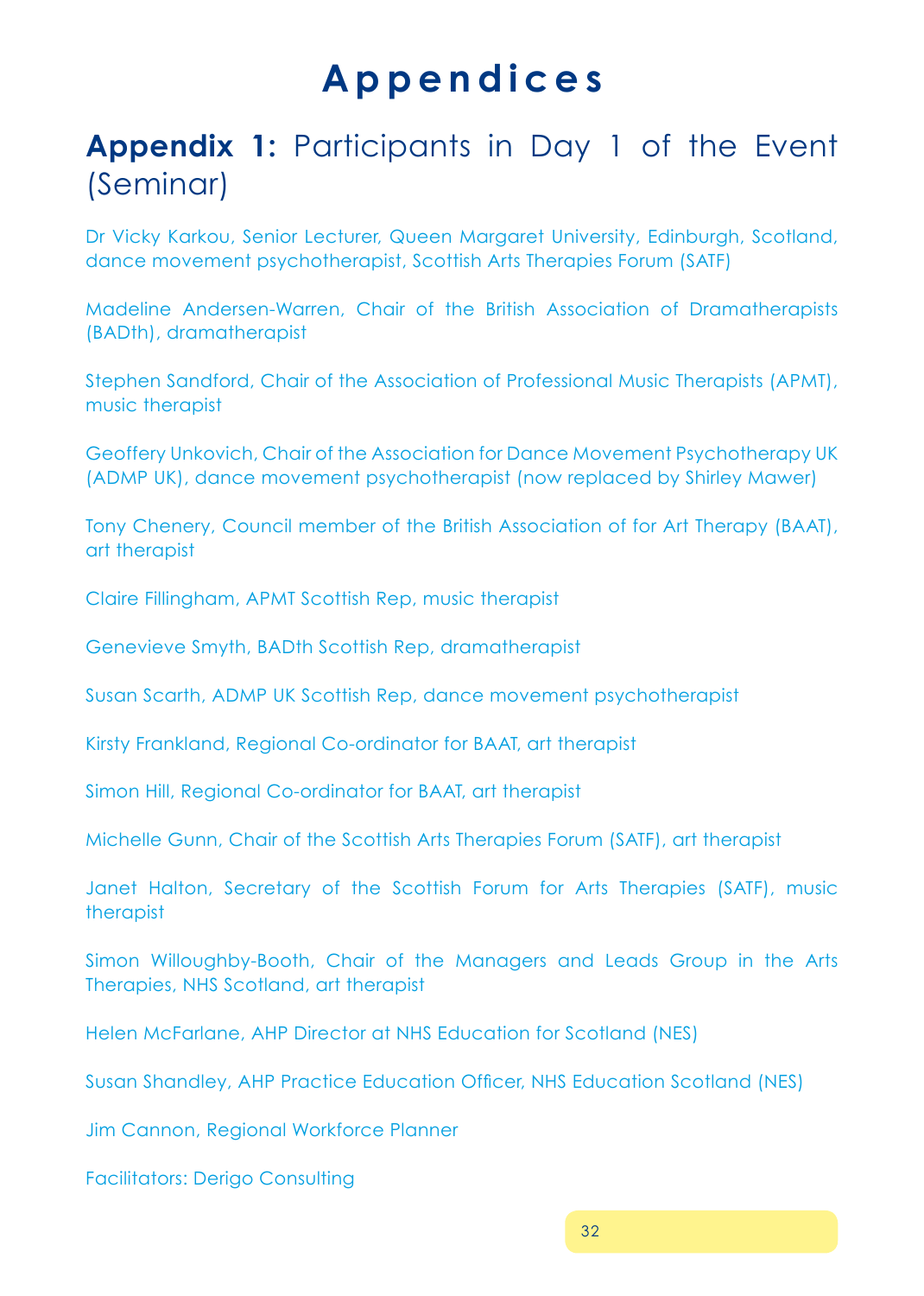## **Appendix 2:** Participants and Abstracts from Day 2 of the Event (Conference on Evaluation in Arts Therapies: Best Practice)

Here are some key abstracts from the conference held on Saturday 14th March, 2009 covering the subject of Evaluation in Arts Therapies: Best Practice.

Evaluation in Arts Therapies: Best Practice 14 March 2009, 9.30-4.00

Abstracts and Biographical Details of Key Note Speakers

### Professor Helen Odell-Miller

Title: Arts Therapies Evaluation and Evidence: What Counts?

#### Abstract:

The paper will summarise different types of evidence and evaluation across the Arts Therapies, and focus in more detail upon examples from music therapy literature and clinical practice. The 'gold standard' approach to evidence and outcome research evaluation, where national resources are focussed upon randomised controlled trials, will be discussed and some questions asked about 'what counts?' Both quantitative and qualitative studies will be discussed, and the paper will give examples of some different types of artistic (mainly musical) evidence and methods of evaluation. The paper will include some examples from the author's research linking technique and method to diagnosis.

In the music therapy field there have been enormous efforts by international researchers to participate in meta-analyses, and most particularly in Cochrane reviews. In the Cochrane library there are studies reviewing evidence for music therapy with schizophrenia, dementia, depression and autism. Despite this focus upon evidence and the importance of it, on the 'ground' clinical evaluation and user feedback is highly crucial. It is interesting for example that music therapy is prioritised within the profession, and by employers, for older people with dementia and for people with anti-social personality disorders in the forensic field, yet there is no Cochrane review in this field yet, and the Cochrane review for dementia is inconclusive.

The paper concludes that robust research outcome studies need to be supported by confident work at a clinical level. Service providers will be driven not only by NICE Guidelines and Cochrane reviews, but by what users and multi-disciplinary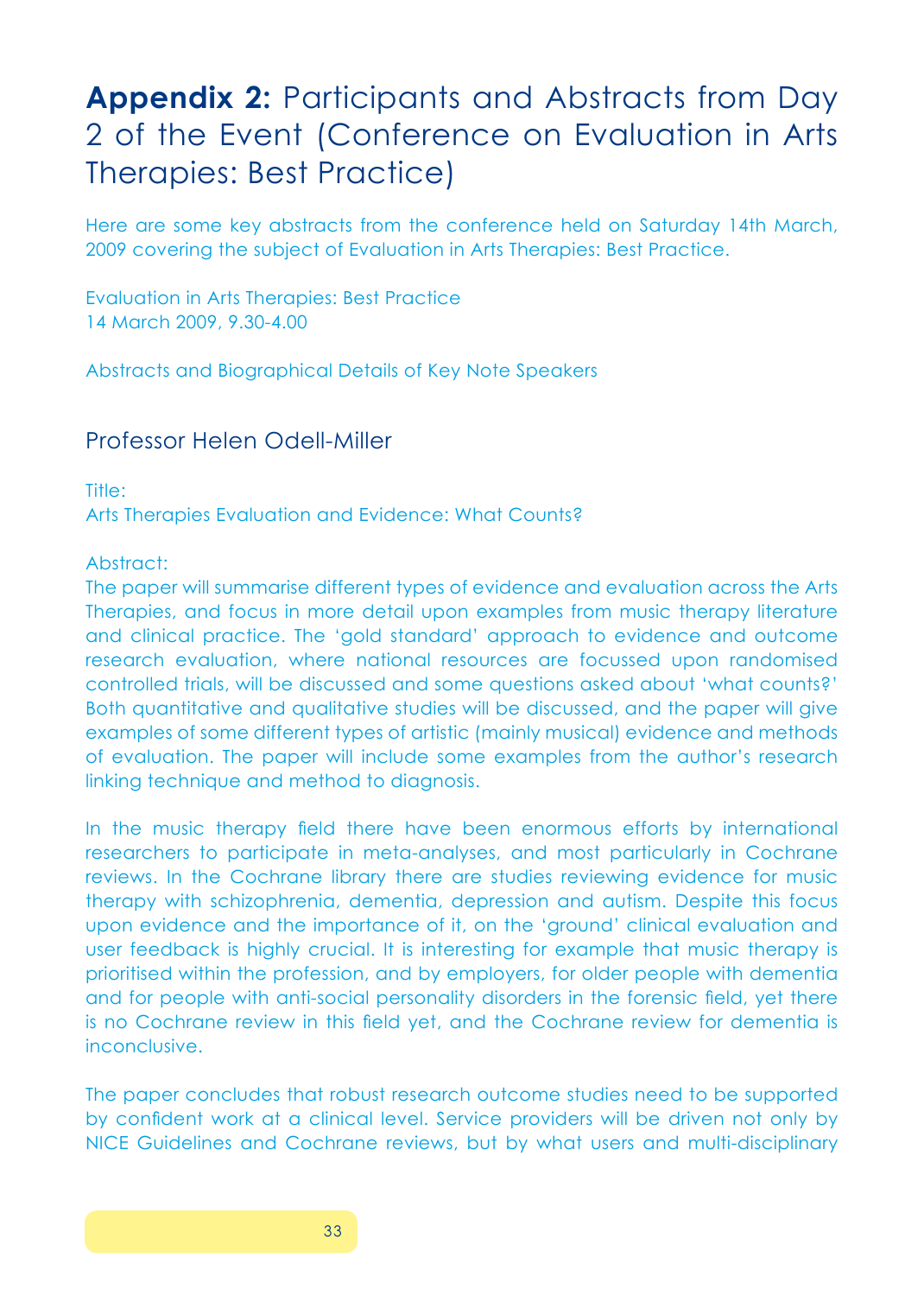teams at a local level report as making a difference. What counts is a broad range of evidence and evaluation that is culturally and contextually relevant.

#### Biography:

Prof Helen Odell-Miller has worked as a music therapist for over 30 years, and was co-founder of the MA Music Therapy course at Anglia Ruskin University, and a coinstigator of the NHS career structure in the UK for music therapists. She works in adult mental health as a music therapist in addition to teaching and undertaking research. Helen has published and lectured widely.

### Dr Bonnie Meekums

#### Title:

Robin Hood in dialogue with the King: evidencing Dance Movement Psychotherapy in the 21st Century

#### Abstract:

This talk will take the mythical character of Robin Hood as its starting point in addressing the difficulties inherent in evidencing Dance Movement Psychotherapy (DMP) in the 21st century.

Using this myth, Dr Meekums will explore possible socially constructed attitudes to DMP within the wider health practice and policy communities. Crucially, she will also highlight possible dynamic and structural issues for DMP practitioners in getting to grips with evidencing their work.

The essential challenge for DMP practitioners in the twenty-first century is: how might we address the need for evidence, whilst maintaining and working from our strengths? What other skills and attitudes do we need to develop?

Dr Meekums (University of Leeds) and Dr Vicky Karkou (Queen Margaret University) have taken up this challenge to evidence DMP, building on each of their existing strengths and experience as DMP researcher-practitioners. This presentation will end with a brief overview of progress so far and plans for the future.

#### Biography:

Dr Bonnie Meekums is one of the pioneers of Dance Movement Psychotherapy in the UK. Bonnie has taught in the UK and abroad and has written extensively. She is currently part of a University of Leeds research group funded by BACP to investigate sexual boundary violations in therapy. Along with Vicky Karkou, she is coordinating systematic reviews of dance movement psychotherapy evidence and supports the development of practice-based evidence.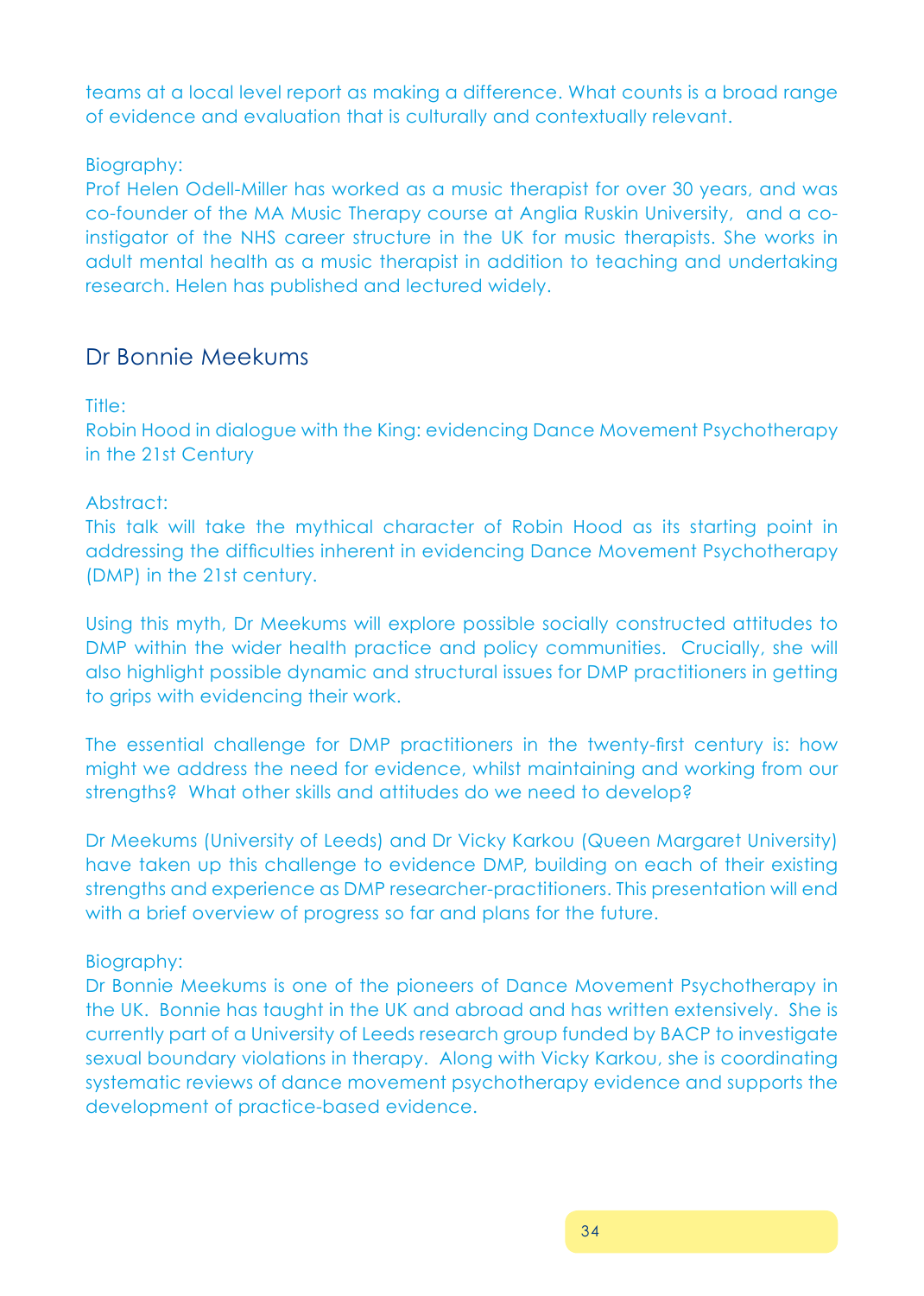## Dr Ditty Dokter

#### Title:

Practice based evidence in dramatherapy

#### Abstract:

The British Association of Dramatherapists commissioned research into dramatherapy EBP/PBE in 2008. I will present some outcomes of the research in this paper. Firstly the survey findings of outcome measures used by dramatherapists. Secondly, the preliminary outcomes of a systematic review of dramatherapy research and case studies will be discussed. The client group topics were diagnosis led, in line with Parry 2001. The method of the review was based on guidelines developed by art therapy (Gilroy 2005). Adaptations to both topics and methods were influenced by the professional membership. I will summarise the strength of evidence for the use of dramatherapy with certain clients, as well as the need to develop evidence in other areas. Recommendations for good evaluative practice will conclude the paper.

#### Biography:

Dr Ditty Dokter is professional lead and head of Arts Therapies at the Hertfordshire Partnership Foundation trust. She works as senior lecturer dramatherapy at Roehampton University and dance movement therapy at CODARTS, Rotterdam, the Netherlands. She has co-coordinated the BADth systematic review of dramatherapy evidence and has published extensively, both nationally and internationally.

### Jacky Mahony

#### Title:

An Art Psychotherapy Service Review of Activity and Developments

#### Abstract:

This presentation will describe an approach to carrying out an NHS Trust Art Psychotherapy Service review of activity and developments that took place in 2003. The provision of a small but wide spectrum of Art Psychotherapy services in all inpatient and outpatient areas in the Trust (Adult and Older Adult Mental Health; Specialist and Forensic Services; Child and Adolescent Mental Health Services and Learning Disability Services) was examined. The strategic aim was to establish what levels of access there were for people who fell within the service's clinical priorities of interventions based on greatest impact and most severe need.

The aims and characteristics of the Service at that time will be outlined including the structures and developments supporting clinical governance and clinical effectiveness. The method that was used for collecting data relating to the Service's activity will also be described including limitations.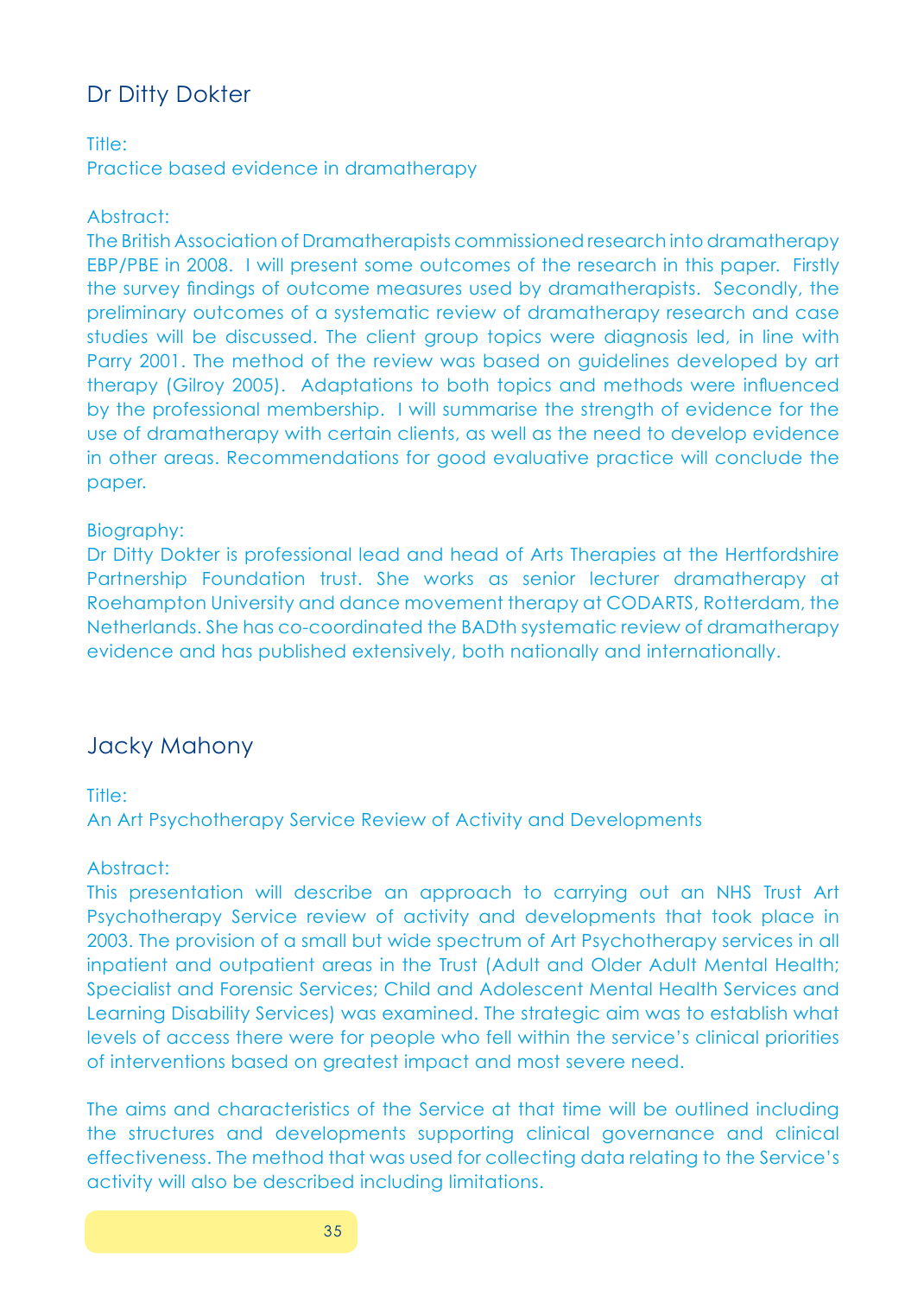Compared with other disciplines, a typical sample of Art Psychotherapy caseloads showed high levels of severity of problems experienced by clients and also indicated where access to the Service was limited. The Service's position was also strengthened by increasing evidence of the importance of psychological therapies that emphasised choice and equal access for clients; as well as the significant improvements in health provided by creative activities.

#### Biography:

Jacky Mahony was Professional Head of Art Psychotherapy for Oxleas Foundation Trust where she initiated an evidence-based clinical practice guideline. She has taught on various art psychotherapy courses at Goldsmiths, London University since 1984 where she is completing PhD research using visual arts practice to examine the significance of the therapist's art to an art psychotherapy group.

## Biographical Details of Chairs of Associations and Council Reps

#### Madeline Andersen-Warren

Madeline Andersen-Warren is Chair of the British Association of Dramatherapist (BADth). She has worked in the NHS as a member of a Psychological Therapies Team and for the Independent Sector in addition to being a trainer and supervisor. She is also a visiting lecturer at several universities, an External Examiner and has written and published extensively.

### Stephen Sandford

Stephen Sandford has been Chair of the Association of Professional Music Therapists (APMT) since March 2007. He works full-time in the NHS as Consultant Music Therapist at South West London and St. George's Mental Health NHS Trust and Head of Paediatric Music Therapy at Chelsea and Westminster Hospital NHS Foundation Trust.

### Geoffery Unkovich

Geoffery Unkovich is Chair of the Association for Dance Movement Psychotherapy UK (ADMP UK) with experience of working within adult mental health, children with special needs, gay men, elders, and adults with profound and multiple disabilities. He is also an associate tutor at Goldsmith's University London, and as a visiting lecturer at Roehampton University London.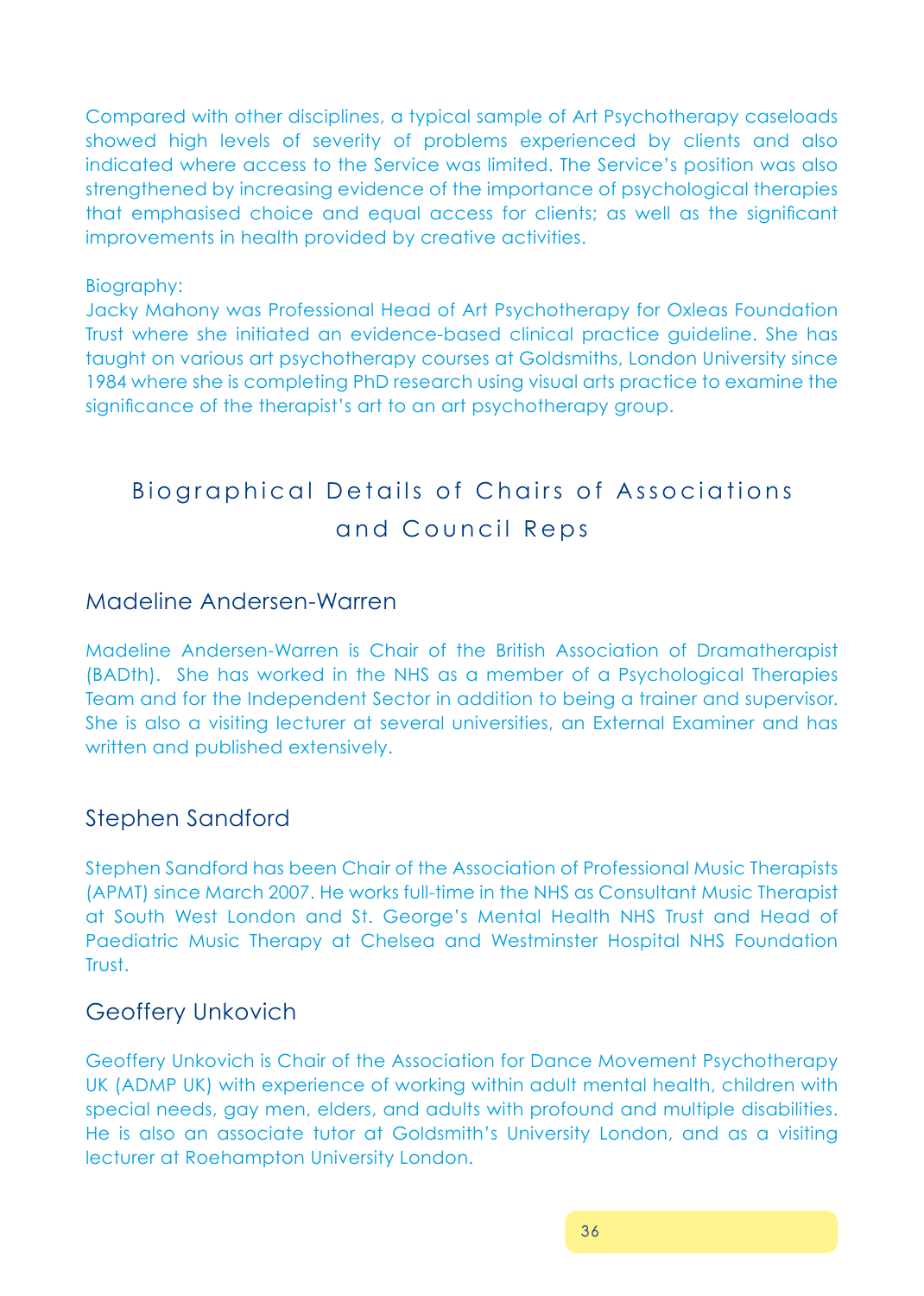## Tony Chenery

Tony Chenery is Head of Arts Therapies in NHS Forth Valley and is a co-opted member of the British Association for Art Therapy (BAAT) Council representing Scotland. He is also vice chair of Arts Therapies NHS Managers and Leads Network.

## Abstracts and Biographical Details of Scottish-Based Arts Therapists

## Simon Willoughby-Booth

#### Title:

A Broad Spectrum Approach: Evaluation of art therapy in a learning disabilities service

#### Abstract:

In the learning disability service where I work, "evaluation" covers a broad spectrum of activities and approaches, all of which are able to offer different perspectives on the work of the service. This spectrum ranges from the audit of service standards to the measurement of the outcomes of therapeutic interventions. In this short presentation I will describe these different approaches and link them to some of my current research interests into outcome measures for this population. In evaluating their work, Arts Therapists may need to meet the demands of different audiences and stakeholders and employ a range of different but complementary tools to satisfy the demands for 'evidence'.

#### Biography:

Simon Willoughby-Booth is Lead Art Therapist in the Learning Disabilities Service of NHS Lothian and professional lead for the Arts Therapies in Lothian. He has been an NHS clinician for over 30 years and an active researcher.

### Judy Wilkinson

Title: Evaluating an Art Therapy service: client change

#### Abstract:

This short presentation will cover how one art therapist collected information in a variety of ways as part of a funding dependent evaluation of having an art therapist in an NHS multi-disciplinary team. It includes an excursion into simple graphic display of outcome measures used in a study of Art Therapy as a first line intervention for adults with Type 1 PTSD.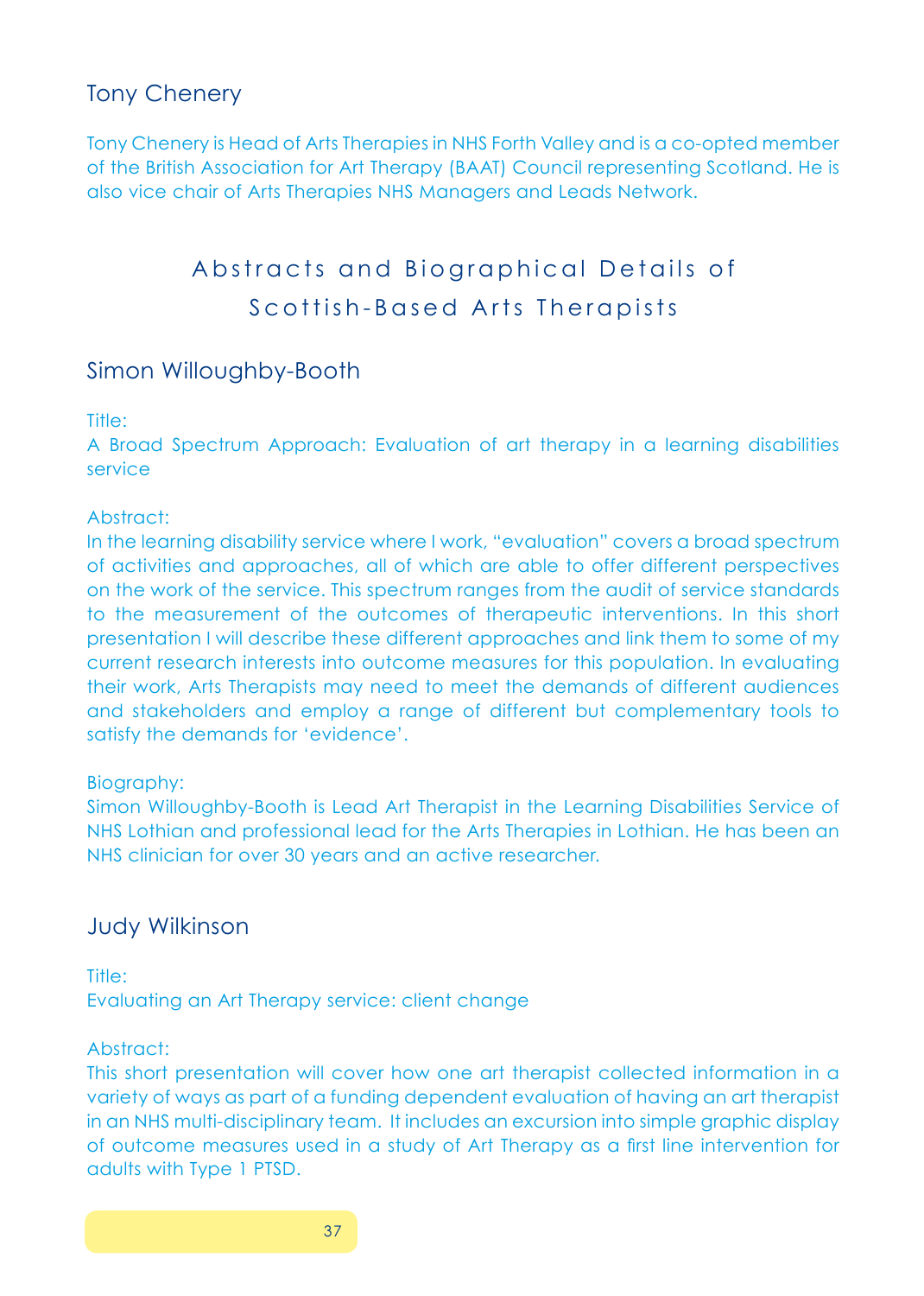#### Biography:

Judy Wilkinson has worked in a variety of settings with a variety of client groups since qualifying as an Art Therapist in 1996. She currently works part time for two NHS specialist psychotherapy services.

## Genevieve Smyth

Title:

Sampling Dramatherapy Evaluation Tools in Child & Adolescent Mental Health

#### Abstract:

This paper invites audience members to consider the impact of combining a standardised external tool with adapted creative-expressive tools for the purpose of retrospective evaluation. The result is multi-perspective reporting from the client, relatives, other professionals and from dramatherapeutic media. How these tools are utilised will be demonstrated through a case example of summative evaluation. The case is based on work within child & adolescent community mental health. It focuses on identifying and understanding change that can occur in the direction of health as a result of Dramatherapy and the therapeutic relationship. Case information will be presented verbally, visually and physically through a range of materials used in the process of reflecting on the therapy experience. Handouts of sample tools will be available.

#### Biography:

Genevieve Smyth has worked and published as a Dramatherapy clinician, manager, supervisor and trainer in the UK, Europe, N.America and Asia. Currently employed in the NHS, she contributes to SATF, Dramatherapy Scotland, BADth and Scotland's Arts Therapies Practice Development Network.

## Susan Scarth

#### Title:

Exploring Laban Movement Analysis (LMA) as an evaluation tool: Observing and notating movement profiles, psychological change and emotional integration in human action and interaction.

#### Abstract:

Laban Movement Analysis (LMA) is a complex movement observation framework that is based on nearly 80 years of research and refinement that started with Rudolf Laban (1879 - 1958) a dancer, choreographer and movement theoretician. The LMA framework offers distinct systems for the observation of Body Action and Shape in Space and in relationship. Through rigorous training and much practice movement analysts are able to reach a consensus of what is observed, and thus the system offers a rich tool for evaluation of change. This workshop/seminar will explore some basic LMA tools for observation and explore how and where change and integration might be observed. The presenter will offer a basic framework within which we can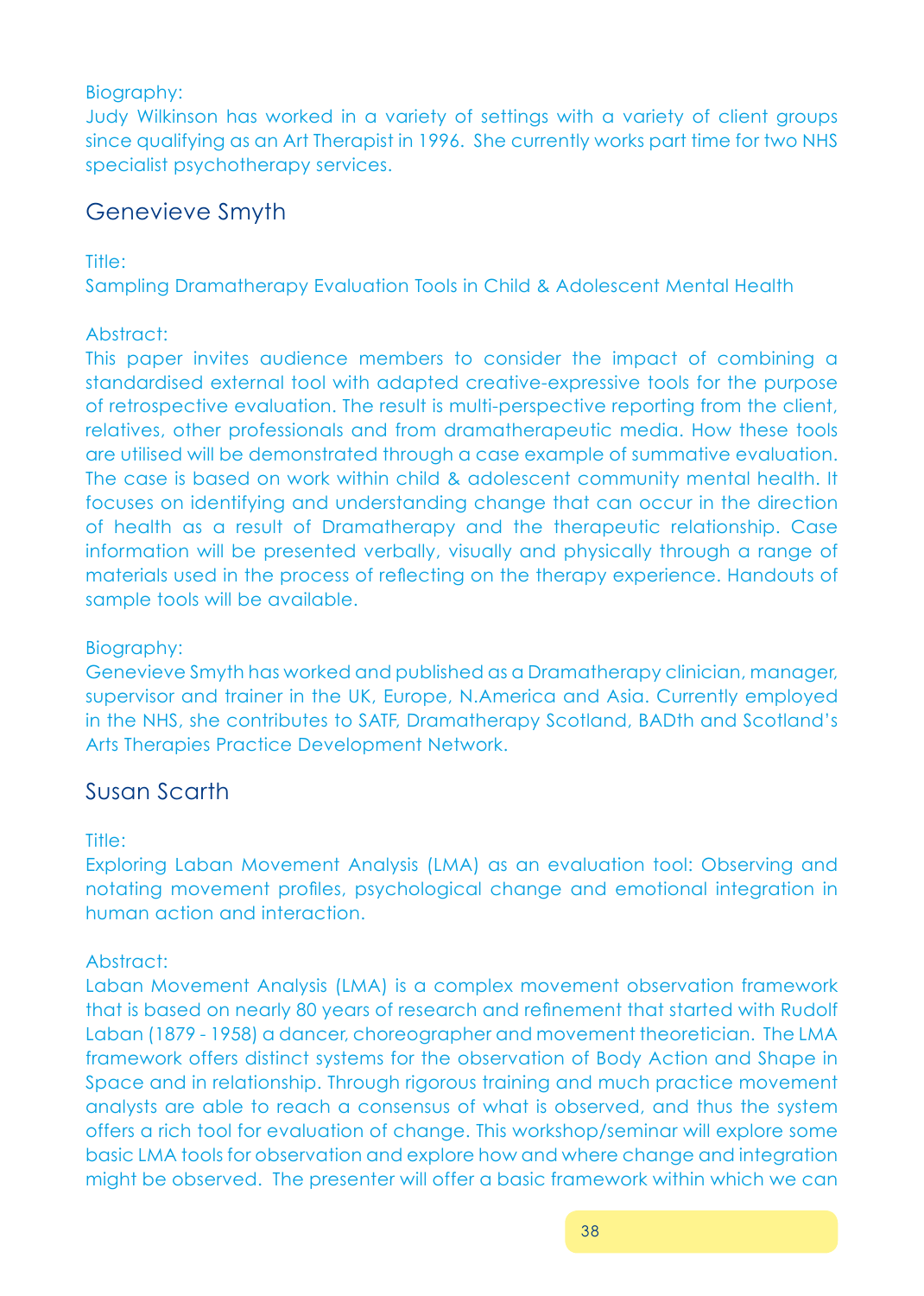observe movement. This will be followed by a request that participants enter into a simple exploration of their own and other's ways of interacting in movement through a movement sequence offered by the presenter. This wilbe folowed by a sequence that allows for change and integration and these moments will be identified and emphasised by the presenter. A preparedness to engage in movement and group work is required for participation in this workshop/seminar.

#### Biiography:

Susan Scarth is a senior Dance Movement Psychotherapist having worked with a range of different client groups in the UK. Currently she lectures at Queen Margaret University on the MSc. and Foundation programmes in DMP and is completing her training as a movement analyst.

### Emma Pethybridge

Title:

Evaluating time-limited music therapy group work projects in schools

#### Abstract:

This presentation will be based on the evaluation of five time-limited projects of music therapy group work in two different schools, which were funded by Youth Music Initiative (Scottish Arts Council) and facilitated by the Music Therapy Children's Service, a partnership between East Lothian Council and NHS East Lothian Community Health Partnership (ELCHP). The remit was to develop new and innovative timelimited projects to meet some of the needs of youngsters with less severe additional support needs and to integrate professional approaches in new and imaginative ways.

The projects were evaluated through the use of a number of different tools: ongoing music therapy work was filmed at regular intervals and clips were selected to create a DVD to be used for training purposes (East Lothian Council, NHS Lothian and Scottish Arts Council Youth Music Initiative 2007), which also provided a physical artefact to be reviewed. Evaluation data was also collected through direct observation, parent/teacher completion of checklists with regard to children's behaviours before and after each project, interviews of educational staff directly involved in the groups and open discussion and questionnaires completed by music specialists and instrumental instructors in response to viewing the DVD.

Some of the findings have been discussed in a chapter 'Educational Music Therapy: Theoretical Foundations Explored in Time-Limited Group Work Projects with Children', written in collaboration with James Robertson for Research and Practice in the Arts Therapies, Vicky Karkou (Ed.), Jessica Kingsley Publishers.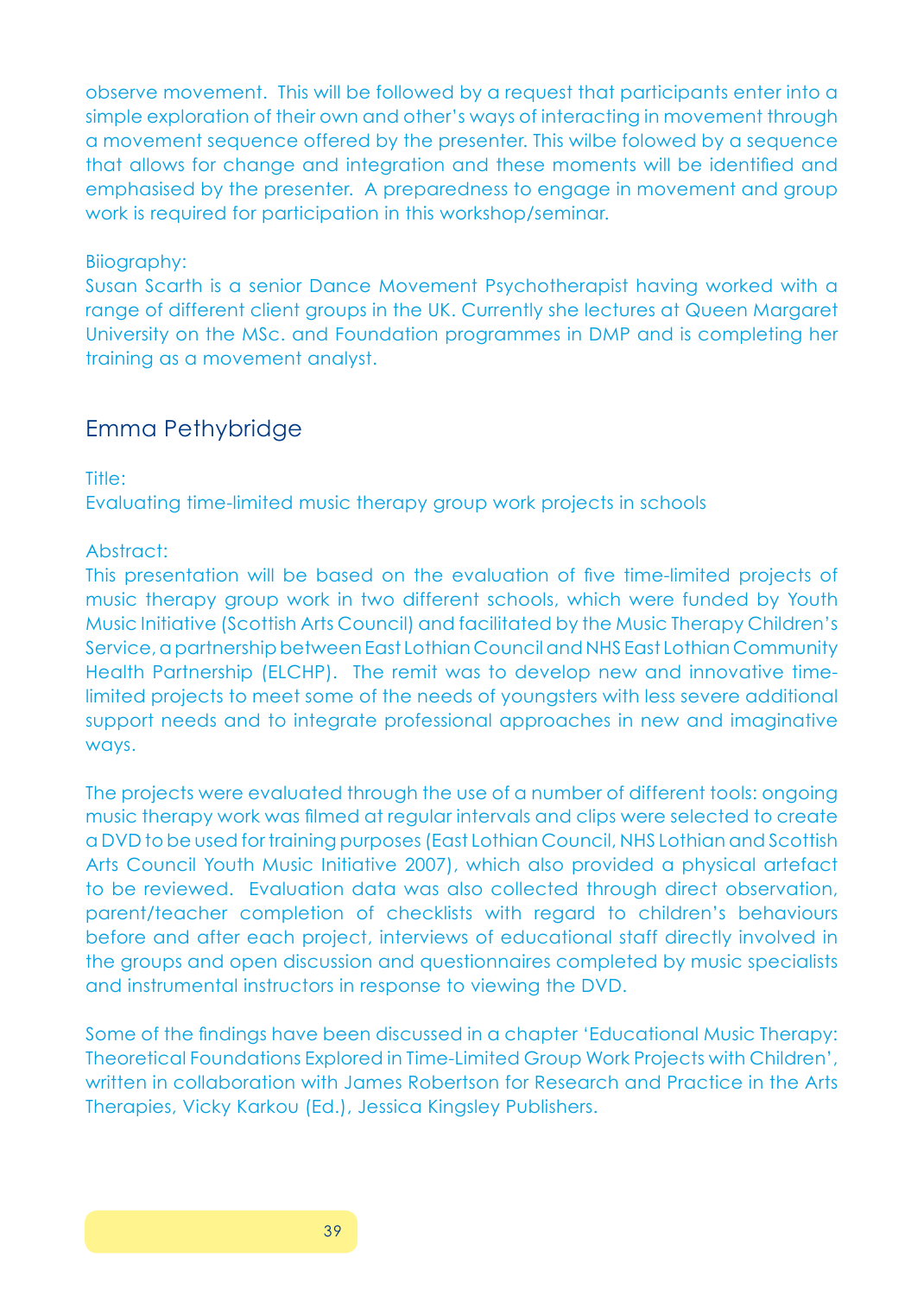#### Biography:

Emma Pethybridge has worked for NHS Lothian as a music therapist in the Children's Service since 2004. In 2005 she received funding from Youth Music Initiative to extend the service and to develop group work projects in schools in East Lothian. An exploration of some of these group work projects, within the theoretical framework of educational music therapy in collaboration with James Robertson, will be published later this year.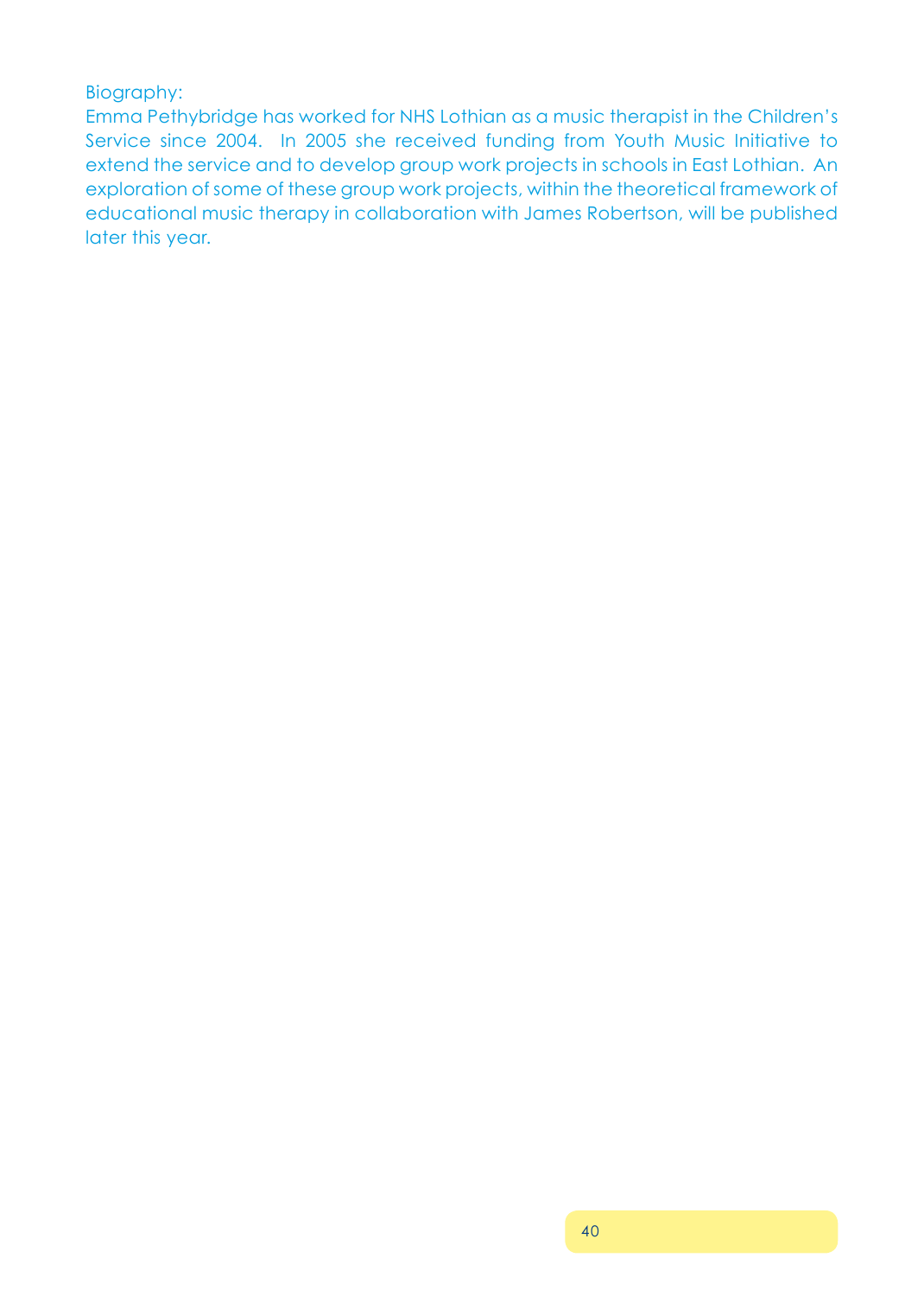## **Appendix 3:** Cochrane Reviews on Arts Therapies

ID: CD007103 AU: Bradt Joke AU: Dileo Cheryl TI: Dance movement therapy for improving psychological and physical outcomes in cancer patients SO: Bradt Joke, Dileo Cheryl. Dance movement therapy for improving psychological and physical outcomes in cancer patients. Cochrane Database of Systematic Reviews: Protocols 2008 Issue 2 John Wiley & Sons, Ltd Chichester, UK DOI: 10.1002/14651858.CD007103 YR: 2008 NO: 2 PB: John Wiley & Sons, Ltd US: http://www.mrw.interscience.wiley.com/cochrane/clsysrev/articles/CD007103/ frame.html CC: HM-GYNAECA DOI: 10.1002/14651858.CD007103 ID: CD006868 AU: Xia Jun AU: Grant Tessa Jane TI: Dance therapy for schizophrenia SO: Xia Jun, Grant Tessa Jane. Dance therapy for schizophrenia. Cochrane Database of Systematic Reviews: Reviews 2009 Issue 1 John Wiley & Sons, Ltd Chichester, UK DOI: 10.1002/14651858.CD006868.pub2 YR: 2009 NO: 1 PB: John Wiley & Sons, Ltd US: http://www.mrw.interscience.wiley.com/cochrane/clsysrev/articles/CD006868/ frame.html CC: HM-SCHIZ DOI: 10.1002/14651858.CD006868.pub2 ID: CD005378 AU: Ruddy Rachel AU: Dent-Brown Kim TI: Drama therapy for schizophrenia or schizophrenia-like illnesses SO: Ruddy Rachel, Dent-Brown Kim. Drama therapy for schizophrenia or schizophrenialike illnesses. Cochrane Database of Systematic Reviews: Reviews 2007 Issue 1 John Wiley & Sons, Ltd Chichester, UK DOI: 10.1002/14651858.CD005378.pub2 YR: 2007 NO: 1 PB: John Wiley & Sons, Ltd US: http://www.mrw.interscience.wiley.com/cochrane/clsysrev/articles/CD005378/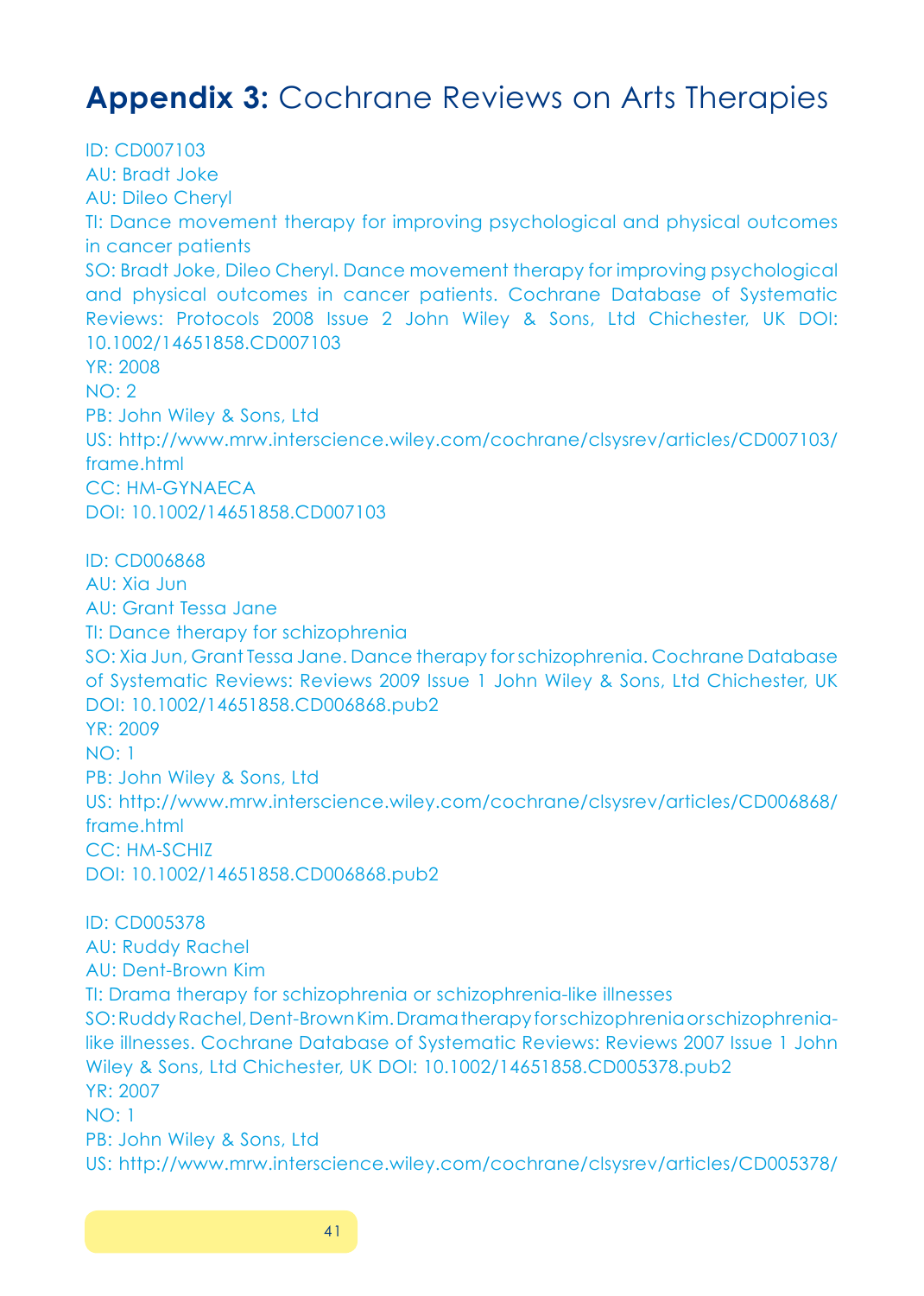frame.html

KY: Humans [checkword]; Antipsychotic Agents [therapeutic use]; Drama; Hospitalization; Psychodrama [methods]; Psychotherapy; Randomized Controlled Trials as Topic; Schizophrenia [therapy]; Schizophrenic Psychology CC: HM-SCHIZ DOI: 10.1002/14651858.CD005378.pub2

ID: CD003728 AU: Ruddy Rachel

AU: Milnes David

TI: Art therapy for schizophrenia or schizophrenia-like illnesses SO: Ruddy Rachel, Milnes David. Art therapy for schizophrenia or schizophrenialike illnesses. Cochrane Database of Systematic Reviews: Reviews 2005 Issue 4 John Wiley & Sons, Ltd Chichester, UK DOI: 10.1002/14651858.CD003728.pub2 YR: 2005 NO: 4 PB: John Wiley & Sons, Ltd US: http://www.mrw.interscience.wiley.com/cochrane/clsysrev/articles/CD003728/ frame.html KY: Humans [checkword]; Art Therapy [methods]; Randomized Controlled Trials as Topic; Schizophrenia [therapy] CC: HM-SCHIZ DOI: 10.1002/14651858.CD003728.pub2

ID: CD004517 AU: Maratos Anna AU: Gold Christian AU: Wang Xu AU: Crawford Mike TI: Music therapy for depression SO: Maratos Anna, Gold Christian, Wang Xu, Crawford Mike. Music therapy for depression. Cochrane Database of Systematic Reviews: Reviews 2008 Issue 1 John Wiley & Sons, Ltd Chichester, UK DOI: 10.1002/14651858.CD004517.pub2 YR: 2008 NO: 1 PB: John Wiley & Sons, Ltd US: http://www.mrw.interscience.wiley.com/cochrane/clsysrev/articles/CD004517/ frame.html KY: Humans [checkword]; Depression [therapy]; Music Therapy [methods]; Randomized Controlled Trials as Topic CC: HM-DEPRESSN DOI: 10.1002/14651858.CD004517.pub2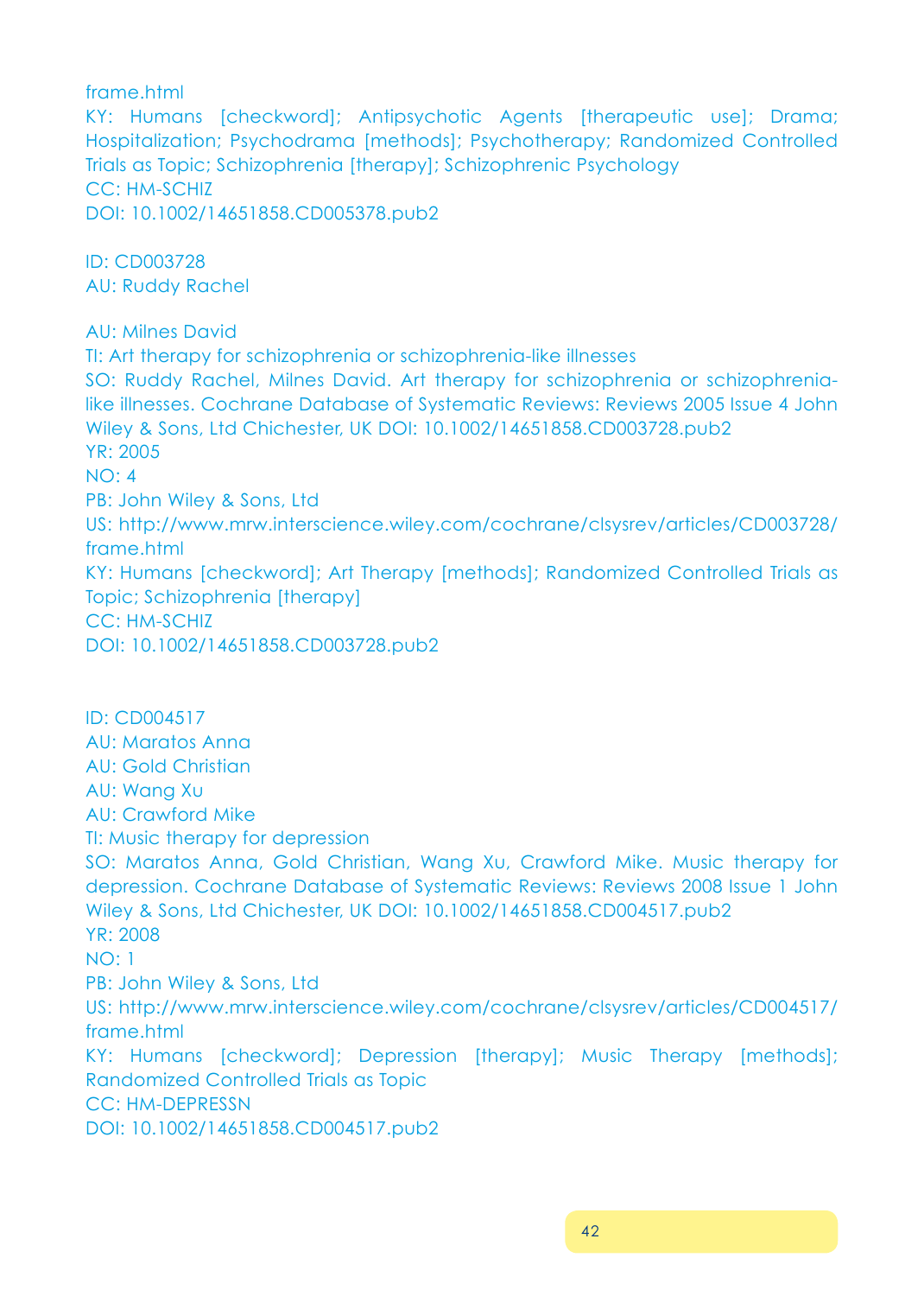ID: CD006787 AU: Bradt Joke AU: Magee Wendy L AU: Dileo Cheryl AU: Wheeler Barbara L AU: McGilloway Emer TI: Music therapy for acquired brain injury SO: Bradt Joke, Magee Wendy L, Dileo Cheryl, Wheeler Barbara L, McGilloway Emer. Music therapy for acquired brain injury. Cochrane Database of Systematic Reviews: Protocols 2007 Issue 4 John Wiley & Sons, Ltd Chichester, UK DOI: 10.1002/14651858. CD006787 YR: 2007 NO: 4 PB: John Wiley & Sons, Ltd US: http://www.mrw.interscience.wiley.com/cochrane/clsysrev/articles/CD006787/ frame.html CC: HM-STROKE DOI: 10.1002/14651858.CD006787 ID: CD004381 AU: Gold Christian AU: Wigram Tony AU: Elefant Cochavit TI: Music therapy for autistic spectrum disorder SO: Gold Christian, Wigram Tony, Elefant Cochavit. Music therapy for autistic spectrum disorder. Cochrane Database of Systematic Reviews: Reviews 2006 Issue 2 John Wiley & Sons, Ltd Chichester, UK DOI: 10.1002/14651858.CD004381.pub2 YR: 2006 NO: 2 PB: John Wiley & Sons, Ltd US: http://www.mrw.interscience.wiley.com/cochrane/clsysrev/articles/CD004381/ frame.html KY: Child [checkword]; Humans [checkword]; Autistic Disorder [rehabilitation]; Child Development Disorders, Pervasive [rehabilitation]; Communication; Music Therapy [methods]; Randomized Controlled Trials as Topic CC: HM-BEHAV DOI: 10.1002/14651858.CD004381.pub2 ID: CD007169 AU: Dileo Cheryl AU: Bradt Joke TI: Music therapy for end-of-life care SO: Dileo Cheryl, Bradt Joke. Music therapy for end-of-life care. Cochrane Database of Systematic Reviews: Protocols 2008 Issue 2 John Wiley & Sons, Ltd Chichester, UK DOI: 10.1002/14651858.CD007169 YR: 2008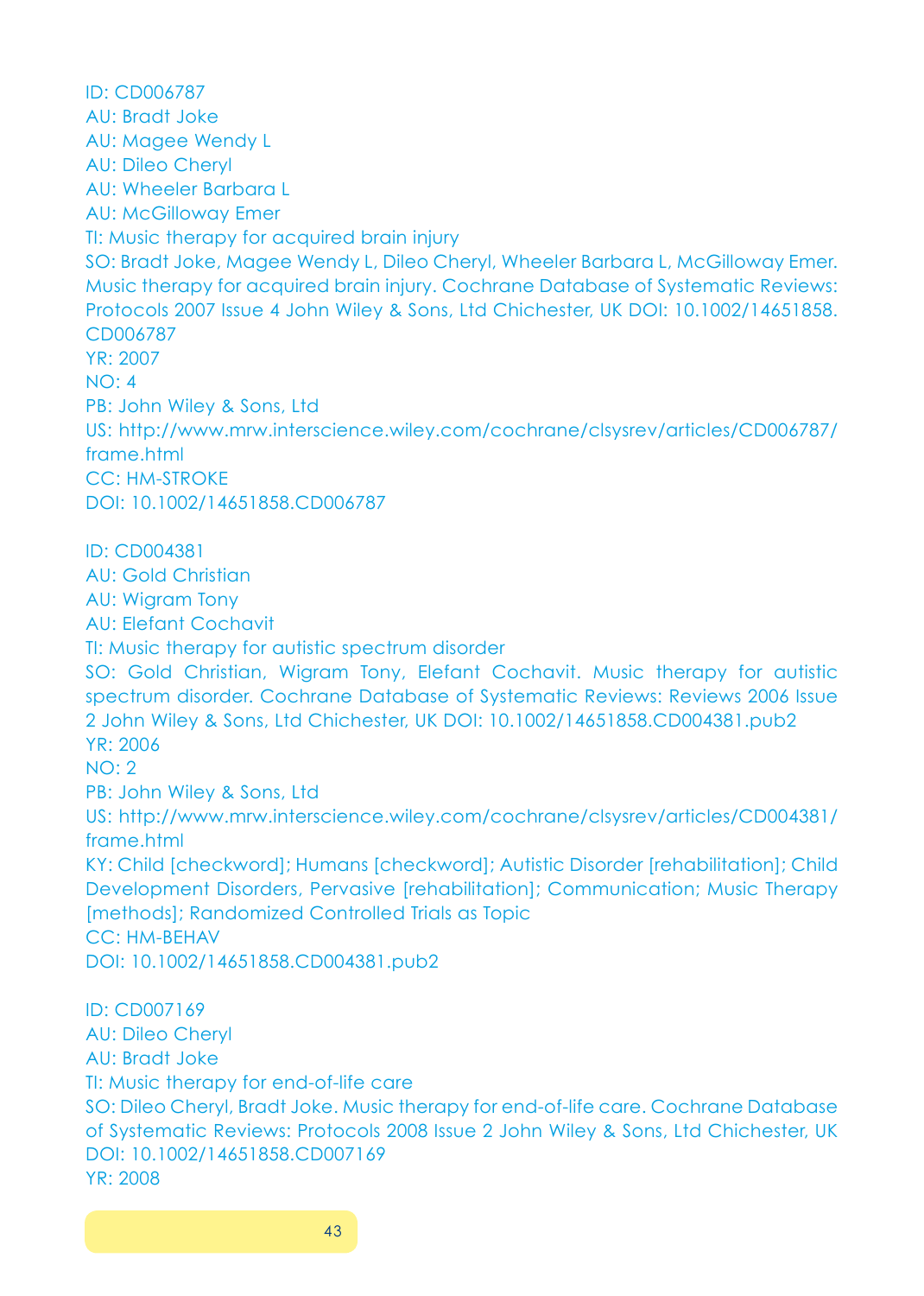NO: 2 PB: John Wiley & Sons, Ltd US: http://www.mrw.interscience.wiley.com/cochrane/clsysrev/articles/CD007169/ frame.html CC: HM-SYMPT DOI: 10.1002/14651858.CD007169 ID: CD003477 AU: Vink Annemiek C AU: Birks Jacqueline AU: Bruinsma Manon S AU: Scholten Rob JPM TI: Music therapy for people with dementia SO: Vink Annemiek C, Birks Jacqueline, Bruinsma Manon S, Scholten Rob JPM. Music therapy for people with dementia. Cochrane Database of Systematic Reviews: Reviews 2003 Issue 4 John Wiley & Sons, Ltd Chichester, UK DOI: 10.1002/14651858. CD003477.pub2 YR: 2003 NO: 4 PB: John Wiley & Sons, Ltd US: http://www.mrw.interscience.wiley.com/cochrane/clsysrev/articles/CD003477/ frame.html KY: Aged [checkword]; Humans [checkword]; Dementia [rehabilitation] [therapy]; Mental Disorders [therapy]; Music Therapy; Randomized Controlled Trials as Topic CC: HM-DEMENTIA DOI: 10.1002/14651858.CD003477.pub2 ID: CD004025 AU: Gold Christian AU: Heldal Tor Olav AU: Dahle Trond AU: Wigram Tony TI: Music therapy for schizophrenia or schizophrenia-like illnesses SO: Gold Christian, Heldal Tor Olav, Dahle Trond, Wigram Tony. Music therapy for schizophrenia or schizophrenia-like illnesses. Cochrane Database of Systematic Reviews: Reviews 2005 Issue 2 John Wiley & Sons, Ltd Chichester, UK DOI: 10.1002/14651858.CD004025.pub2 YR: 2005 NO: 2 PB: John Wiley & Sons, Ltd US: http://www.mrw.interscience.wiley.com/cochrane/clsysrev/articles/CD004025/ frame.html KY: Humans [checkword]; Music Therapy; Randomized Controlled Trials as Topic; Schizophrenia [therapy] CC: HM-SCHIZ DOI: 10.1002/14651858.CD004025.pub2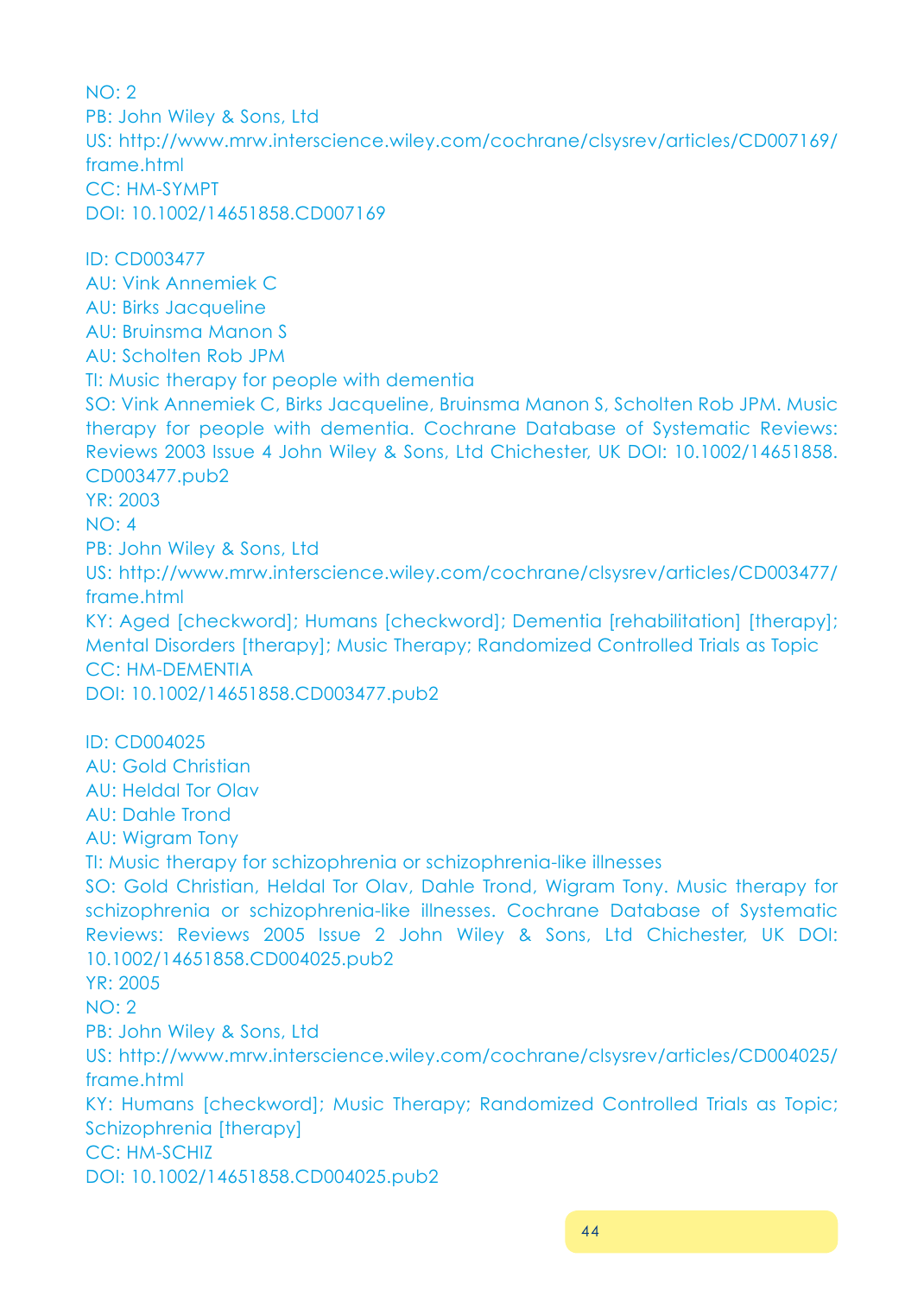## **Appendix 4:** Examples of Research Studies from the Scottish Research Register

The Scottish Research Register can be found on: http://www.nhshealthquality.org/nhsqis/2636.html.

The following are some example included in this register.

## 1. THE LABYRINTH PROJECT: A Mental Health Promotion Programme in Schools (2001-2008)

Dr Vassiliki (Vicky) Karkou , Senior Lecturer at Queen Margaret University and Programme Leader for the M.Sc. in Dance Movement Psychotherapy Also: Susan Scarth, Ailsa Fullarton

Funded by Calouste Gulbenkian Foundation

The overall aim of this project was to promote mental health in secondary schools in Edinburgh, Scotland through delivering and evaluating a flexible arts therapies programme that covered: (A) an educational seminar/workshop for teaching staff to 3 secondary schools that covered issues of mental health pertinent to young people and an introduction to arts therapies, (B) An arts therapies short group (10 sessions of dance movement psychotherapy) for young people 'at risk' of developing mental health problems in one of these schools. The project was evaluated using a combined methodology. Post and pre-post evaluative tools were used for the first part of the programme (N=20), while a Randomised Controlled Trial design was adopted for the second (N=12). Quantitative information was collected before and after the dance movement psychotherapy intervention from students and teachers. Results were compared with students in a waiting list in order to examine any significant differences between the two groups. Qualitative data was also collected in order to acquire further understanding regarding perceived quality and relevant experiences of participating in the arts therapies group. Descriptive statistics and parametric tests were used to analyse quantitative data, while thematic analysis was performed for qualitative data. Quantitative findings suggest that there were statistically significant changes after the intervention particularly regarding a reduction of internalising problems for the students participating in the dance movement psychotherapy group. Qualitative findings highlight the value of engaging in non-verbal dance/movement activities and the significance of sharing difficulties with others in the group.

Reports and further information are available from V Karkou VKarkou@qmu.ac.uk Publications:

Karkou V, Fullarton, A. and Scarth S (2010) The Labyrinth Project: A Mental Health Promotion Programme in Secondary Schools in the UK, in V Karkou (ed.) Arts Therapies in Schools: Research and Practice. London: Jessica Kingsley.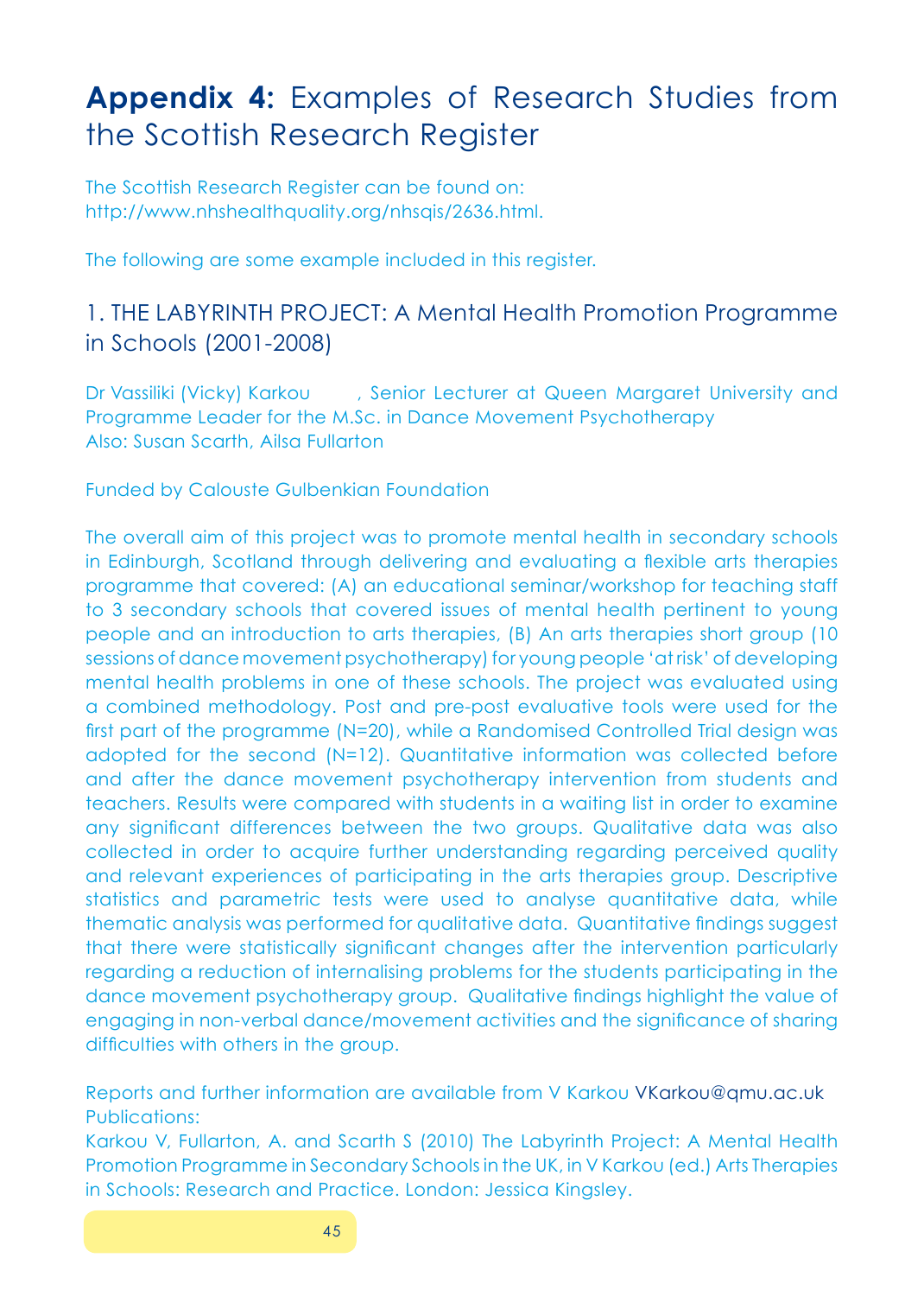Karkou V and Glasman J (2004) Arts, education and society: the role of the arts in promoting the emotional well-being and social inclusion of young people, Support for Learning, 19, 2, 56-64.

Karkou V and Jones (2003) The Beginnings of the Labyrinth Project in Secondary Schools, in N. Govas (ed.) Proceedings of the 3rd International Theatre and Drama Education Conference: Building Bridges. Athens, Greece. (in English and Greek)

## 2. ARTS, CREATIVITY AND MENTAL HEALTH INITIATIVE: Report on the findings of four arts therapies trial services (2003-2005)

Liz Glencorse, Laura Litser, Julia McNeil, Helen Scott-Danter, Cathy Wilson

Funded by the Mental Health Foundation

The aim of the study was to explore the potential of the arts therapies (art, dance movement, drama and music therapy) to work within and alongside communities as a mental health resource, and to provide sufficient evidence to underpin an in-depth action research proposal which would help explain the health benefits of participation in the arts. Both adults and children participated in the study. Interventions were evaluated through the use of the General Health Questionnaire beofer and after the interventions alongside interviews with participants. Trial services took place in Argyll, Midlothian and Midlothian. Overall participants experienced significant improvement in their mental health and social functioning, in particular improved self-esteem, communication skills and social interaction; art therapy was found to be a non-threatening and accessible medium without the stigma that often attaches to mental health provision; dramatherapy demonstrably improved children's social interaction; existing mental health services (e.g. Community Mental health Teams, schools) valued and welcomed their potential as added treatment options. On the whole arts therapies were seen as a holistic approach to mental health service provision, which builds on the inherent strengths of individuals and acknowledges their inner resources. Another important finding was the the potential of the arts therapies to work with and alongside communities, to develop an accessible and meaningful service response. Included in the report are the key findings of the 4 arts therapies trial services who participated in this project.

The report is available from the Mental Health Foundation (2006): www.mentalhealthfoundation.org Further information about the project can be obtained from Cathy Wilson catherine@cathwil.plus.com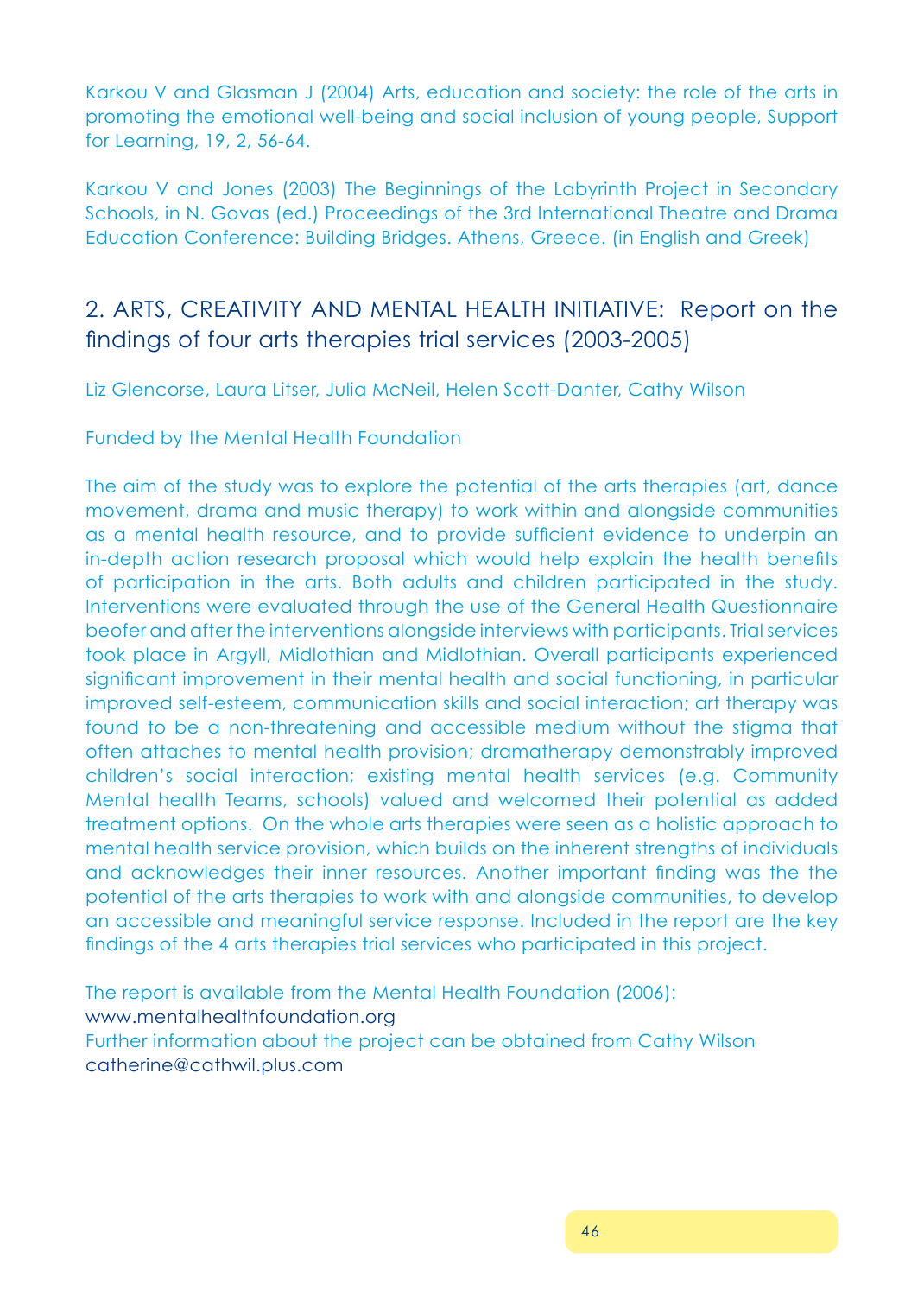## 3. An interpretive description of the patterns of practice of arts therapists working with older people who have dementia in the UK: PhD research, Queen Margaret University (2009)

Dr. Jane Burns, Lecturer in Art Therapy, Queen Margaret University

In recent years there has been growing interest in the arts therapies with older people who have dementia. This has happened despite a paucity of UK research and writing on the aims of practice. Furthermore, there is little knowledge about the professional background of the arts therapists, the issues that bring people with dementia into the arts therapy session, the care settings, theories and methods underpinning their work.

This qualitative mapping study employed a methodology from nursing called interpretive description (Thorne et al. 2004). Interpretive description advocates a pluralistic approach for understanding the complex dialogue between clinical and research knowledge. The research design involved thirty-one semi-structured interviews with arts therapists from art therapy, music therapy, dramatherapy and dance movement therapy, participant observations of thirteen care settings and formal and informal interviews with ten medical/care staff who worked with the arts therapists. The descriptive map was analysed using template analysis (King, 1998) and was interpreted using an integrative interpretive analysis (Heidegger,1927; Smith et al.1999)

The findings suggested that many arts therapists were pioneers in terms of being the first from their profession to work in the care setting. The study found that for people who have dementia participating in the arts therapies could help to connect them to a sense of self, other people and the environment in which they live. The therapeutic relationship provided a secure, supportive and validating relationship. The art form acted as a purposeful and structuring activity that facilitated the person's verbal and non-verbal expressions.

Art therapists adapted practice in order to accommodate the particular needs of people who have dementia (e.g. working within a temporal sessions structure). Despite disciplinary distinctions the study found that there was reciprocity of experience in terms of the arts therapists' feelings about the work and some insession practices.

Further information about this study can be obtained from Jane Burns jburns@qmu.ac.uk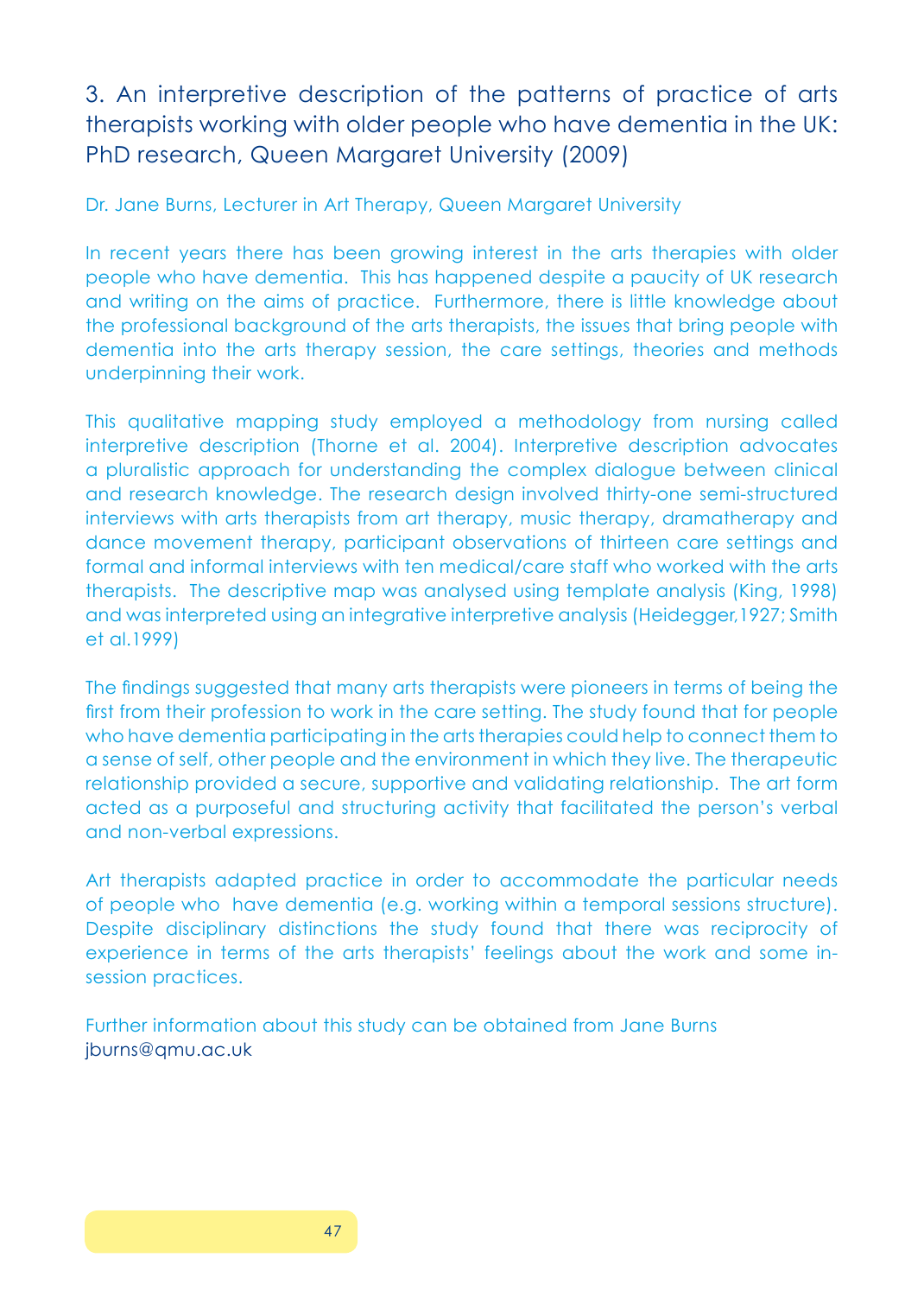## 4. SEEING A WAY THROUGH Independent Evaluation Report on Art Therapy Trial Services in Argyll & Bute (2006-2007)

Williamson Lee, Psychology Researcher, Queen Margaret University.

The study aimed to assess the impact of the provision of art therapy with clients in different community mental health settings, and the value of art therapy as an added treatment option in community mental health. It involved adults with mental health problems living in the community and/or in hospital settings. Art Therapy interventions. Art therapy was offered on a one-to-one basis to individuals with mental health difficulties in two sites in Argyll and Bute - Lochgilphead and Bute. Therapy outcomes were evaluated using both quantitative and qualitative measures. The General Health Questionnaire 12 demonstrates a highly significant increase in general health for 77.7% of participants. Qualitative analysis was overwhelmingly positive, revealing that all participants found art therapy to be a highly valuable and effective intervention in terms of therapeutic process and outcome.

The report is available from: David Bertin (NHS HIGHLAND mental health):david. bertin@nhs.net

Further info can be obtained from Cathy Wilson, catherine@cathwil.plus.com

## 5. THE PROVISION OF ART THERAPY IN A GP PRACTICE IN EDINBURGH (2000)

Dunkerd-Turnbull, Jane, Head of Department Psychology Queen Margaret University College, now retired Also: Fiona O'May; Lee Williamson

The study aimed to collect data for a retrospective evaluation of art therapy at a GP practice. It involved adults with mental health problems referred by doctors at the GP practice. Art therapy was evaluated using a mix of quantitative measures: Selfesteem scale (Rosenberg 1956); Present Quality of Life; General Health Questionaire (GHQ 12); Hospital Anxiety and Depression Scale (HADS); Social Activity and Distress Scale (SAI). Also qualitative semi-structured interviews were used before and after each intervention. The outcome of the therapy was viewed positively by all respondents, both in the short term, and for some the longer term. The process allowed thoughts and feelings to be expressed which previously had been 'buried' and also equipped clients with skills and strategies to help deal with issues and emotions which they had hitherto found problematic.

Further information about the project can be obtained via Cathy Wilson catherine@cathwil.plus.com

Publications:

Dunkeld-Yurnbull J and O'May F (2002) GP's and Client's Views of Art Therapy in an Edinburgh Practice, Inscape Vo 7: 2.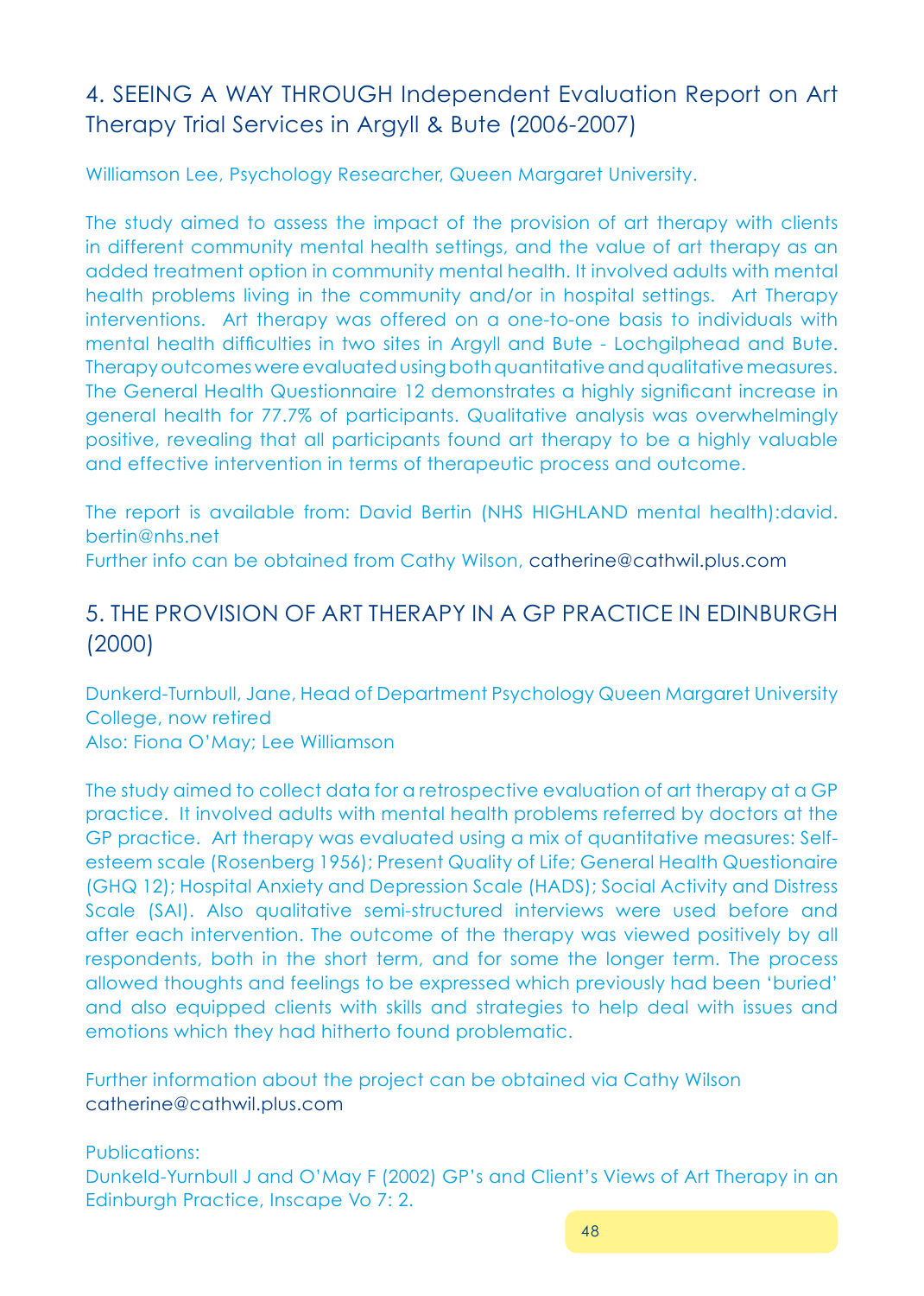## 6. CHALLENGES OF LEARNING DISABLED USER INVOLVEMENT IN THE EVALUATION OF ART THERAPY SERVICES (2004-2005)

McCulloch John, Art Therapist practitioner/researcher, Art Therapy Service, Craigmill Skill Centre, Strathmartine Hospital, Dundee

This study aimed to evaluate whether art therapy provision met the needs of people with learning disabilities who have in the past used art therapy services and to recommend changes to improve services. In order to find out more about whether art therapy provision was meeting the needs of people with learning disabilities, the study gathered information from former service users regarding their experience of art therapy service provision. The study involved users of services at an early stage as collaborators in their own treatment. Education in participative research methodologies was considered as being important in allowing people with learning disabilities the necessary skills and opportunities for enhancing their involvement in decision-making processes in art therapy evaluation and treatment.

For further information contact John McCulloch: john.mcculloch@nhs.net

Publications:

McCulloch J (2006/07) Challenges Of Learning Disabled User Involvement In The Evaluation Of Art Therapy Services International Arts Therapies Journal (Online) Vol 6. Available from:

http://www2.derby.ac.uk/v-art/vol-6-200607-international-arts-therapies-journal

## 7. REGARDING 'THE TEA-HOUSE OF THE AUGUST MOON': Therapeutic work with a client with a severe mental illness (2007-2008)

Parkins April, Music Therapist, Music Therapy Department, Herdmanflat Hospital, Haddington EH41 3BU.

Explorative therapeutic work is not currently regarded as the 'treatment of choice' for people who have a severe and enduring mental illness. This case study presents a description of music therapy work with a client who has a longstanding diagnosis of schizophrenia, who would not normally have been considered 'appropriate' for a psychologically-based intervention. The study aimed to explore the connections between creativity, identity, relationship, and overall wellbeing. It also aimed to offer the investigator a deeper understanding of her own clinical practice, and to enhance and extend our understanding of psychoanalytic theory through the presentation of an individual, atypical case study. The study followed a case study design. Case notes and transcripts of audio recordings from music therapy sessions were collected and analysed. The findings of the study included: (i) an exploration of the relationship between psychological development and mental illness. (ii) it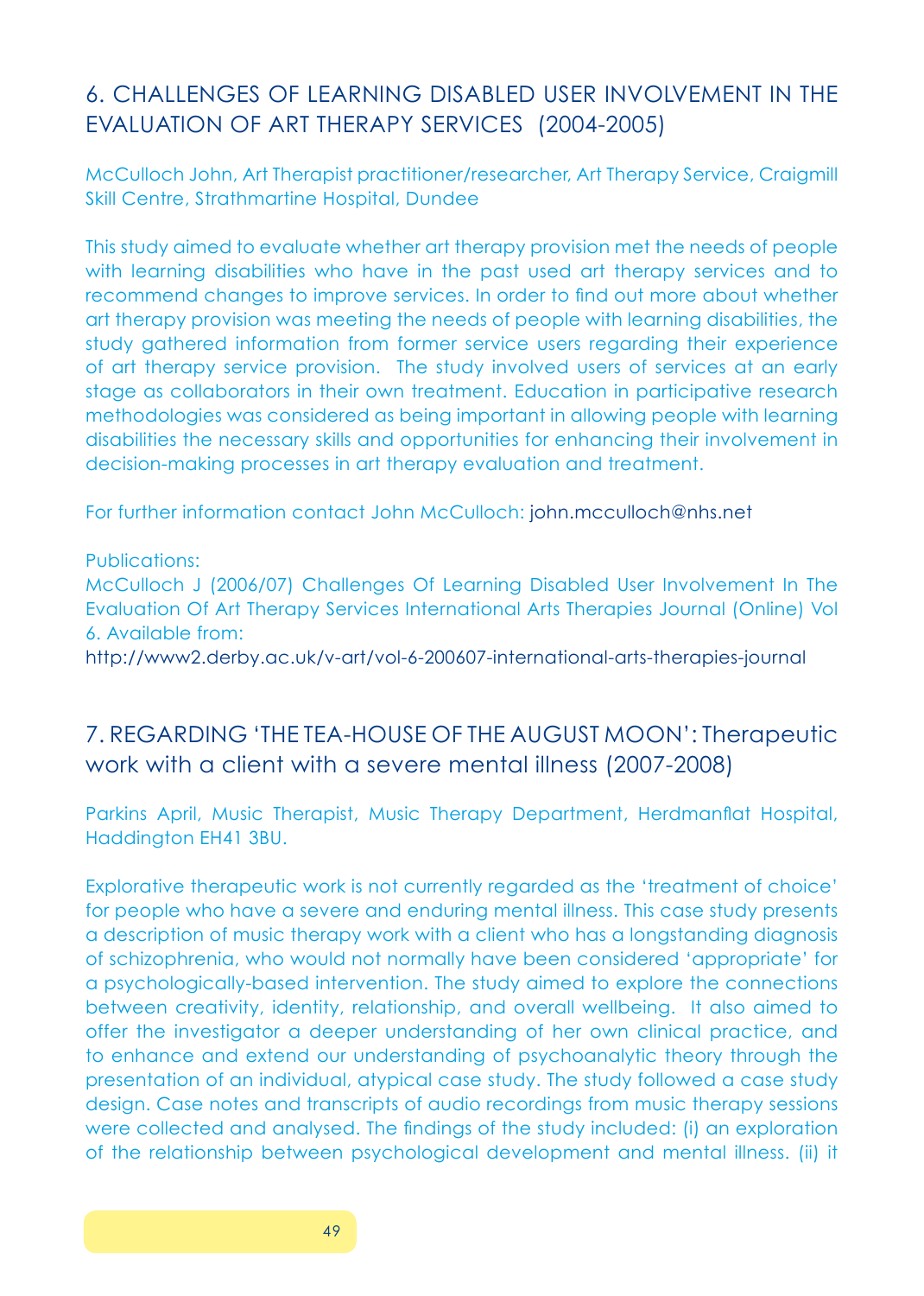supported the relevance of case study research (with a focus on 'process' rather than 'outcome') to therapeutic practice. (iii) It provided a theoretically-grounded interpretation of unusual case material. (iv) it contributed to the debate on whether psychologically-based treatments can be useful for people with a severe and enduring mental illness and (v) it posed questions about the accuracy of prescribing (or denying) treatments to individuals on the basis of their diagnostic label.

For further information Contact: April Parkins April.Parkins@nhslothian.scot.nhs.uk

## 8. HOW DOES CALMING BACKGROUND MUSIC AFFECT THE MEALTIME AGITATION OF ADULTS WITH AN INTELLECTUAL DISABILITY? (2002- 2010)

Hooper Jeff, Music Therapist, Craigmill Skill Centre, Strathmartine Hospital, Dundee DD3 0PG

Although there is evidence that calming music reduces the mealtime agitation of the elderly, and people with mental health problems, a similar investigation has not been carried out with adults who have an intellectual disability even though the literature suggests that they are often susceptible to agitation during this activity. The researcher has already demonstrated that calming music can help reduce the bed time agitation of the intellectual disability population, and wishes to discover whether it can also influence their behaviour during another daily living activity. The study therefore, aimed to identify whether background music helps manage any mealtime agitation displayed by people who have an intellectual disability, and to put forward a case for adding it to the mealtime environment of this clinical group. The research question formulated was: Does a selection of calming music reduce incidences of mealtime agitation? The sample involved adults with an intellectual disability. A reversal design was followed that involved observation and video analysis. The results suggest that mealtime agitation is not very common among the intellectual disability population, however, whenever it does occur, it is reduced by calming music.

For further information contact Jeff Hooper: jeffhooper@nhs.net

Publications:

Hooper, J., Wigram, T., Carson, D., Lindsay, B. (2008) A review of the music and intellectual disability literature (1943-2006) Part One: descriptive and philosophical writing, Music Therapy Perspectives, 26(2):66-79.

Hooper, J., Wigram, T., Carson, D., Lindsay, B. (2008) A review of the music and intellectual disability literature (1943-2006) Part Two: experimental writing. Music Therapy Perspectives, 26(2):80-96.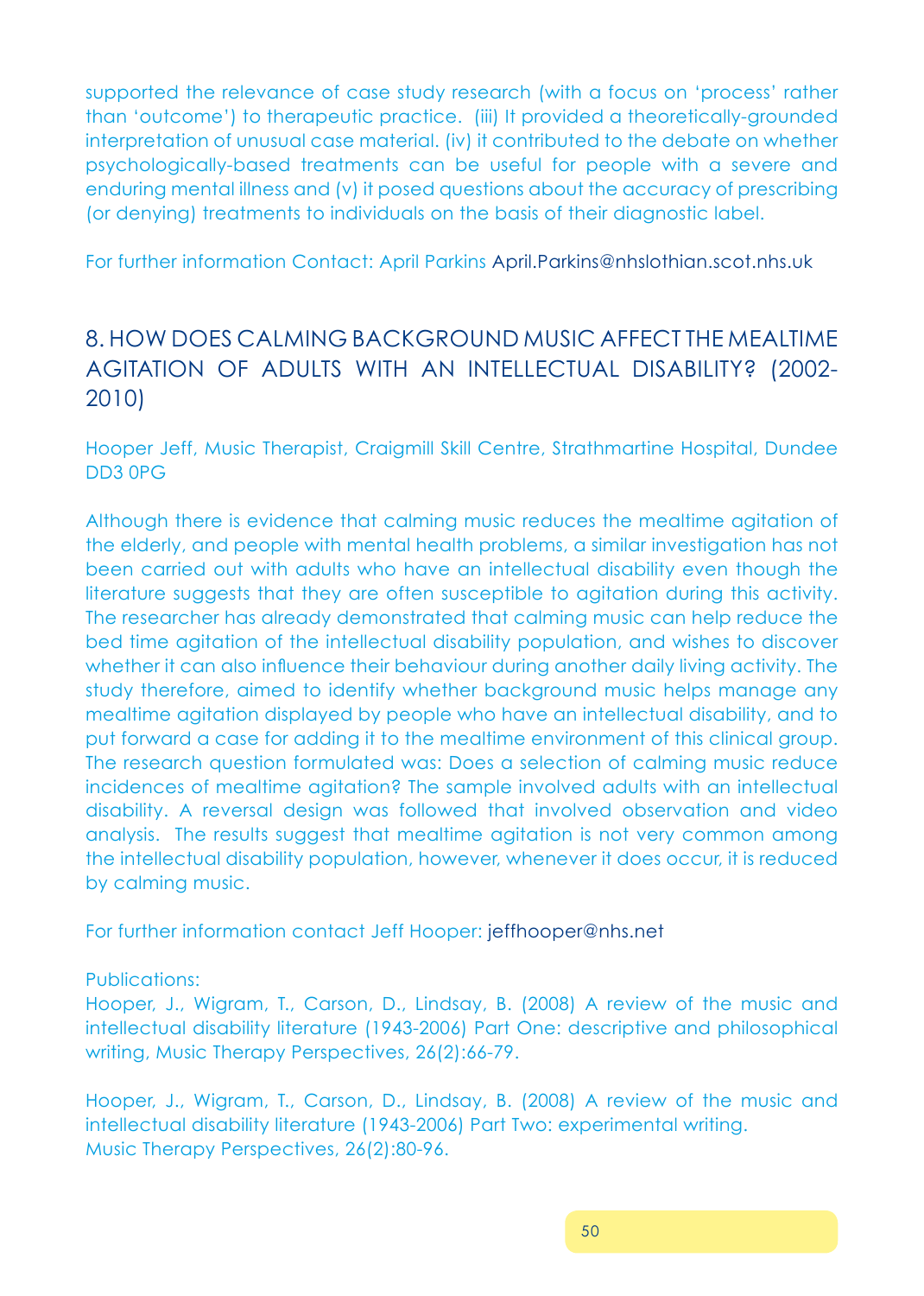## 9. KEY DECISIONS AFFECTING OPERATIONAL MANAGEMENT PLANNING FOR DRAMATHERAPY AS A COMMUNITY MENTAL HEALTH TREATMENT (2001-2003)

Smyth Genevieve, Dramatherapist, NHS Community Mental Health, Borders

This research explores for the first time key decisions affecting planning for dramatherapy. It focuses on the case study of Dundee Repertory Theatre's Specialist Dramatherapy Service (SDS) work in partnership with a local Community Mental Health Team (CMHT) during the period April to August 2000. Here a programme of treatment is planned as part of an Integrated Care Pathway and I seek to discover what constitutes key decision-making affecting programme planning and how this compares with the experience of other Arts Therapist managers in Scotland. Therefore I gather historical and contemporary data on SDS-related planning and employ a qualitative method of research to provide a descriptive analysis.Later, I use questionnaire and interview tools to gather information from related services and review SDS planning changes on the basis of data analysis outcomes. These reveal that arts therapist managers use intuitive business negotiation skills to achieve planning objectives (Fox 1987 241). However, they report some National Health Service (NHS) resistence to developing Arts Therapies, exemplified by challenges to partnership working and a medical model of treatment choice being prioritised. Consequently these managers call for consistent and objective NHS management decision-making on issues affecting programme planning. In response, many Dramatherapy decisions result in complete changes to programme planning, such as client reports submission to medical files. Developing this 'inclusion' theme, other arts therapist managers have established a generic as well as specialised role within a CMHT. However, they continue to seek recognition for Arts Therapies programmes as unique and valued in their own right. For the profession's further development, research is now required on key decisions affecting Dramatherapy treatment outcomes, as well as on how organisational dynamics influence Dramatherapy planning at a strategic management level.

For further information contact Smyth Genevieve, gnsmyth@yahoo.co.uk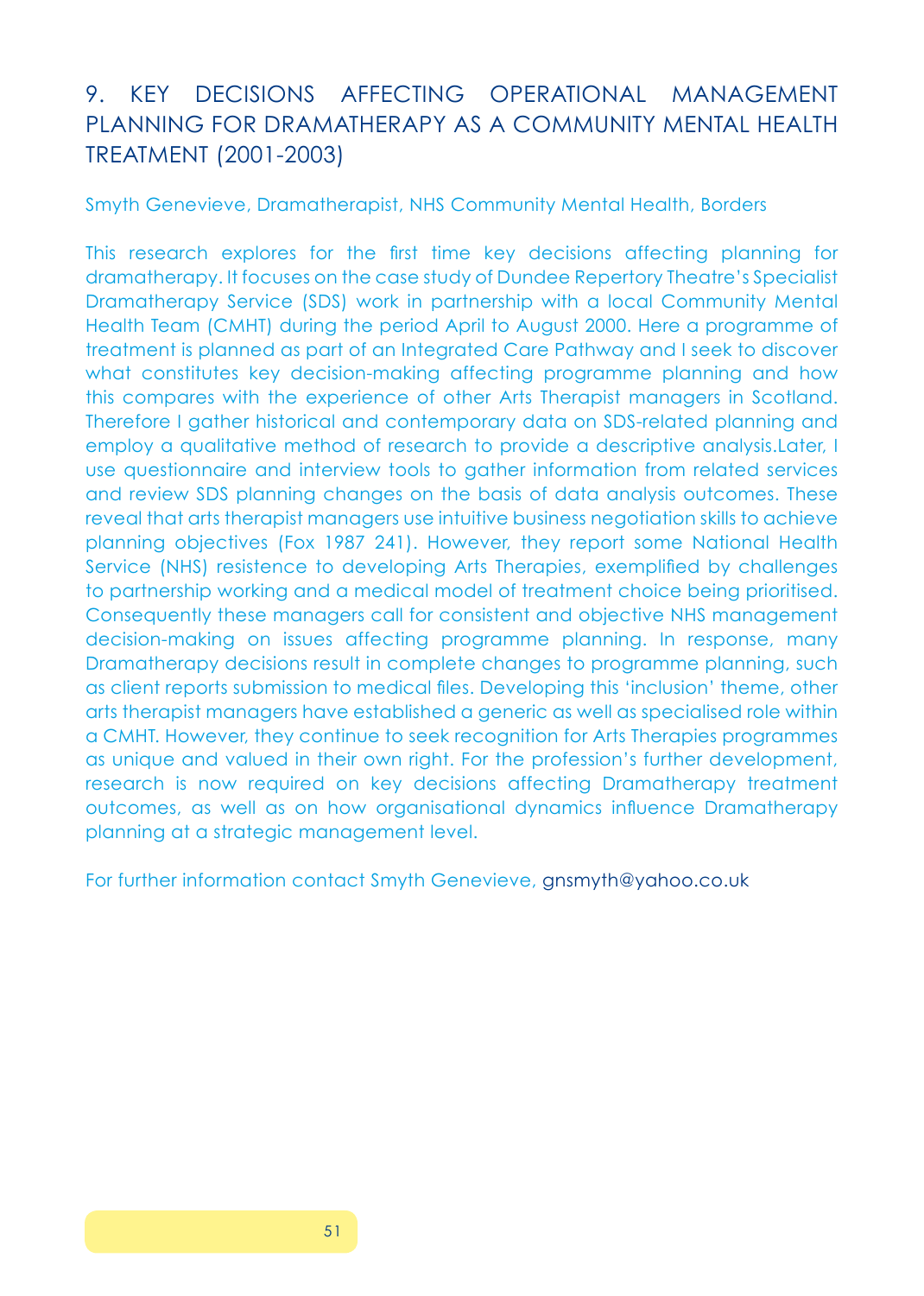## **Appendix 5:** Skills Maximisation Toolkit

The foundation of the one-day workshop was the Skills Maximisation Toolkit.

The workshop followed a process laid down in the toolkit in way that allowed participants to explore the journeys taken by patients in this case, with mental health issues, as they enter the system via the Primary Care gateway.

The toolkit provided an effective structure and a guided process to explore some of the key issues faced by Arts Therapies.

More information about the Skills Maximisation Toolkit can be found at www.nes.scot.nhs.uk.

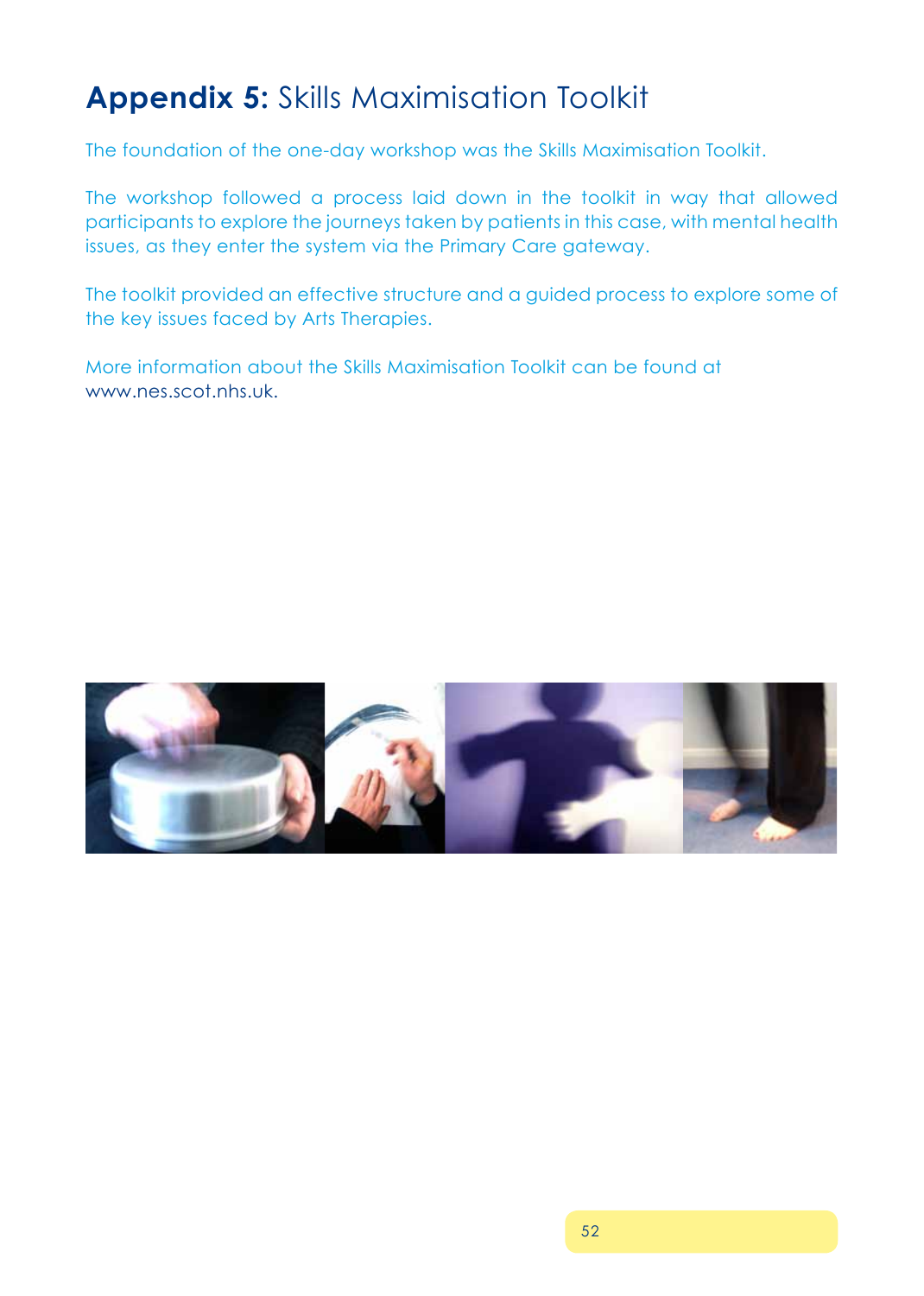## **Appendix 6:** Action Points from the Event

Actions discussed during the first day of the event were grouped under

- (i) Education and Awareness Building
- (ii) Resource Availability
- (iii) Career Development and
- (iv) Attitudinal and Cultural Changes

as presented in the following table:

### Education and Awareness Building

• Further develop the research database and create a central collection point for all Arts Therapies related data evidence

- Collate the Patient Experience Questionnaire ready for distribution
- Work with those who organise and deliver GP and consultant training to include Arts Therapies in their curricula

• Develop a strategy for delivery of presentations to potential referrers in the Primary Care arena. Create before and after questionnaires to evaluate the effectiveness of presentations

• Target local GP or surgery to implement a pilot operation to specifically test a number of interventions such as:

- (i) depression: mild to moderate plus anxiety with eating disorders
- (ii) choose a specific therapy to refer
- (iii) compare pre and post pilot referral rates
- (iv) compare pre and post pilot prescribing rates
- (v) compare pre and post pilot patient outcomes

• Providing information to GPs and Community Mental Health Teams about Arts Therapies, specifically creating a mechanism to provide feedback on referrals

- Once these links with GPs and other Primary Care referrers have been creative they are to be proactively maintained with ongoing engagement
- Integrate with Allied Health Professional Agenda Boards

• Arts Therapies to engage actively with senior management to help them understand more about Arts Therapies and for Arts Therapies to develop understanding of other health professionals

• Arts Therapists to develop promotional material, both written and visual, to continue the education process

• Production of a film to be premiered in Mental Health week, held in October every year. The film will feature patients and their experiences, focussing on reduced medication, a suicide survivor, an example where Arts Therapies have contributed to helping the person back to employment and a patient who did not require readmission after an intervention from Arts Therapies

• Create closer links with Health Scotland in terms of the mental health provision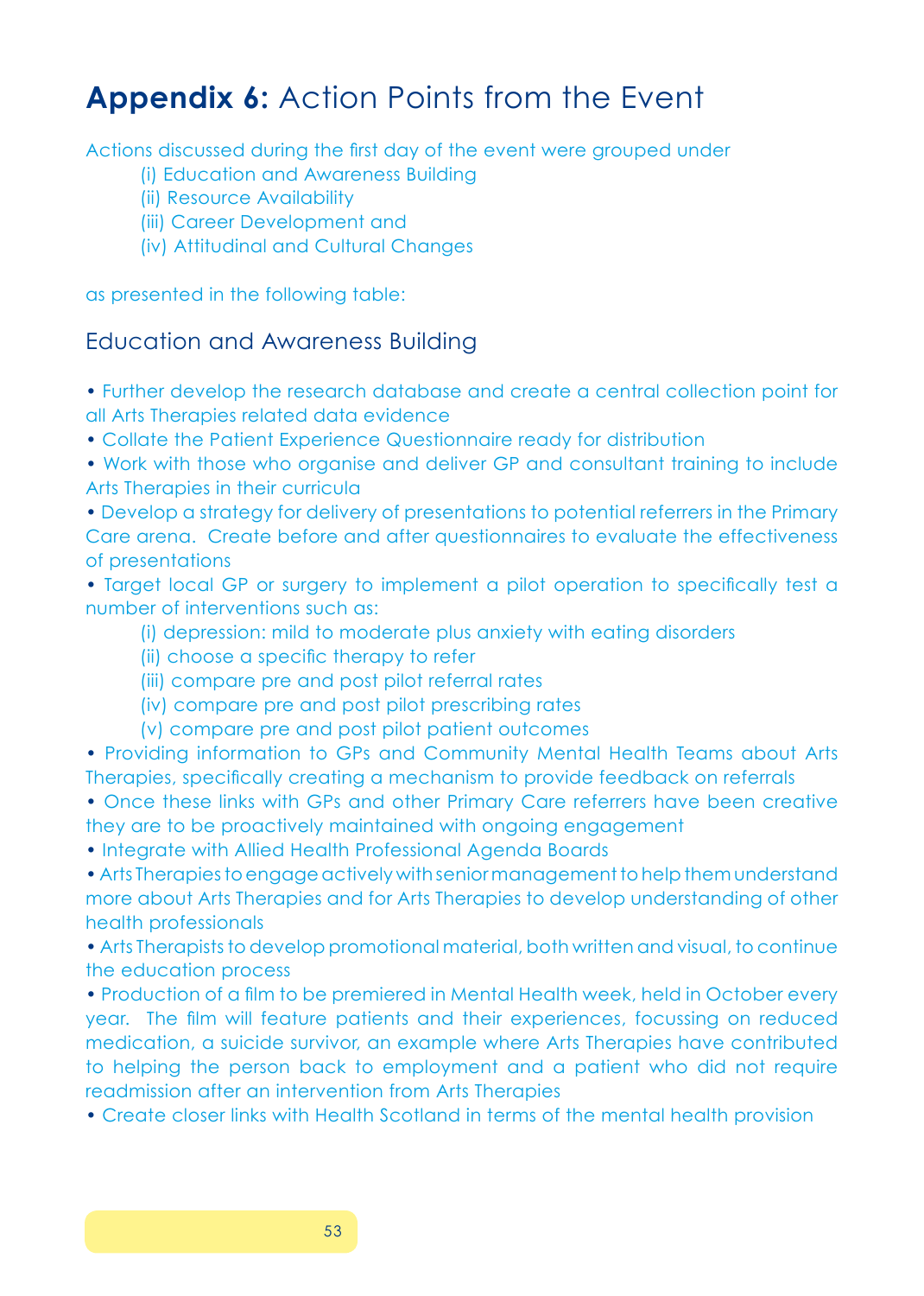## Resource Availability

• Showcase through a register of where resources actually do exist in the corporate, local and national context

• Utilise all suitable and available rooms for Arts Therapies sessions, for example, local dance studio, arts community centre or leisure centre when not in use

## Career Development

• Research to be undertaken about the profile of Arts Therapies posts in comparison to other Allied Health Professions

- Undertake a succession planning exercise
- Implement mentoring and preceptorship into high and junior levels
- Showcase senior posts more prominently

• An Arts Therapist to put themselves forward to become actively involved in Allied Health Professions Fora in Scotland.

## Attitudinal and Cultural Changes

• Arts Therapists to be more positive in their perception of their own achievements, which are not inconsiderable. There is the opportunity to develop a more positive and constructive thinking pattern about their own professionalism

• Arts Therapies as a function of the four professional disciplines to be promoted jointly using vehicles such as Allied Health Professions Forum Scotland (AHP FS) and the Scottish Arts Therapies Forum (SATF)

• It is important for Arts Therapies to influence at all levels, from Primary Care through to Government. To be able to influence at a strategic level Arts Therapies have to answer the continuing need for more and more evidence by building a researcher culture

• Build credibility of each of the distinct disciplines, for example, by writing to MSPs to ensure that the HPC has the parliamentary time needed for Dance Movement Psychotherapy to be regulated

• In the same vein, seek support from Unite Trade Unions and its political officers to lobby Write a motion for the National Health Sector Industrial Committee to be raised by the Allied Health Professions rep calling for political support for regulation

• Creation of an Arts Therapies support network linking to the NES advisory forum and the QIS Practice Development Network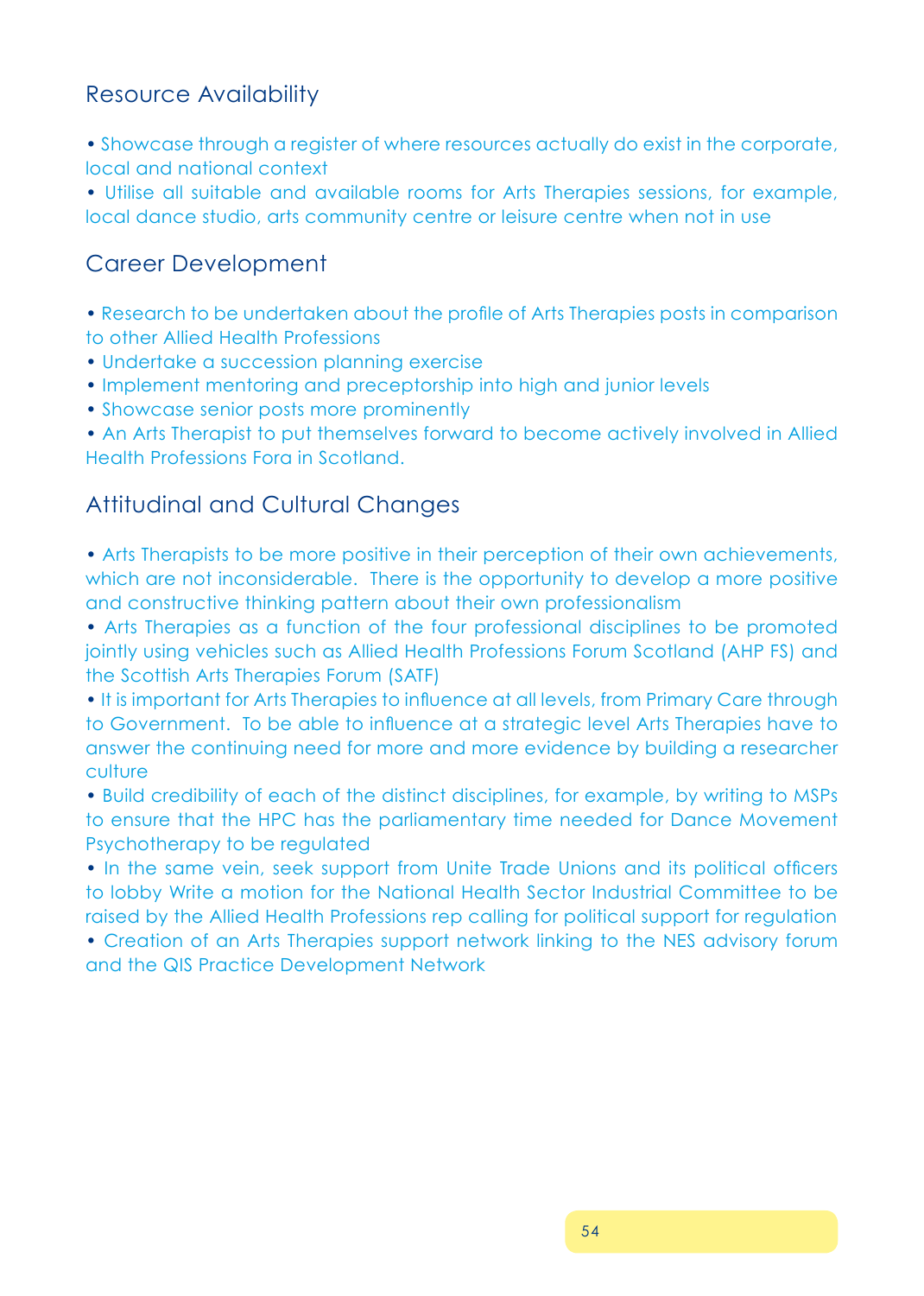The following actions were agreed amongst delegates as priorities:

| Project/Pilot                                                                                                                                                                                  | <b>Arts Therapist</b>                                                            | <b>Contact Details</b>                      |  |  |
|------------------------------------------------------------------------------------------------------------------------------------------------------------------------------------------------|----------------------------------------------------------------------------------|---------------------------------------------|--|--|
|                                                                                                                                                                                                |                                                                                  |                                             |  |  |
| Creating a film for the<br><b>Mental Health Week</b><br>including information<br>about all four arts<br>therapies                                                                              | <b>Simon Hill</b><br>Scottish Rep for Lothian<br><b>BAAT Region</b>              | simonhill2008@live.co.uk                    |  |  |
| <b>Customising and</b><br>enhancing the SATF<br>website                                                                                                                                        | <b>Michele Gunn</b><br><b>Chair of SATF</b>                                      | michelegkeir@hotmail.com                    |  |  |
| Letter from Helen<br><b>MacFarlane to Unite</b>                                                                                                                                                | <b>Susan Scarth</b><br>Scottish Rep for ADMP UK                                  | sbscarth@hotmail.com                        |  |  |
|                                                                                                                                                                                                |                                                                                  |                                             |  |  |
| Increasing the amount<br>of information available<br>to the public on the<br>Dramatherapy website                                                                                              | <b>Madeleine</b><br><b>Andersen-Warren</b><br>Chair of the BADth                 | chair@badth.co.uk                           |  |  |
|                                                                                                                                                                                                |                                                                                  |                                             |  |  |
| Sharing ideas with other<br>professional bodies re:<br>examples of posts in terms<br>of workforce planning                                                                                     | <b>Stephen Sandford</b><br><b>Chair of APMT</b>                                  | <b>Stephen.Sandford</b><br>@chelwest.nhs.uk |  |  |
|                                                                                                                                                                                                |                                                                                  |                                             |  |  |
| Circulate survey results<br>about where Art Therapists<br>are located across<br>Scotland                                                                                                       | <b>Tony Chenery</b><br><b>Scottish Rep for BAAT</b>                              | Tony.Chenery@nhs.net                        |  |  |
|                                                                                                                                                                                                |                                                                                  |                                             |  |  |
| Create a central<br>database for the<br>collection of information<br>and research relating<br>to Arts Therapies and to<br>develop the search and<br>research functionality of<br>that database | <b>Dr Vicky Karkou</b><br>Senior Lecturer at Queen<br><b>Margaret University</b> | VKarkou@gmu.ac.uk                           |  |  |
|                                                                                                                                                                                                |                                                                                  |                                             |  |  |
| Awareness raising about<br><b>Nordoff Robbins Music</b><br>Therapy work by directly<br>approaching GPs and<br>running specific events                                                          | <b>Janet Halton</b><br><b>Scottish Rep for APMT</b>                              | JanetHalton@nrscot.org.uk                   |  |  |